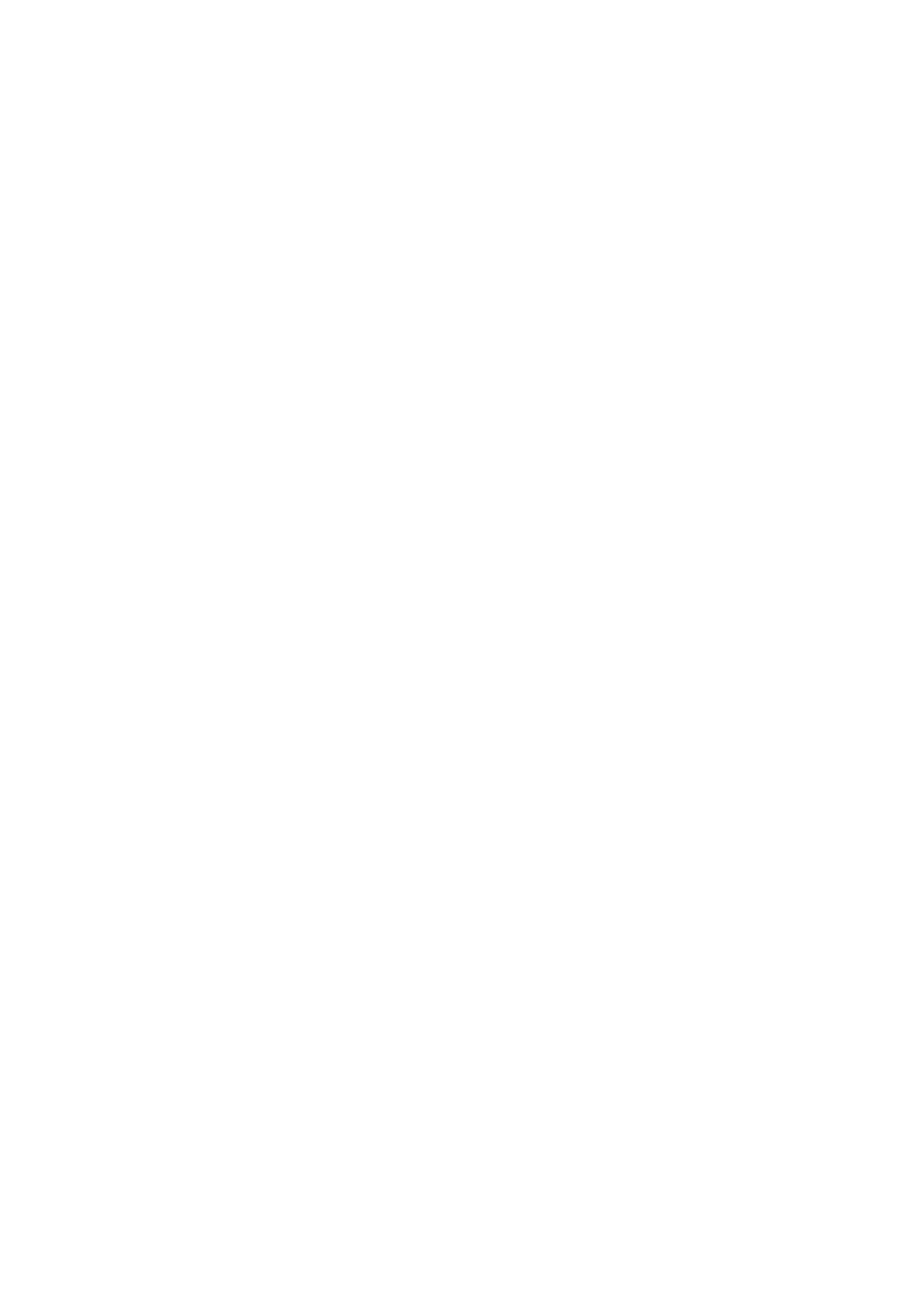## **AIM Interim Report**

## **2009 March**

#### **Note)**

**Full report will be uploaded on the following website. http://www-iam.nies.go.jp/aim/** 

#### **Authors**

Tatsuya Hanaoka**\*** : National Institute for Environmental Studies Contact: hanaoka@nies.go.jp Osamu Akashi : National Institute for Environmental Studies Yuko Kanamori: National Institute for Environmental Studies Takashi Ikegami: National Institute for Environmental Studies Mikiko Kainuma : National Institute for Environmental Studies Tomoko Hasegawa: Kyoto University Shinichiro Fujimori : Kyoto University Yuzuru Matsuoka : Kyoto University Go Hibino : Mizuho Information & Research Institute Kazuya Fujiwara: Mizuho Information & Research Institute Yuko Motoki: Mizuho Information & Research Institute

**\*** Editor of this report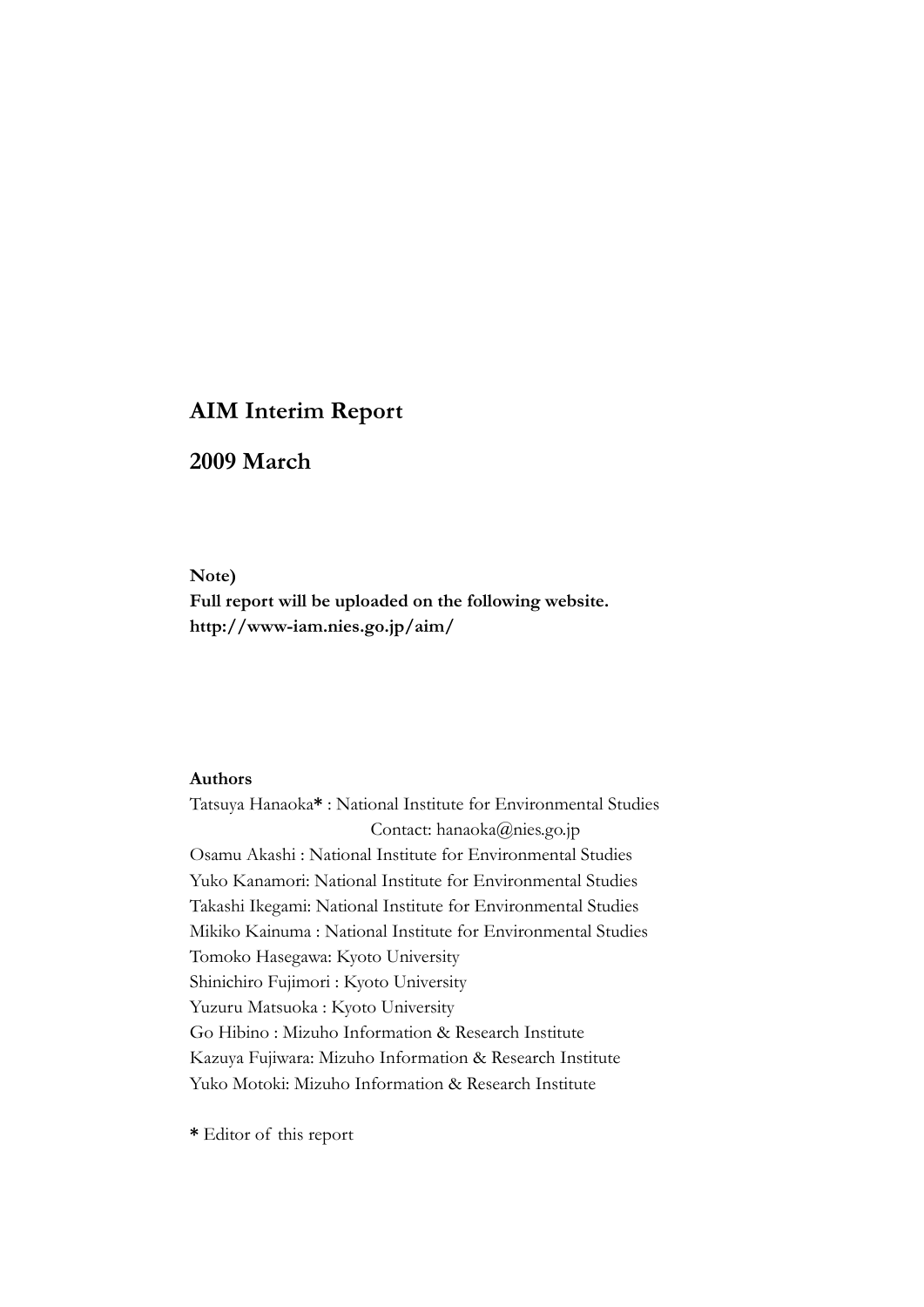# Global Greenhouse Gas Technological Mitigation Potentials and Costs  $\overline{in}$  2020 (Second Edition)

## **Table of contents**

| $\mathbf{1}$   |       |  |  |  |  |  |  |  |
|----------------|-------|--|--|--|--|--|--|--|
|                | 1.1   |  |  |  |  |  |  |  |
|                | 1.2   |  |  |  |  |  |  |  |
| 2              |       |  |  |  |  |  |  |  |
|                | 2.1   |  |  |  |  |  |  |  |
|                | 2.2   |  |  |  |  |  |  |  |
|                | 2.3   |  |  |  |  |  |  |  |
|                | 2.4   |  |  |  |  |  |  |  |
|                | 2.5   |  |  |  |  |  |  |  |
|                | 2.5.1 |  |  |  |  |  |  |  |
|                | 2.5.2 |  |  |  |  |  |  |  |
|                | 2.6   |  |  |  |  |  |  |  |
| 3              |       |  |  |  |  |  |  |  |
|                | 3.1   |  |  |  |  |  |  |  |
|                | 3.2   |  |  |  |  |  |  |  |
|                | 3.2.1 |  |  |  |  |  |  |  |
|                | 3.2.2 |  |  |  |  |  |  |  |
|                | 3.2.3 |  |  |  |  |  |  |  |
|                | 3.3   |  |  |  |  |  |  |  |
|                | 3.3.1 |  |  |  |  |  |  |  |
|                | 3.3.2 |  |  |  |  |  |  |  |
|                | 3.4   |  |  |  |  |  |  |  |
|                | 3.4.1 |  |  |  |  |  |  |  |
|                | 3.4.2 |  |  |  |  |  |  |  |
|                | 3.4.3 |  |  |  |  |  |  |  |
|                | 3.4.4 |  |  |  |  |  |  |  |
|                | 3.4.5 |  |  |  |  |  |  |  |
|                | 3.4.6 |  |  |  |  |  |  |  |
|                | 3.4.7 |  |  |  |  |  |  |  |
|                | 3.5   |  |  |  |  |  |  |  |
| $\overline{4}$ |       |  |  |  |  |  |  |  |
|                | 4.1   |  |  |  |  |  |  |  |
|                | 4.2   |  |  |  |  |  |  |  |
|                | 4.3   |  |  |  |  |  |  |  |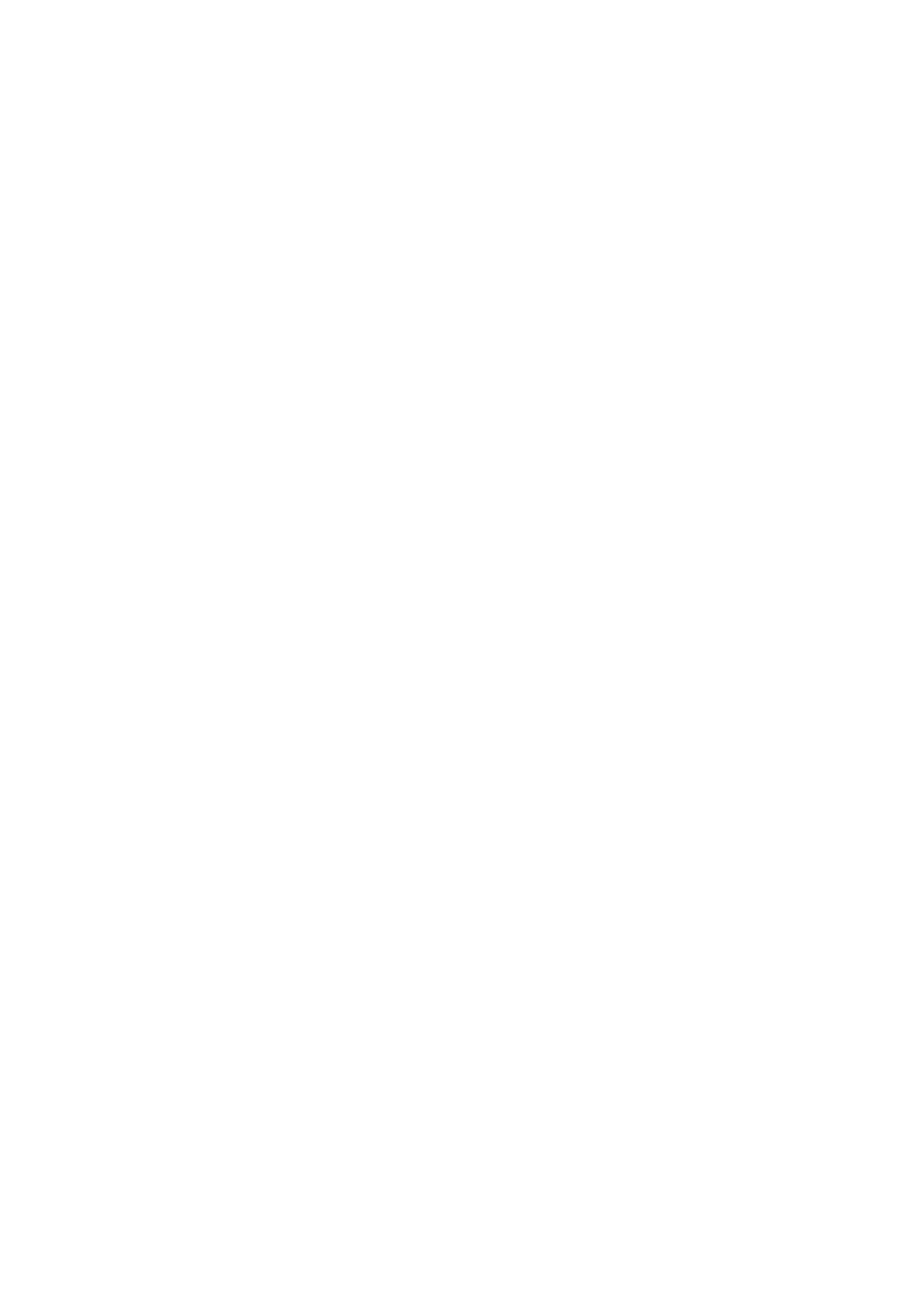# **Acknowledgements**

This research was supported by the Global Environment Research Fund BC-088. We acknowledge the generosity of this fund.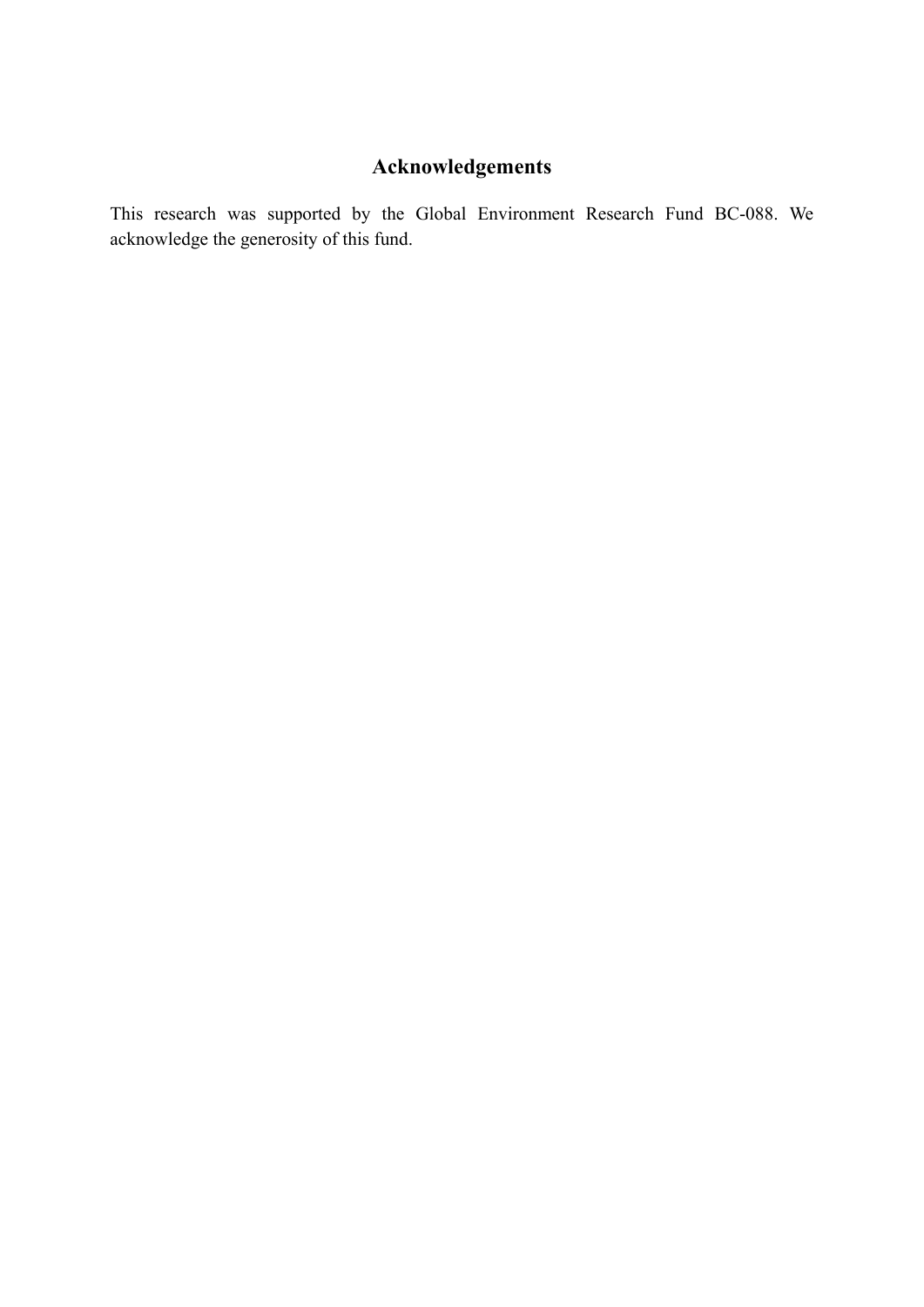## **1 Introduction**

#### **1.1 Background of this study**

Climate change issues have been the focus of international attention in recent decades. The Intergovernmental Panel on Climate Change suggested in the Fourth Assessment Report (AR4) (IPCC, 2007a) that most of the observed increase in globally-averaged temperature since the mid-20<sup>th</sup> century is very likely due to the observed increase in anthropogenic greenhouse gas (GHG) concentrations. Climate change due to these anthropogenic GHG emissions affects not only the global environment but also the global economy. Especially in the case of developing countries such as those in Asia and Latin America, it is important to consider a balance between their economic growth, which induces rise in GHG emissions, and GHG mitigation policies, which impose economic burdens. Therefore, formal and informal dialogue on the future climate regime after the Kyoto Protocol has increased among those who have a stake in climate change negotiations in recent years, and it is required to assess global GHG mitigation targets and burden-sharing schemes depending on the level of socio-economic characteristics of each region in order to avoid abrupt climate change. For this purpose, it is also required to assess GHG mitigation potentials and these costs, and to look into the importance of international cooperation such as technology transfer mechanisms and financial assistances to developing countries.

There were various studies on GHG mitigation potentials and these costs in each sector. The IPCC Fourth Assessment Report Working Group III(AR4 WG3) (IPCC, 2007b) provides an in-depth analysis of mitigation options, GHG mitigation potentials and costs by reviewing various literature, and the IPCC AR4 WG3 reports mitigation measures by sector in seven chapters on energy supply, transport, buildings, industry, agriculture, forestry, and waste management. In addition, the IPCC AR4 WG3 provides one additional chapter dealing with the cross-sectoral issues that combines information from bottom-up technological studies with results of top-down modeling exercises in various sectors, and summarizes the range of mitigation potentials in seven sectors in OECD, EIT (economies in transition), Non-OECD and all over the World. However, there is no detailed information about the range of mitigation potentials in the major GHG emitting countries or the range of baseline emissions and their socio-economic settings used for estimating those potentials. As is seen in Chapter 11 in the IPCC AR4 WG3, mitigation potentials even at the same level of carbon price will vary widely due to the different settings of socio-economic assumptions, definition of costs, scope of mitigation options, the annual discount rate, assumption of the baseline scenario, and other aspects.

Thus, while comparing a particular study's mitigation potentials and costs with other studies, it is important to clarify various preconditions and understand the differences of definitions, assumptions, and data settings. This study provides information of mitigation potentials by region and by sector as well as data assumptions such as socio-economic and macroeconomic settings, energy service demands and technology options, and then compares those results with the IPCC AR4 WG3.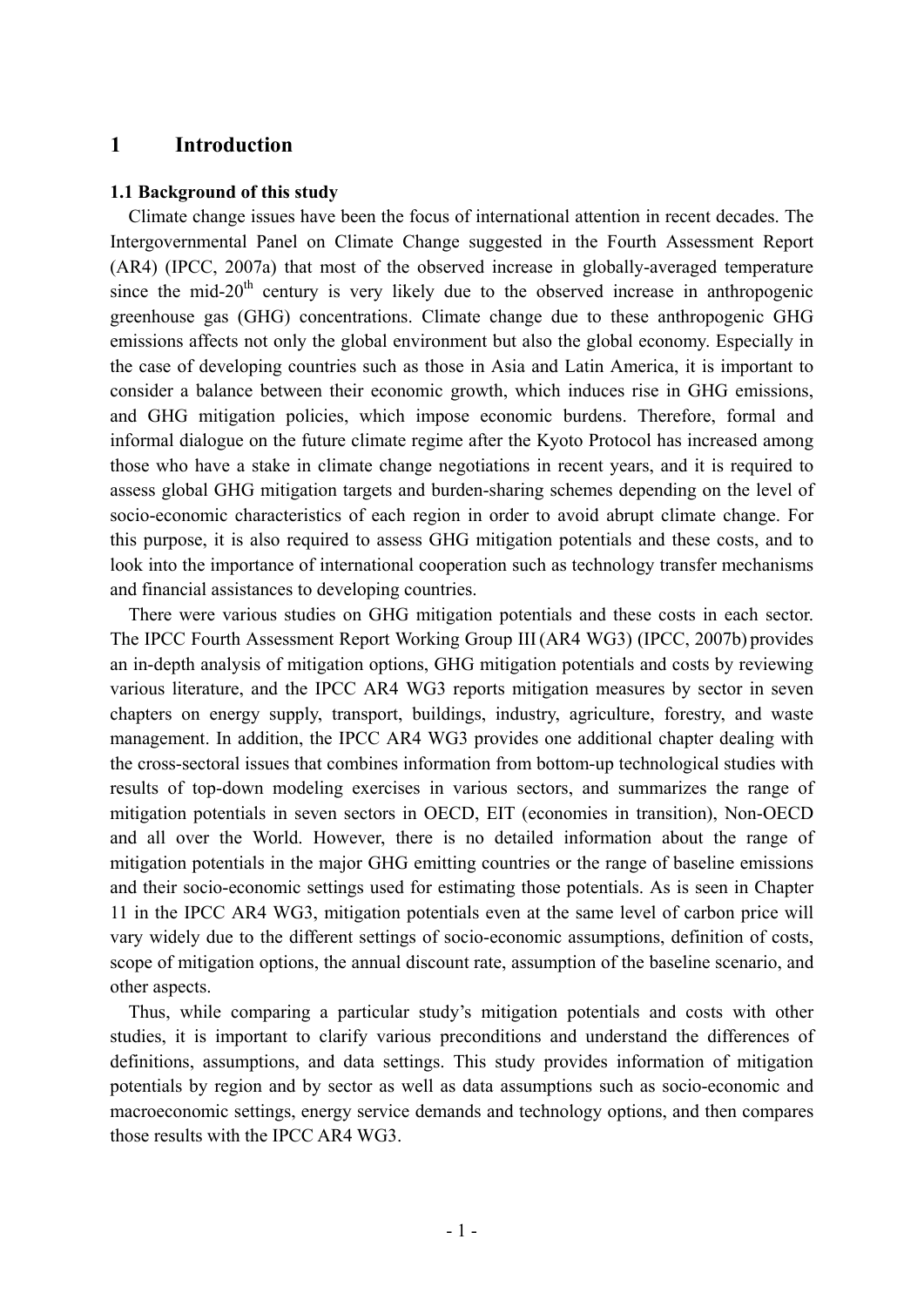#### **1.2 Objective of this study**

This report is the extensively revised and updated version of the previous study by Hanaoka, et al (2008). This study enlarges the coverage of target sectors and GHGs, improves mitigation options database and makes it consistent in relation to energy service demands across all sectors by using common socio-economic assumptions. In addition, this study takes care of the balance between electricity demand in end-use technologies and energy supply in power generation, thereby preventing double counting or mismatch while estimating mitigation potentials.

Mitigation potentials vary depending on the settings for future energy prices and the technology options, as well as assumptions for the baseline scenario, such as socio-economic and macroeconomic settings and energy service demands. Mitigation potentials also vary depending on the settings for future carbon prices and payback periods when considering a framework of mitigation technology selections. Thus, when discussing mitigation potentials, it is important to show the ranges of these potentials in different case settings.

The objective of this study is thus to estimate GHG emissions, evaluate reduction potentials in various regions throughout the world and to estimate marginal abatement costs (MAC) through 2020. In addition, mitigation potentials and their cost-effectiveness are assessed in terms of their regional, sectoral, and technological aspects.

## **2 Methodology**

#### **2.1 Overview of the model**

1) Main output of the model

Industrial goods and services production, energy supply and demand, GHG emissions, air pollutant emissions, waste generation, cost of countermeasures

2) Region

World, classified into 23 geographical regions

- 3) Year 2000 - 2020
- 4) Sector

Power generation, industry (iron and steel, cement, other industries), residential and commercial, transportation, agriculture, waste management, fugitive emissions from fuels, and fluorocarbon emissions

5) Technology

About 200 to 300 GHG emissions mitigation technologies are considered. However, it should be noted that this study is based on realistic and currently existing technologies, and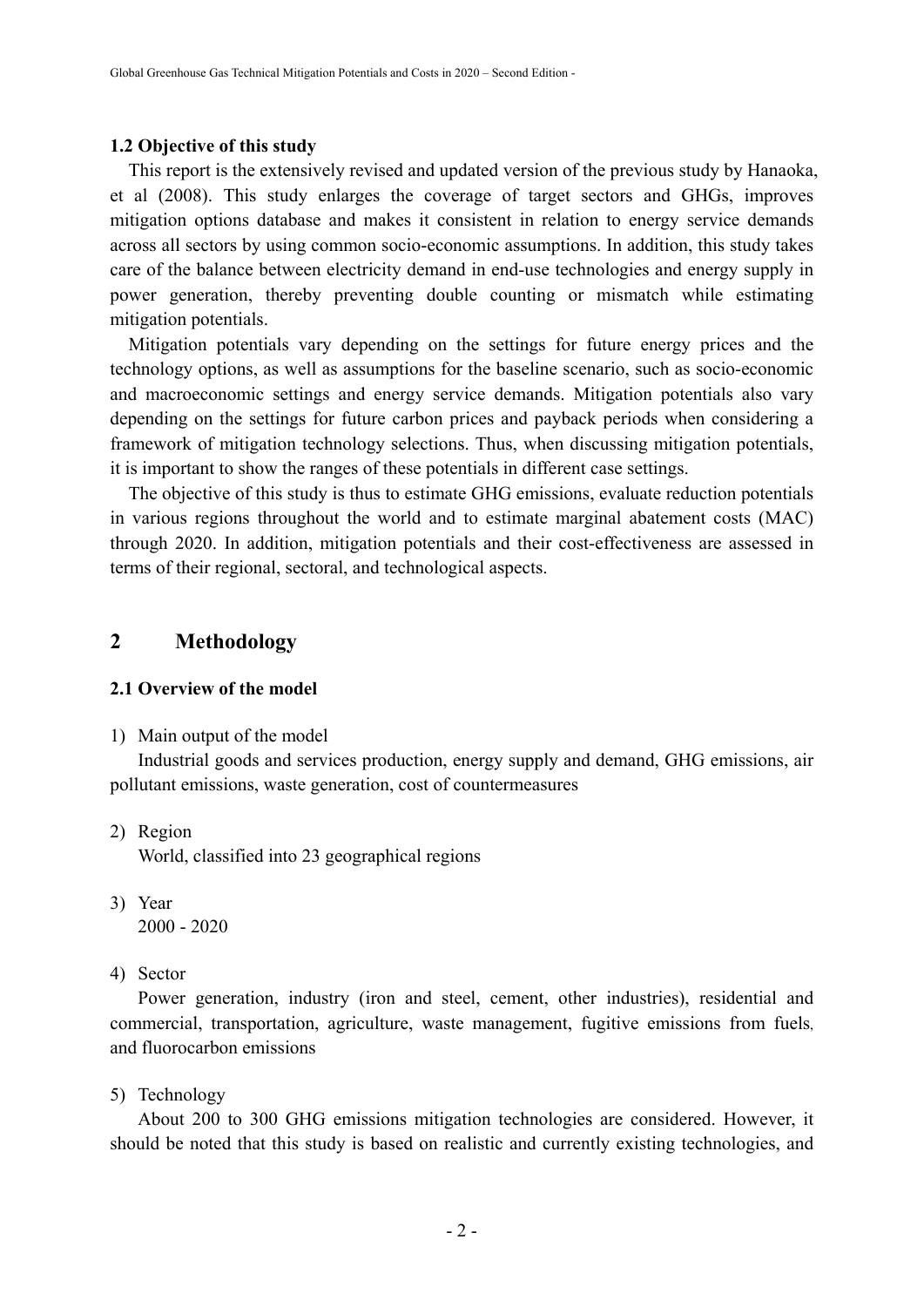there are other mitigation options which are not able to be considered in this study due to the lack of data availability. A lack of data prevents consideration of innovative technologies that may be used in the future.

#### 6) Demand estimation

A large amount of statistical data was used to estimate future service demands, such as industrial goods production, transportation volume, and space heating demand in the residential sector.

#### 7) GHG emissions estimation

GHG emissions and the potential for their reduction are estimated by using a bottom-up optimization model with detailed technology selection framework. In the model, technologies are determined under the criteria of total cost minimization.

#### **2.2 Structure of the model**

Figure 1 shows overall structure of AIM/Enduse[Global]. The model consists of three parts: a macroeconomic model, a service demand model, and a technology bottom-up model.

First, macroeconomic indicators, such as GDP and sector-wise value added in real terms, are estimated by the Socio-economic Macro Frame model, which is a supply-side macroeconomic model that uses future population as an input. Second, service demands, such as steel production, cement production, transportation volume, and energy service demand in the residential and commercial sector, are estimated using several service demand models. These models use macroeconomic indicator estimates generated by the Socio-economic Macro Frame model. Finally, GHG emissions and the potential for their reduction are estimated by using a bottom-up optimization model with detailed technology selection framework, which is associated with a technology database that contains approx. 200 to 300 GHG emission mitigation technologies. The model simulates the diffusion of those technologies in the future under several constraints, such as the satisfaction of service demand. The technologies are determined under the criteria of total cost minimization.

The technology bottom-up model first estimates the emissions and final energy consumption in the final demand sectors, such as the industry and residential sectors. It then uses the given final energy demand to estimate the emissions and primary energy consumption for the power generation sector. Finally, it uses the given primary energy demand to estimate fugitive emissions from fuel productions.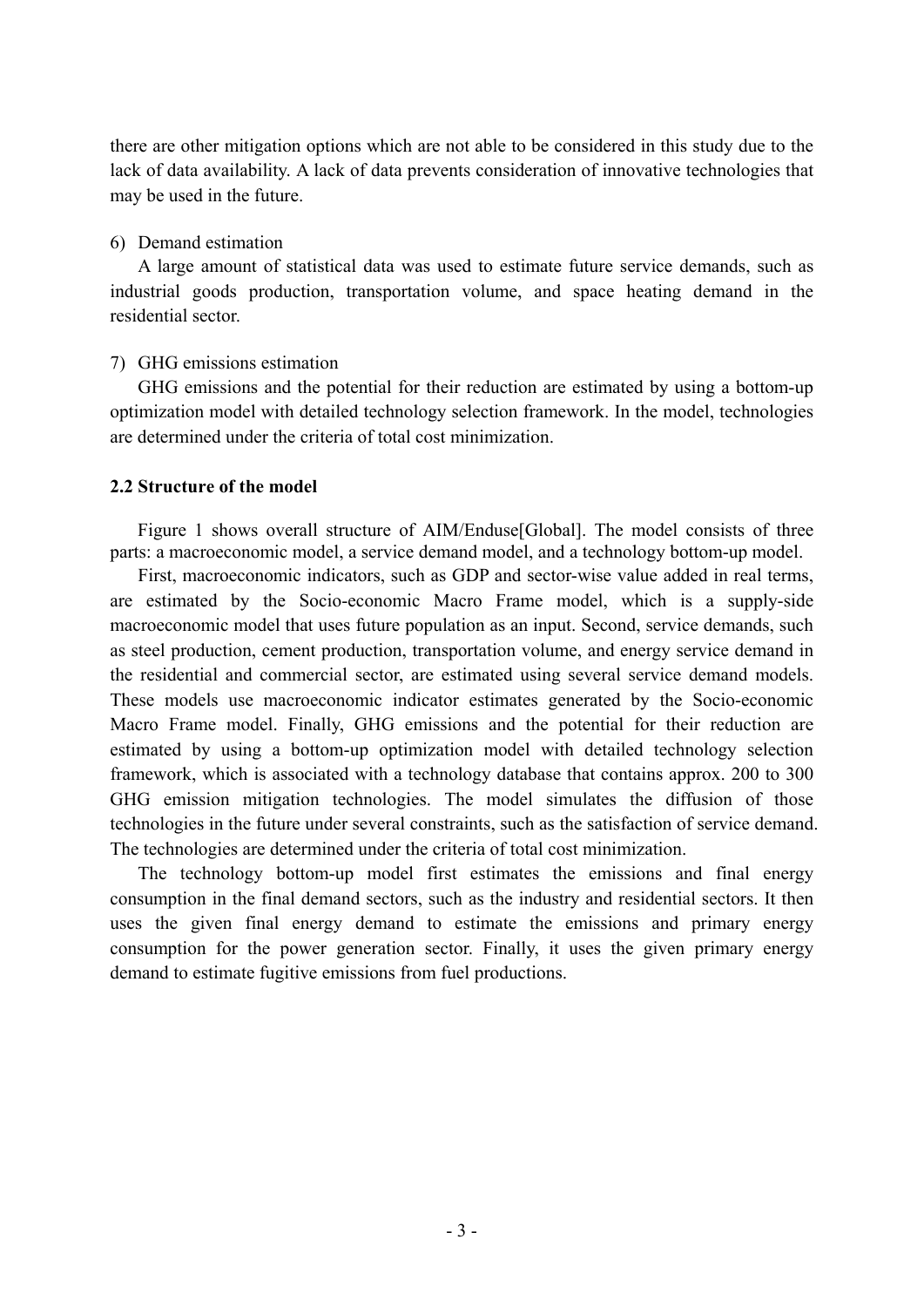

**Figure 1 Structure of AIM/Enduse[Global]** 

#### **2.3 Definition of regions, gases and sectors**

There are different approaches for regional aggregations depending on the purpose of the analysis. This study focused on the major GHG emitting regions, especially the Asian regions, and covered 23 geographical world regions as shown in Figure 2. As for the gases and sectors, this study covered six GHGs regulated under the Kyoto Protocol, in multiple sectors such as power generation, industry, residential and commercial, transportation, agriculture, waste and fluorocarbon emissions sectors as shown in Table 1. Technology database were developed and emission reduction potentials and their costs were evaluated sector-wise and region-wise, based on a bottom-up approach.

|                 | <b>Table 1 Target sectors and gases</b> |
|-----------------|-----------------------------------------|
| <b>GHG</b>      | Sector                                  |
| CO <sub>2</sub> | Power generation                        |
| CH <sub>4</sub> | Industry                                |
| $N_2O$          | Transport                               |
|                 | Residential & commercial                |
| $CH_4$ , $N_2O$ | Agriculture                             |
| CH <sub>4</sub> | Municipal solid waste                   |
|                 | Fugitive emissions from fuels           |
| HFC, PFC, $SF6$ | Fluorocarbon emissions                  |
|                 |                                         |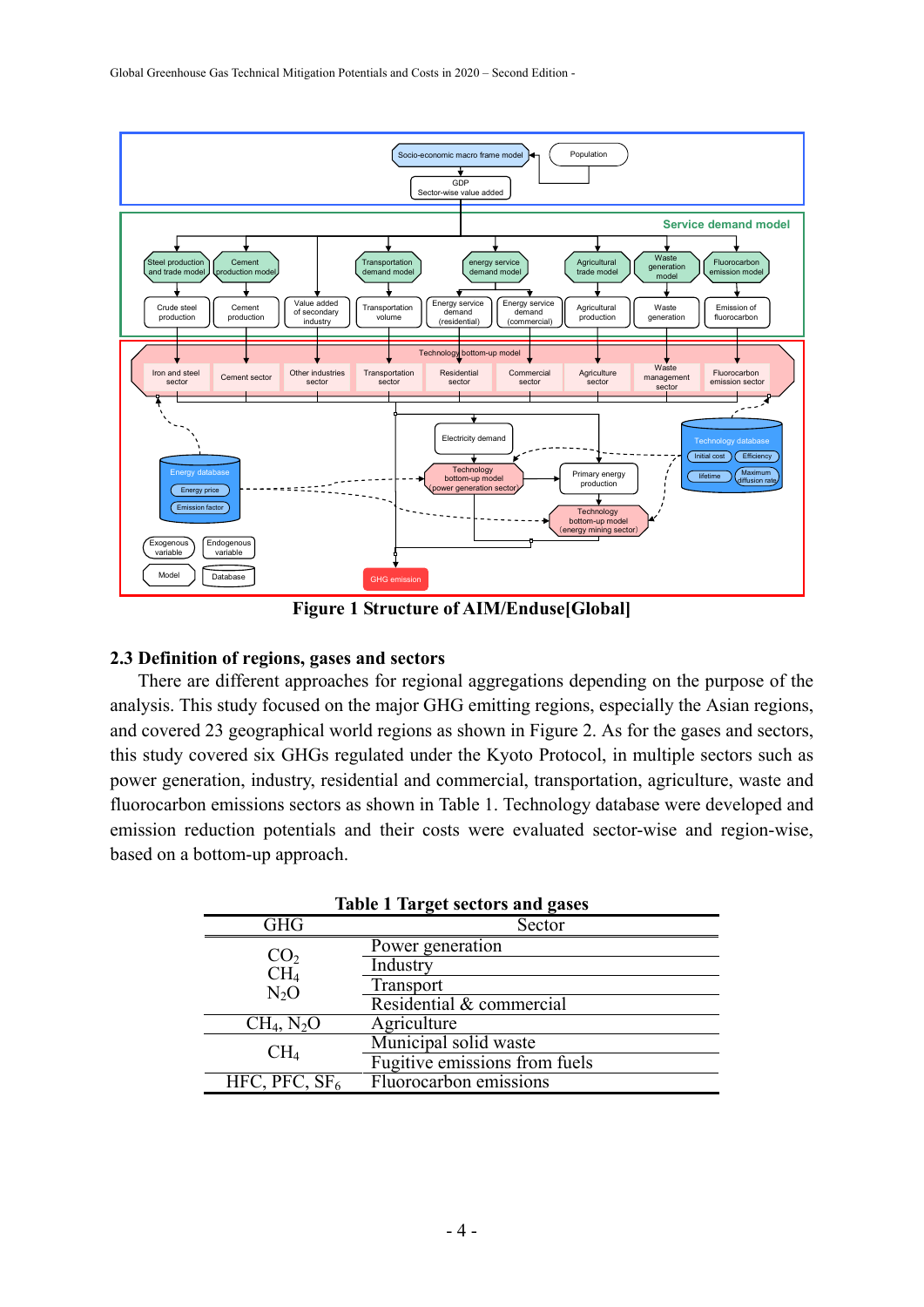| Code       | Region                |            | Code       | Region               |            |
|------------|-----------------------|------------|------------|----------------------|------------|
| <b>JPN</b> | Japan                 | Developed  | <b>CAN</b> | Canada               | Developed  |
| <b>CHN</b> | China                 | Developing | <b>USA</b> | <b>United States</b> | Developed  |
| <b>IND</b> | India                 | Developing | XE15       | EU15 in Western EU   | Developed  |
| <b>IDN</b> | Indonesia             | Developing | XE10       | EU10 in Eastern EU   | Developed  |
| <b>KOR</b> | Korea                 | Developing | <b>RUS</b> | Russia               | Developed  |
| <b>THA</b> | Thailand              | Developing | <b>ARG</b> | Argentine            | Developing |
| <b>XSE</b> | Other South-east Asia | Developing | <b>BRZ</b> | <b>Brazil</b>        | Developing |
| <b>XSA</b> | Other South Asia      | Developing | <b>XLM</b> | Other Latin America  | Developing |
| <b>XME</b> | Middle East           | Developing | <b>XAF</b> | Other Africa         | Developing |
| <b>AUS</b> | Australia             | Developed  | <b>XRW</b> | Rest of the World    | Developing |
| <b>NZL</b> | New Zealand           | Developed  |            |                      |            |





**Figure 2 World 23 regions in AIM/Enduse[Global]** 

#### **2.4 Definition of reduction potentials and marginal abatement costs**

Firstly, the terminology used in this study should be clearly defined. In this study, a "service" is defined as "a measurable need within a sector that can be satisfied by supplying an output from a device", and it can be defined in either tangible or abstract terms. Thus, "service demand" refers to the quantified demand created by a service; i.e. service outputs from devices satisfy service demands. Examples of service demands include the demand of crude steel products (tangible, intermediate output from blast furnaces and converters), person-km traveled by road (abstract, final output of road transport vehicles), and heat energy for raising superheated steam (abstract, intermediate output from heat exchangers in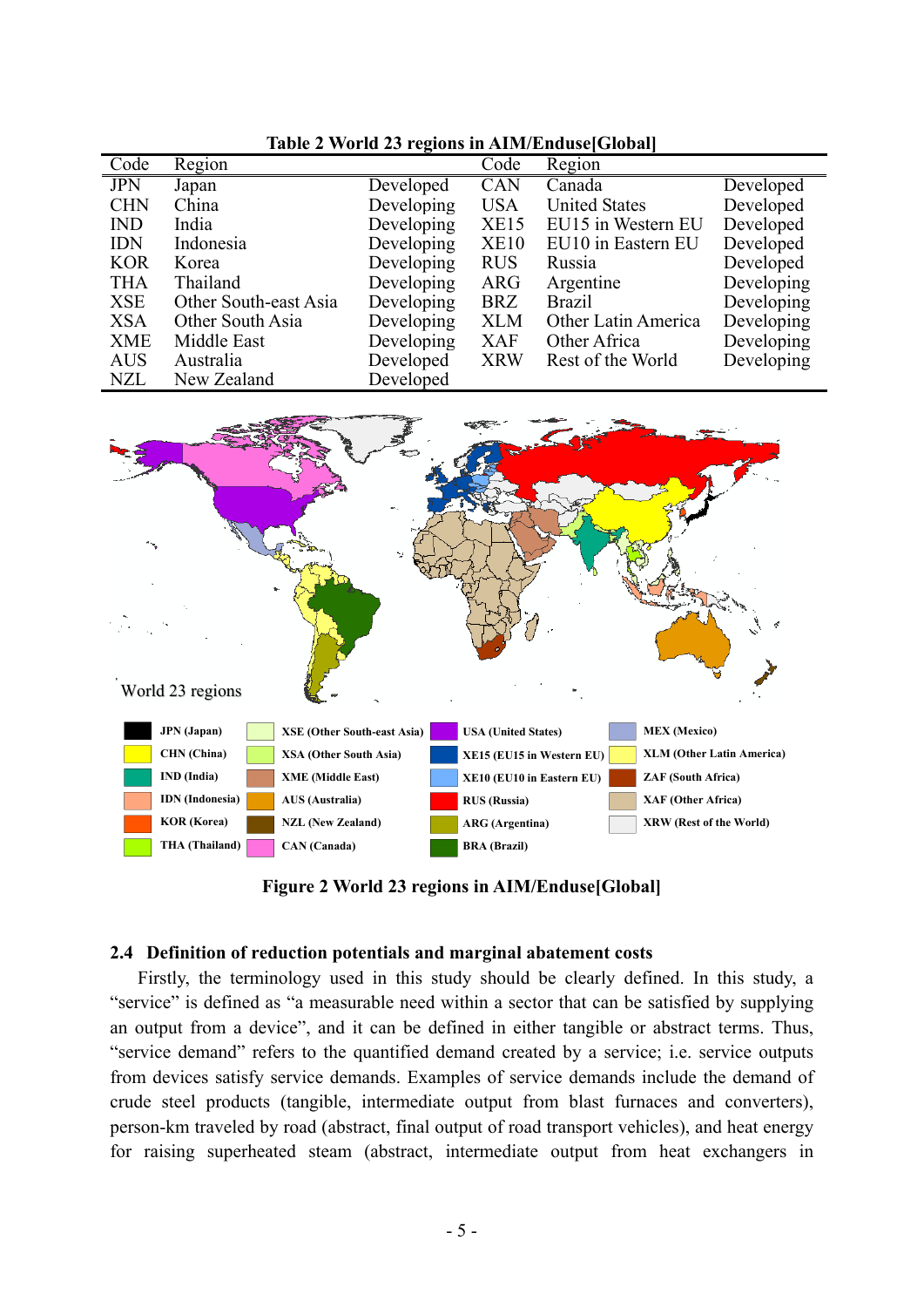combined cycle power plants). It must be noted here that concepts of 'final service' and 'intermediate service' are defined by the users for convenience in this study, and may not necessarily imply real-life interpretations of these terms.

Secondly, the definition of reduction potentials needs to be clarified. According to the IPCC AR4(2007b), reduction potential is described as "the scale of GHG reductions that could be achieved, relative to emission baselines, for a given level of carbon price (expressed in cost per unit of carbon dioxide equivalent emissions avoided or reduced)", and a baseline is defined as "the reference from which an alternative outcome can be measured, e.g. a non-intervention scenario is used as a reference in the analysis of intervention scenarios". The reduction potentials and their costs vary not only the key data-settings such as the rate of technology development and diffusion, the cost of future technology, future energy and carbon prices, but also the settings of activity levels under different baselines. In this study, a technology frozen case, which was often used in the bottom-up analysis in some papers reviewed in the IPCC AR4(2007b), was set as the baseline, and the future share and energy efficiency of standard technologies were fixed at the same level as in the base year. Therefore, reduction potentials in this study are defined as "reduction amounts which are estimated by comparing the effect of introduction of new mitigation technologies in the target year, target region and target sector as compared to the effect of standard technologies fixed at the same level as in the base year". Thus, mitigation costs are defined as the additional costs, including capital cost and operational cost, that are required for introducing new mitigation measures. As there are various technology options and scales in different sectors and regions, the marginal abatement cost varies widely. Sometime the marginal abatement cost can show negative net cost because a given technology may yield enough energy cost savings to more than off-set the costs of adopting and using the earlier technology.

#### **2.5 Marginal abatement cost curves**

1

#### **2.5.1 Outline of marginal abatement cost curves**

Reduction potentials and mitigation costs were estimated by using a detailed technology options database developed in the AIM/Enduse[Global] model. Based on the database, the marginal abatement cost curve in a target year (*t*), target region/sector (*i*) and service type (*j*) is described as follows. Firstly, the GHG emission reduction of an energy device  $l$ ,  $\Delta \hat{Q}^{t, \text{GHG}}_{l,i}$ , additional cost of energy device *l*,  $\Delta \hat{C}_{li}^{t}$ , and maximum potential of stock of energy device *l*,  $\Delta S_{l,i}^{\text{max},t}$ , in a time period (year) *t* were calculated. Next, the abatement cost of unit reduction,  $\Delta \hat{C}_{l,i}^{t}/\Delta \hat{Q}_{l,i}^{t,GHG}$ , was plotted along the y-axis, and GHG emission reduction of an energy device *l,*  $\Delta \hat{Q}^{t,\text{GHG}}_{l,i}$ , was plotted along the x-axis in order of ascending abatement cost per unit reduction.  $\Delta \hat{Q}^{t,\text{GHG}}_{l,i}$ ,  $\Delta \hat{C}^{t}_{l,i}$ , and  $\Delta S^{max,t}_{l,i}$  represent the differences between the respective values in the time period  $t$  and in the base year  $t_0$ . The suffix of indices and sets are defined as follows; *i* : region/sector, *j* : service type, *k* : energy type, *l* : energy device (i.e. technology option),  $m$  : gas type,  $t$  : time period (year), 0 : base year, and  $\hat{ }$  : quantity per unit<sup>note1)</sup>.

note1) For some parameters this indicates quantity per unit of device and for others quantity per unit of energy use.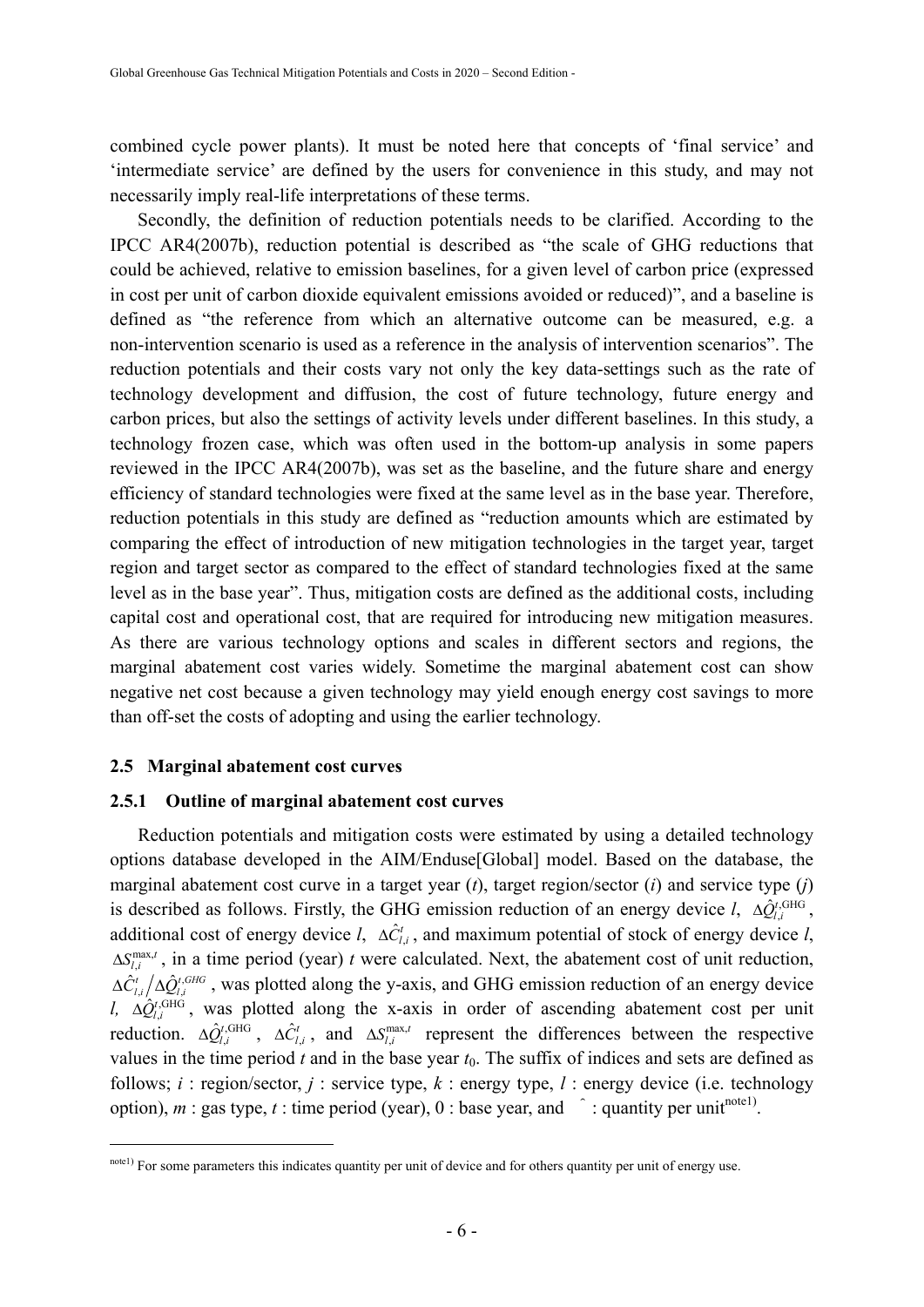

**Figure 3 Schematic of marginal abatement cost curve** 

#### **2.5.2 Formulations**

## *Gas emission per unit service supply Qj,i t,m*

Emission of gas *m* per unit supply of service *j* in region/sector *i* in time period *t*,  $Q_{j,i}^{t,m}$ , is formulated as follows:

$$
Q_{j,i}^{t,m} = \sum_{l \in W_j} X_{l,i}^t \cdot \hat{e}_{l,i}^{t,m}
$$
 (1)

where,

 $X^t_{l,i}$ : Operating quantity of energy device *l* in region/sector *i*. Formula (4).  $X^{t,m}$ : Emission of gas *m* per unit operation of aperw device *l* in region/sector

 $\hat{e}_{l,i}^{t,m}$ : Emission of gas *m* per unit operation of energy device *l* in region/sector *i* in time period *t*. Formula (2).

## *Gas specific emission*  $\hat{e}_{l,i}^{t,m}$

Emission of gas *m* per unit operation of energy device *l* in region/sector *i* in time period *t*,  $\hat{e}_{l,i}^{t,m}$ , is formulated as follows:

$$
\hat{e}_{l,i}^{t,m} = \hat{f}_{0,l}^{t,m} + \sum_{k} \hat{f}_{k,l}^{t,m} \cdot \left(1 - \xi_{k,l,i}^{t}\right) \cdot \hat{E}_{k,l,i}^{t} \cdot U_{k,l} \tag{2}
$$

where.

- $\hat{f}_{0,l}^{t,m}$ *<sup>l</sup> f* : Emission of gas *m* per unit operation of energy device *l* other than energy combustion in time period *t*. Exogenous variable.
- $\hat{f}_{k,l}^{t,m}$ : Emission of gas *m* of energy device *l* per unit consumption of energy *k* in time period *t*. Exogenous variable.
- $\xi_{k,l,i}^t$  : Energy saving ratio due to maintenance and improvement of usage of energy *k* by energy device *l* in region/sector *i* in time period *t*. Exogenous variable.
- $\hat{E}_{k}^{t}$  : Consumption of energy *k* by energy device *l* per unit operation in time period *t*. Exogenous variable.
- $U_{kl}$ : Proportion of energy *k* used in energy device *l*. Exogenous variable.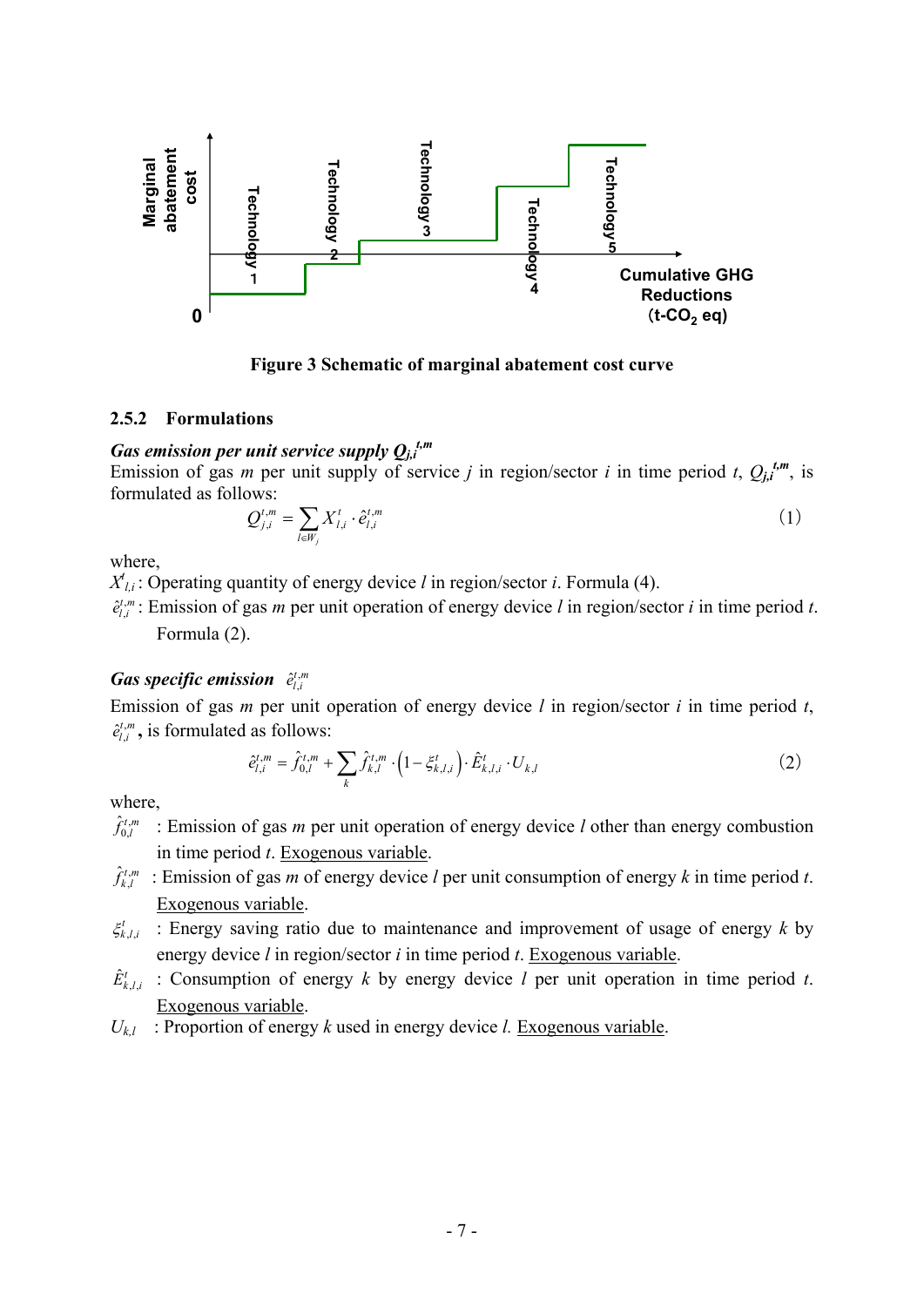## *Service demand Dt j,i*

Demand for service *j* in region/sector *i* is equal to the summation of the service supply of energy device *l* that can meet the demand for service *j*:

$$
D_{j,i}^t = \left(1 + \Psi_{j,i}^t\right) \cdot \sum_{l \in W_j} \hat{A}_{l,j,i}^t \cdot X_{l,i}^t \tag{3}
$$

where,

 $D_{j,i}^t$  : Service demand for service *j* in region/sector *i* in time period *t*. Exogenous variable.

- $\Psi'_{j,i}$  : Improvement in supply-efficiency of service *j* in region/sector *i* in time period *t*. Exogenous variable.
- $\hat{A}_{i,i}^{t}$  : Supply-quantity of service *j* per unit operation of energy device *l* in region/sector *i* in time period *t*. Exogenous variable.
- $X_{1i}$ *l,i* : Operating quantity of energy device *l* in region/sector *i* in time period *t*. Formula (4)

#### *Operating quantity of energy device*  $X_{l,i}$

The operating quantity of energy device *l* in region/sector *i* in time period *t*, *Xl,i* is formulated as follows:

$$
X_{l,i}^{t} = \frac{S_{l,i}^{t}}{1 + \Lambda_{l,i}^{t}}
$$
 (4)

where,

, *t l*: The quantity remaining in time period *t* of device *l* that existed in the base year.

Formula (7).

1+Λ*<sup>t</sup> l,i* : Operating rate of energy device *l* in region/sector *i* in time period *t*. Exogenous variable.

#### *Annual cost of energy device*  $\hat{C}_{i}^{t}$

The annual cost of energy device *l* in region/sector *i* in time period *t*, including the fixed, energy, and maintenance costs,  $\hat{C}_{i,j}^{t}$ , is formulated as follows:

$$
\hat{C}_{l,i}^{t} = \hat{B}_{l,i}^{t} \cdot (1 - SC_{l,i}) \cdot \frac{\alpha_i (1 + \alpha_i)^{T_{l,i}}}{(1 + \alpha_i)^{T_{l,i}} - 1} + \frac{\hat{\mathcal{S}}_{0,l,i}^{t} + \sum_{k} \mathcal{S}_{1,k,i}^{t} \cdot (1 - \xi_{k,l,i}^{t}) \cdot \hat{E}_{k,l,i}^{t}}{1 + \Lambda_{l,i}^{t}}
$$
(5)

where,

 $\hat{B}_{l,i}^{t}$ : Fixed cost of energy device *l* in region/sector *i* in time period *t*. Exogenous variable.

*SCl,i* : Subsidy rate of energy device *l* in region/sector *i*. Exogenous variable.

*αi* : Interest rate. Exogenous variable.

- *Tl,i* : Lifetime of energy device *l*. Exogenous variable.
- $\hat{g}_{0,l,i}^t$ : Maintenance and operating cost per unit operation of energy device *l*, other than fuel cost in time period *t*. Exogenous variable.
- $\hat{g}^t_{1,k,i}$ : Price of energy *k* per unit consumption in time period *t*. Exogenous variable.
- $\xi_{k,l,i}^t$  : Energy saving ratio due to maintenance and improvement of usage of energy *k* by energy device *l* in region/sector *i* in time period *t*. Exogenous variable.
- $\hat{E}_{k}^{t}$  : Consumption of energy *k* by energy device *l* per unit operation in time period *t*. Exogenous variable.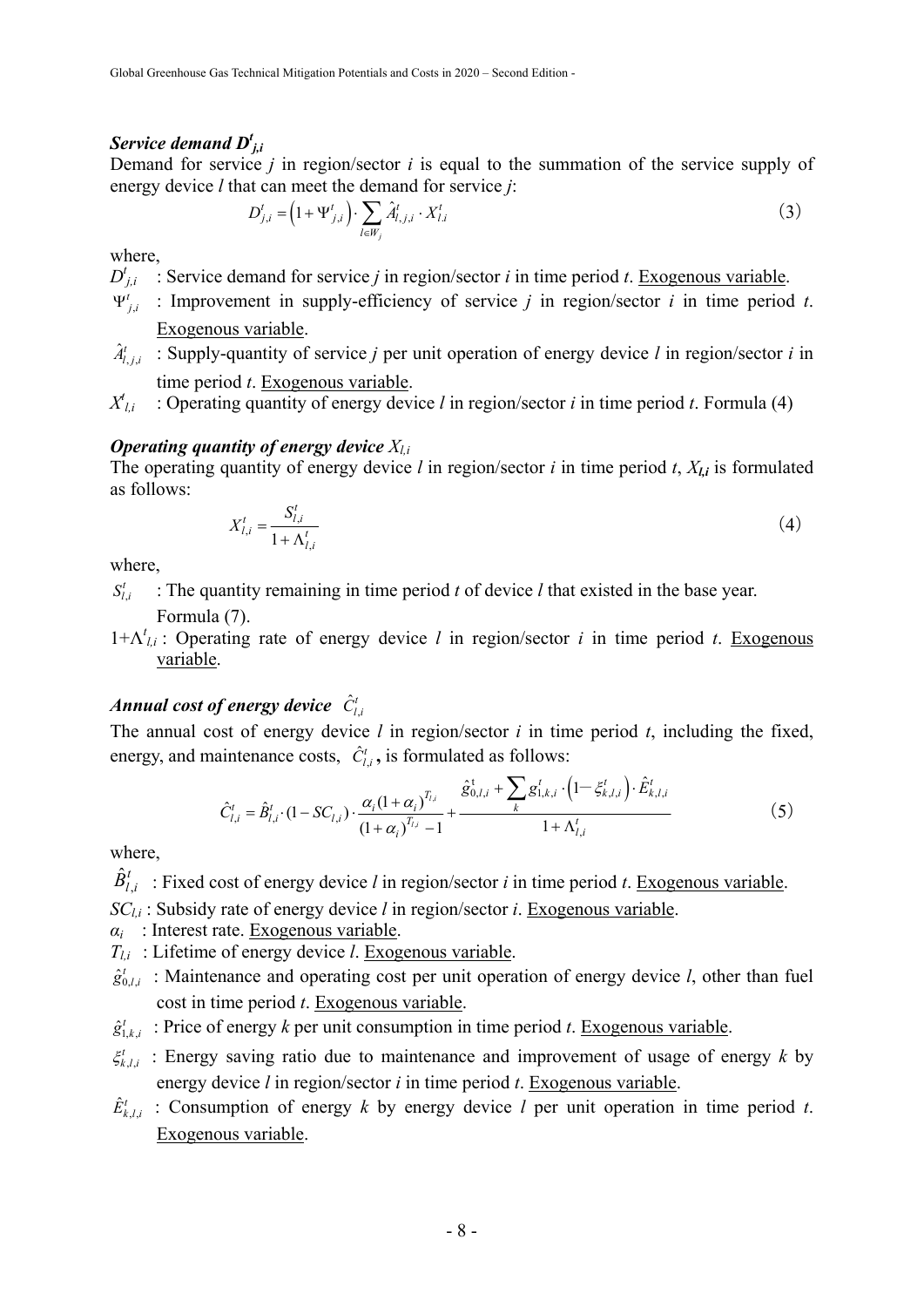## *Annual cost of service supply*  $C^i_{j,i}$

The annual cost of supplying service *j,* including the fixed, energy, and maintenance costs, in region/sector *i* in time period *t*,  $C_{j,i}$ , is formulated as follows:

$$
C_{j,i}^{t} = \sum_{l \in W_j} \hat{C}_{l,i}^{t} \cdot S_{l,i}^{t} \tag{6}
$$

where

- $\hat{C}_{i}^{t}$  : Annual cost of supplying service *j*, including the fixed, energy, and maintenance costs, in time period *t*. Formula (5).
- , *t l i S* : Stock remaining in time period *t* of energy device *l* that existed in the base year. Formula (7).

## *Remaining stock of energy device*  $S_{l,i}^t$

The stock of an energy device recruited in a given year will retire at the end of its life, with its quantity reducing exponentially during its lifetime. The remaining stock of energy device *l* in region/sector *i* in time period *t*,  $S_{l,i}^t$ , is formulated as follows:

$$
S_{l,i}^{t} = S_{l,i}^{0} \cdot e^{-\frac{(t-t_0)}{T_{l,i}}}
$$
\n(7)

where,

 $S_{l,i}^0$ : Stock of energy device *l* in region/sector *i* in the base year. <u>Exogenous variable</u>.

*t0* : Base year.

*t* : Time period (years).

 $T_{II}$ : Lifetime of energy device *l* in region/sector *i*. Exogenous variable.

## *Gap between service demand and service supply of remaining stock*  $\Delta D_{j,i}^{\text{init},t}$

The gap between the demand for service *j* and the summation of the service supply of remaining stock that can supply service *j* in region/sector *i* in time period *t*,  $\Delta D_{j,i}^{init,t}$ , is formulated as follows:

$$
\Delta D_{j,i}^{\text{init},t} = D_{j,i}^t - \sum_{l \in W_j} S_{l,i}^0 \cdot e^{-\frac{(t-t_0)}{T_{l,i}}}\cdot \frac{1 + \Psi_{j,i}^t}{1 + \Lambda_{l,i}^t} \cdot \hat{A}_{l,j,i}^0
$$
 (8)

where,

 $S_{l,i}^0$ : Stock of energy device *l* in region/sector *i* in the base year. Exogenous variable.

- 1+Λ*<sup>t</sup> l,i* : Operating rate of energy device *l* in region/sector *i* in time period *t*. Exogenous variable.
- $\Psi'_{j,i}$  : Improvement in supply-efficiency of service j in region/sector *i* in time period *t*. Exogenous variable.
- $\hat{A}^0_{l,j,i}$  : Supply-quantity of service *j* per unit operation of energy device *l* in the base year. Exogenous variable.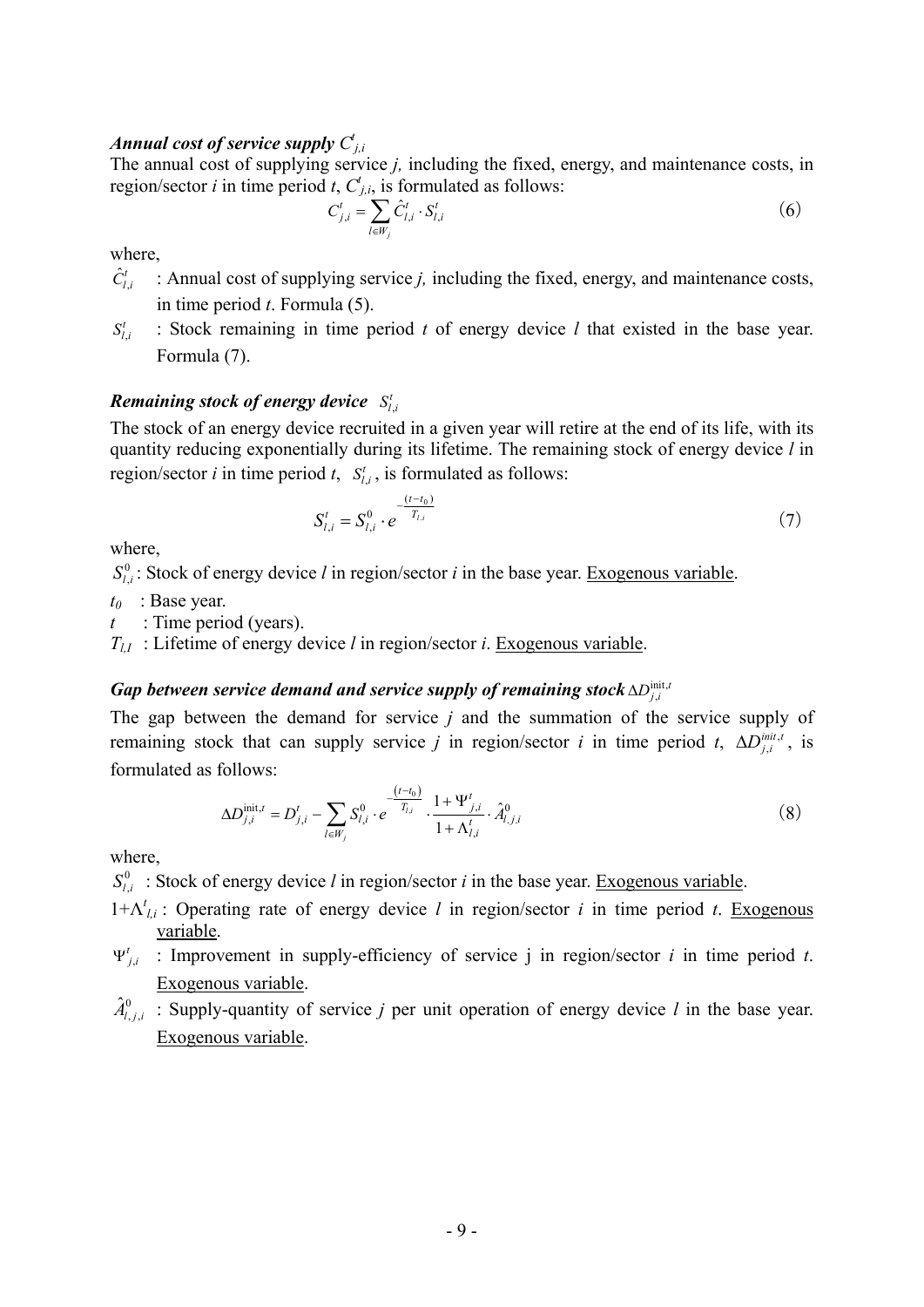## $\bm{Reduction}$  of gas emission per unit of service  $\Delta \hat{Q}^{t,m}_{l,i}$ ,  $\Delta \hat{Q}^{t,\text{GHG}}_{l,i}$

The reduction of emission of gas *m* per unit of service *j* of energy device *l* in region/sector *i* in time period *t*,  $\Delta \hat{Q}^{t,m}_{l,i}$ , is formulated as follows:

$$
\Delta \hat{Q}_{l,i}^{t,m} = \frac{\mathcal{Q}_{j,i}^{0,m}}{D_{j,i}^0} - \frac{\hat{e}_{l,i}^{t,m}}{\hat{A}_{l,j,i}^t \left(1 + \Psi_{j,i}^t\right)}
$$
(9)

$$
\Delta \hat{Q}_{l,i}^{t,\text{GHG}} = \sum_{m} GWP_m \cdot \Delta \hat{Q}_{l,i}^{t,m}
$$
\n(10)

where,

- $Q_{j,i}^{0,m}$  : Emission of gas *m* per unit supply of service *j* in region/sector *i* in the base year. Formula (1).
- $D^0_{j,i}$  : Service demand for service *j* in region/sector *i* in the base year. Exogenous variable.  $2^{i,m}$  : Emission of gas *m* from aperwy device *l* per unit epertien in time period *t*. Eermu
- $\hat{e}_{l,i}^{t,m}$  : Emission of gas *m* from energy device *l* per unit operation in time period *t*. Formula (2).
- $\hat{A}_{i,i}^{t}$  : Supply-quantity of service *j* per unit operation of energy device *l* in time period *t*. Exogenous variable.
- $\Psi'_{j,i}$  : Improvement in supply-efficiency of service *j* in region/sector *i* in time period *t*. Exogenous variable.

GWP*m* : Global warming potential of gas *m*.

#### *Additional annual cost per unit of service of energy device*  $\hat{C}_{i}^{t}$

The additional annual cost per unit of service *j* of energy device *l* in region/sector *i*,  $\Delta \hat{C}_{l,i}^t$ , is the difference between the cost in the base year  $t_0$  and that in given year  $t$ :

$$
\Delta \hat{C}_{l,i}^{t} = \frac{C_{j,i}^{0}}{D_{j,i}^{0}} - \frac{\hat{C}_{l,i}^{t} \cdot (1 + \Lambda_{l,i}^{t})}{\hat{A}_{l,j,i}^{t} \cdot (1 + \psi_{j,i}^{t})}
$$
(11)

where,

- $C_{ij}^0$ : Annual cost of supplying service *j*, including the fixed, energy, and maintenance costs, in the base year  $t_0$ . Formula (6).
- $D_{j,i}^0$ : Service demand for service *j* in region/sector *i* in the base year  $t_0$ . Exogenous variable.
- $\hat{C}_{l,i}^{t}$  : Annual cost of energy device *l*, including the fixed, energy, and maintenance costs, in time period *t*. Formula (5).
- $\hat{A}_{i,i}^{t}$  : Supply quantity of service *j* per unit operation of energy device *l* in region/sector *i* in time period *t*. Exogenous variable.
- 1+Λ*<sup>t</sup> l,i* : Operating rate of energy device *l* in region/sector *i* in time period *t*. Exogenous variable.
- $\Psi'_{j,i}$  : Improvement in supply-efficiency of service *j* in region/sector *i* in time period *t*. Exogenous variable.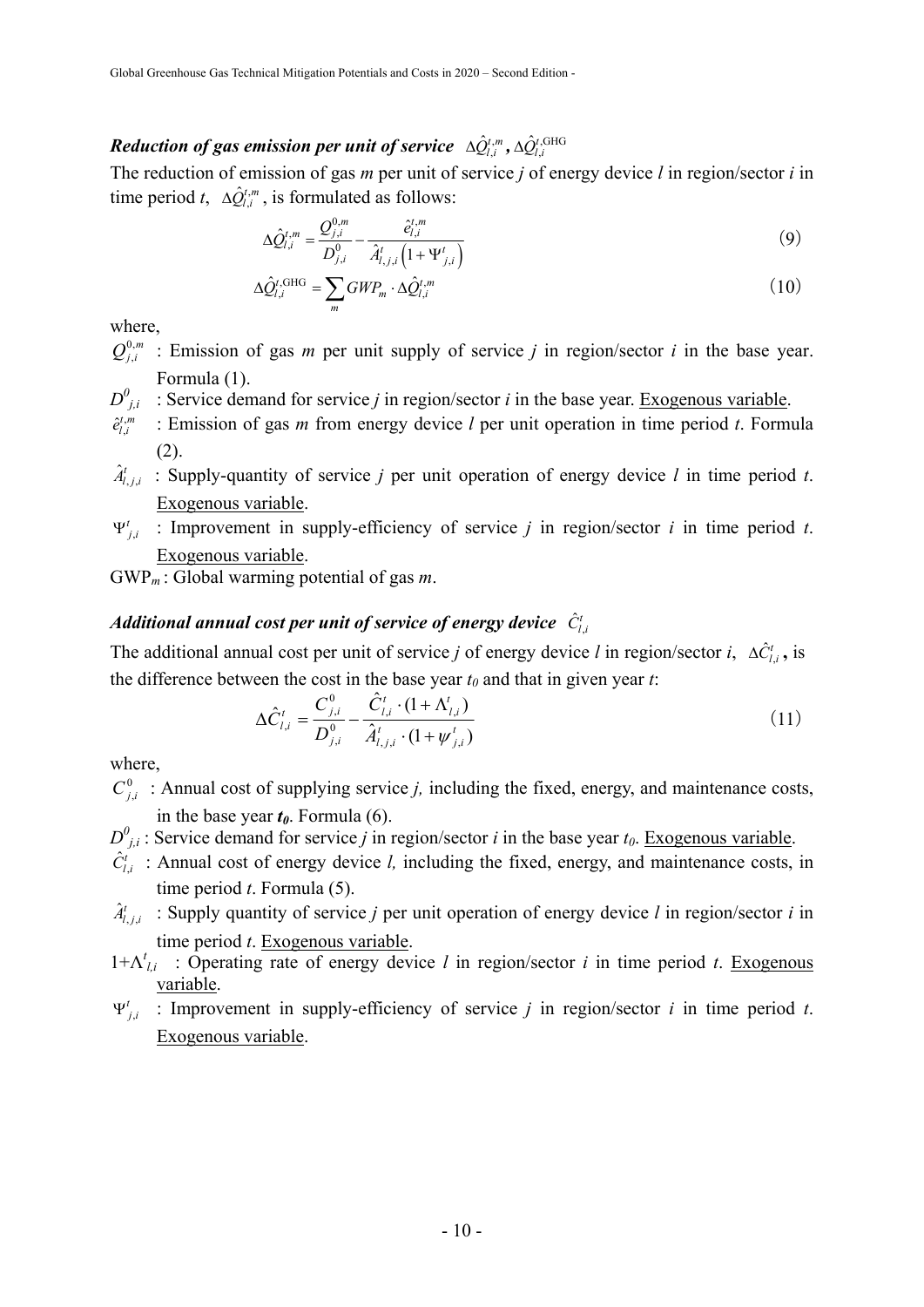## *Abatement cost per unit reduction of energy device*  $AC_{l,i}^t$

The abatement cost per unit reduction of energy device *l* in region/sector *i* in time period *t*,  $AC_{i,i}^t$ , is formulated as follows:

$$
AC_{l,i}^{t} = \frac{\Delta \hat{C}_{l,i}^{t}}{\Delta \hat{Q}_{l}^{t, \text{GHG}}}
$$
\n
$$
(12)
$$

where

 $\Delta \hat{C}_{i}^{t}$  : Additional annual cost per unit of service *j* of energy device *l* in region/sector *i* in time period *t*. Formula (11).

 $\Delta \hat{Q}^{t,\text{GHG}}_{l}$ : Reduction of GHG emission per unit of service *j* of energy device *l* in region/sector *i* in time period *t.* Formula (10).

#### *Maximum share*  $\theta_{i,j}^t$

The maximum share of energy device *l* for service *j* in region/sector *i*,  $\theta_{i,i}^{i}$ , is the smaller of the ratio of the introduction potential and the exogenous value, as expressed below:

$$
\theta_{l,j,i}^{t} = Min(\frac{\Delta D_{j,i}^{init,t} + S_{l,i}^{0} \cdot e^{-\frac{(t-t_{0})}{T_{l,i}}}}{D_{j,i}^{t}} \cdot \hat{A}_{l,j,i}^{t} \cdot (1 + \Psi_{j,i}^{t})/(1 + \Lambda_{l,i}^{t})}, \theta_{l,j,i}^{t})
$$
(13)

where,

 $\Delta D_{j,i}^{\text{init},t}$ : Gap between demand for service *j* and summation of service supply of remaining stock that can supply service *j* in region/sector *i* in time period *t*. Formula (8).

 $S_{\iota}^0$ *<sup>l</sup>*,*<sup>i</sup> S* : Stock of energy device *l* in region/sector *i* in base year. Exogenous variable.

1+Λ*<sup>t</sup> l,i* : Operating rate of energy device *l* in region/sector *i*. Exogenous variable.

 $\Psi'_{j,i}$  : Improvement in supply-efficiency of service j in region/sector *i*. Exogenous variable.

- $\hat{A}_{i,j,i}^t$  : Supply-quantity of service *j* per unit operation of energy device *l* in region/sector *i* in time period *t*. Exogenous variable.
- *Tl,i* : Lifetime of energy device *l*. Exogenous variable. .

 $D_{j,i}^t$  : Service demand for service *j* in region/sector *i* in time period *t*. Exogenous variable.

*t*  $\theta_{i,j,i}^{t}$ : Maximum share of energy device *l* for service *j* in region/sector *i*. Exogenous variable.

## *Maximum service supply of recruited energy device*  $\Delta D_i^t$ ,

It is assumed that energy devices are introduced preferentially in ascending order of additional cost. The maximum supply of service *j* by recruited energy device *l* in region/sector *i* is equal to the service quantity that cannot be supplied by energy devices whose additional cost is lower than that of energy device *l*:

$$
\Delta D_{l,j,i}^t = D_{j,i}^t - \sum_{l' \in (AC_{l,i}^t < AC_{l,i}^t)} \frac{S_{l',i}^{\max,t} \cdot \hat{A}_{l',j,i}^t \cdot (1 + \Psi_{j,i}^t)}{(1 + \Lambda_{l',i}^t)},\tag{14}
$$

$$
S_{l,i}^{\max,t} = \frac{D_{j,i}^t \cdot \theta_{l,j,i}^t \cdot (1 + \Lambda_{l,i}^t)}{\hat{A}_{l,j,i}^t \cdot (1 + \Psi_{j,i}^t)},
$$
\n(15)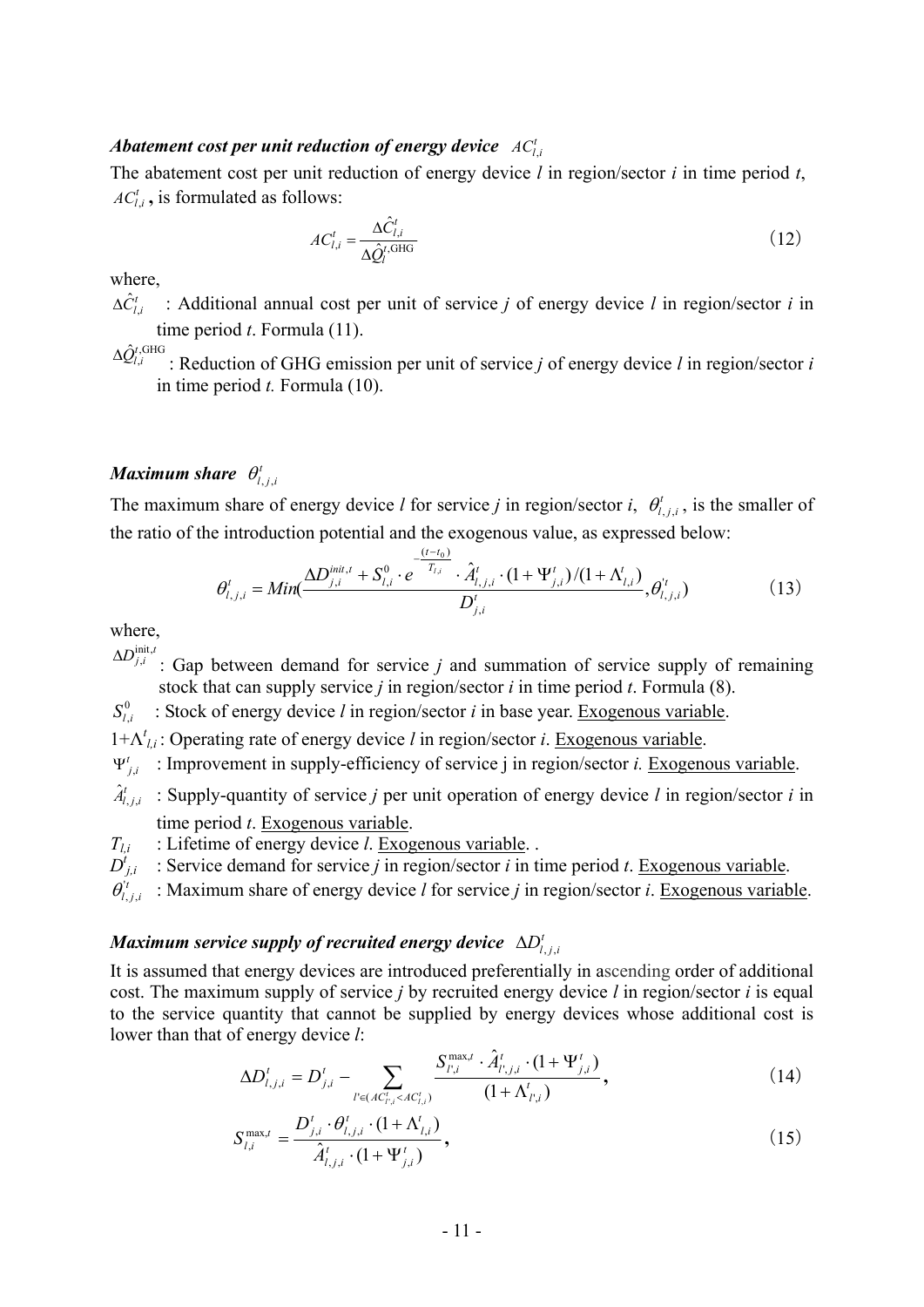where,

- $D_{j,i}^t$  : Service demand for service *j* in region/sector *i* in time period *t*. Exogenous variable.
- $\theta_{i,i}^{t}$ : Maximum share of energy device *l* for service *j* in region/sector *i*. Formula (13).
- $\hat{A}_{i,i}^{t}$  : Supply-quantity of service *j* per unit operation of energy device *l* in time period *t*. Exogenous variable.
- 1+Λ*<sup>t</sup> l,i* : Operating rate of energy device *l* in region/sector *i* in time period *t*. Exogenous variable.
- $\Psi'_{j,i}$  : Improvement in supply-efficiency of service *j* in region/sector *i* in time period *t*. Exogenous variable.

## $\boldsymbol{Reduction}$  potential of GHG emission  $\Delta Q_{\mathrm{pot},l,i}^{\rm t,GHG}$

The reduction potential of GHG emission of energy device *l* in region/sector *i* in time period  $t, \Delta Q_{\text{pot},l,i}^{\text{t,GHG}}$ , is formulated as follows:

$$
\Delta \mathcal{Q}_{\text{pot},l,i}^{t,\text{GHG}} = \Delta \hat{\mathcal{Q}}_{l,i}^{t,\text{GHG}} \cdot \Delta D_{l,j,i}^{t},\tag{16}
$$

where,

- $\Delta \hat{Q}^{t,\text{GHG}}_{t,i}$ : Reduction of GHG emission per unit of service *j* of energy device *l* in region/sector *i* in time period *t*. Formula (10).
- $\Delta D_{i,i}^i$ : Maximum supply of service *j* by recruited energy device *l* in region/sector *i*. Formula  $(14)$ .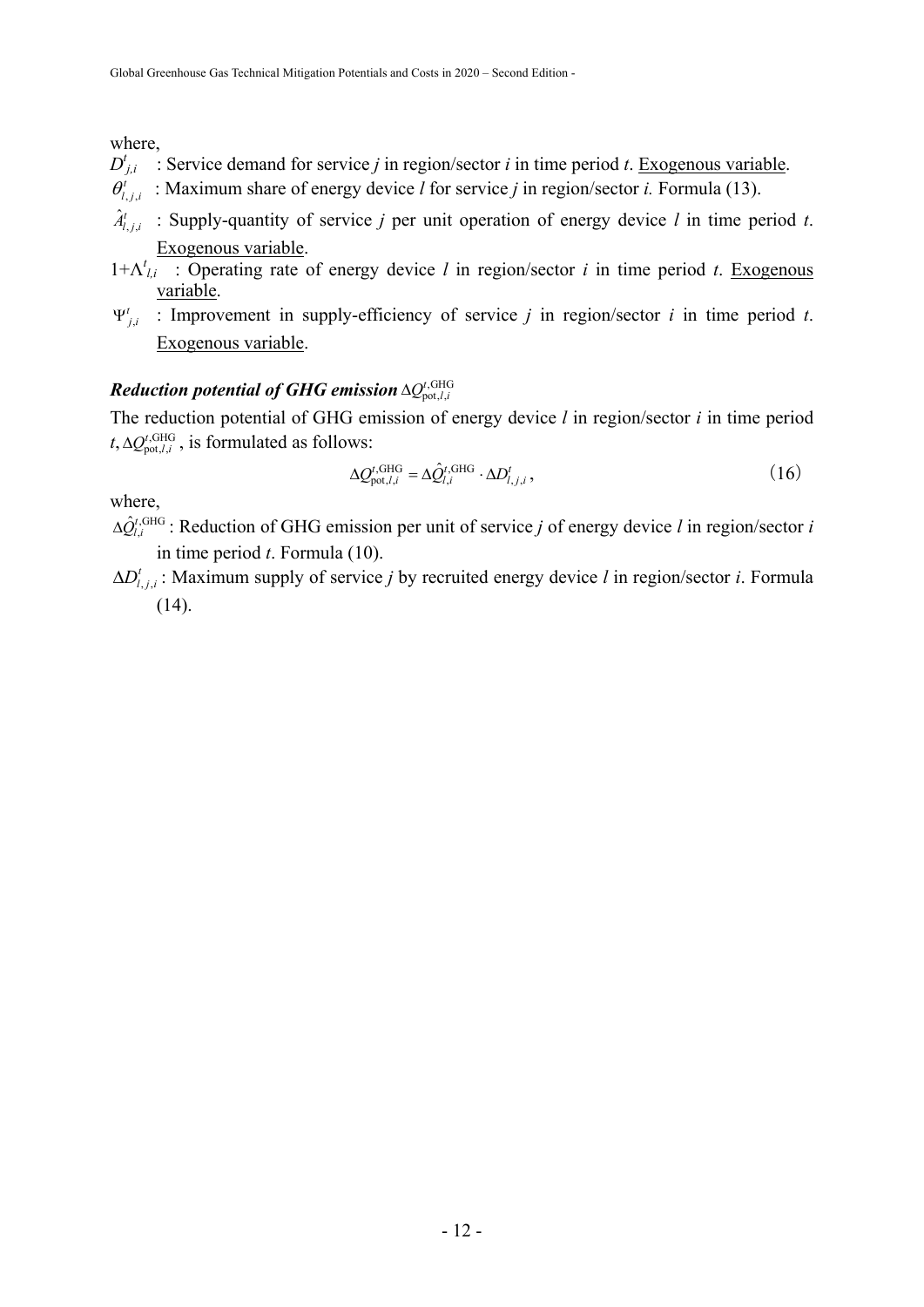#### **2.6 Global Warming Potential values in this report**

The environmental impacts of non- $CO<sub>2</sub>$  GHGs on global warming are calculated in tons of  $CO<sub>2</sub>$  equivalent, by using the value of Global Warming Potential (GWP) which represents "the time-integrated radiative forcing from the instantaneous release of 1 kg of a trace gas expressed relative to that of 1 kg of a reference gas"(IPCC, 2001). These GWP values, which are defined by the IPCC, represent the direct global warming potentials relative to  $CO<sub>2</sub>$  by injection of infrared absorbing gases into the atmosphere. These values do not include indirect effects, for example, other warming or cooling effects by the chemical transformations of greenhouse gases. It should be noted that the GWP values are defined differently in *Climate Change 1995*(IPCC, 1995), *Climate Change 2001*(IPCC, 2001), and *Climate Change 2007*(IPCC, 2007a)**)** , as shown in Table 3. The GWP values reported in the *Climate Change 2007*(IPCC, 2007a) are the latest, however in order to compare this study with other results reviewed in the IPCC AR4 WG3, the GWP values in *Climate Change 1995*(IPCC, 1995) whose values are also used for GHGs national inventory reports, because of the stipulation in the Kyoto Protocol, are considered in this study. For example, the direct GWPs of HFCs per unit of weight range from about a few dozen to a hundred thousand times larger than that of CO<sub>2</sub>. Atmospheric lifetimes of different GHGs vary from several dozen years to tens of thousands years. Thus the GWP values vary widely according to the time horizon over which the calculation is considered. The IPCC defined these GWP values in the time horizon of 20 years, 100 years, and 500 years. Table 3 shows the GWP values in the time horizon of 100 years which is normally used as the standard.

|                      | Chemical                         | Climate Change | Climate Change | Climate Change |
|----------------------|----------------------------------|----------------|----------------|----------------|
| <b>Species</b>       | Formula                          | 1995           | 2001           | 2007           |
| Methane              | CH <sub>4</sub>                  | 21             | 23             | 25             |
| Nitrous oxide        | $N_2O$                           | 310            | 296            | 298            |
| <b>HFCs</b>          |                                  |                |                |                |
| $HFC-23$             | CHF <sub>3</sub>                 | 11700          | 12000          | 14800          |
| <b>HFC-32</b>        | $CH_2F_2$                        | 650            | 550            | 675            |
| <b>HFC-125</b>       | $C_2HF_5$                        | 2800           | 3400           | 3500           |
| <b>HFC-134a</b>      | CH <sub>2</sub> FCF <sub>3</sub> | 1300           | 1300           | 1430           |
| HFC-143a             | CF <sub>3</sub> CH <sub>3</sub>  | 3800           | 4300           | 4470           |
| HFC-152a             | $C_2H_4F_2$                      | 140            | 120            | 124            |
| HFC-227ea            | $C_3HF_7$                        | 2900           | 3500           | 3220           |
| HFC-236fa            | $C_3H_2F_6$                      | 6300           | 9400           | 9810           |
| HFC-245ca            | $C_3H_3F_5$                      | 560            | 640            | 640            |
| HFC-43-10mee         | $C_5H_2F_{10}$                   | 1300           | 1500           | 1640           |
| <b>PFCs</b>          |                                  |                |                |                |
| Perfluoromethane     | CF <sub>4</sub>                  | 6500           | 5700           | 7390           |
| Perfluoroethane      | $C_2F_6$                         | 9200           | 11900          | 12200          |
| Perfluoropropane     | $C_3F_8$                         | 7000           | 8600           | 8830           |
| Perfluorobutane      | $C_4 F_{10}$                     | 7000           | 8600           | 8860           |
| Perfluorocyclobutane | $c - C_4F_8$                     | 8700           | 10000          | 10300          |
| Perfluoropentane     | $C_5F_{12}$                      | 7500           | 8900           | 9160           |
| Perfluorohexane      | $C_6F_{14}$                      | 7400           | 9000           | 9300           |
| SF <sub>6</sub>      |                                  |                |                |                |
| Sulphur hexafluoride | SF <sub>6</sub>                  | 23900          | 22200          | 22800          |

Table 3 The Global Warming Potentials of major non-CO<sub>2</sub> GHGs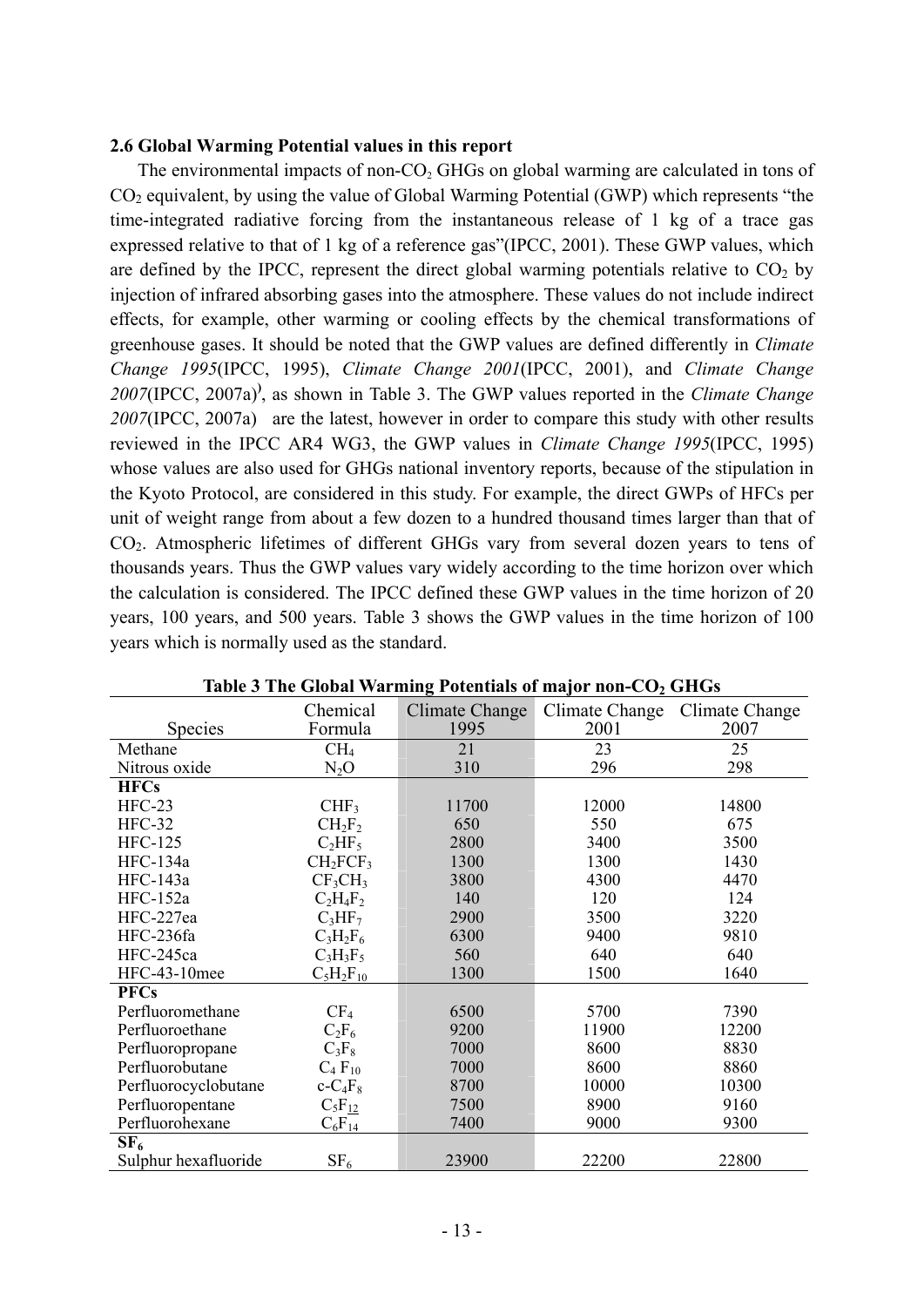#### **3 Data assumptions**

#### **3.1 Overview**

This study is based on a bottom-up analysis, wherein, to evaluate mitigation potentials at regional and global levels, it is necessary to first determine future service demands in each service and sector exogenously. These service demands are estimated sector-wise and region-wise based on several models developed for this study. The data for these models come from several dozens of international and national statistics and outlooks. As for the socio-economic drivers, future population are set based on the UN World Population Prospects(2007) and GDP growth are set based on the Socio-economic Macro Frame model. The future service demands are originally estimated in this study based on these population and GDP data. Thus, this study takes into account consistency of socio-economic assumptions not only in the same sector across countries but also among different sectors in global regions. In addition, this study links the energy supply side and demand side, thus electricity supply and demand is consistent across sectors and regions. Current domestic and international energy prices are based on Energy Prices and Taxes (IEA, 2007b), while future global energy prices are based on assumptions made by the Institute of Energy Economics, Japan (personal communication, 2009), that are between the estimates in World Energy Outlook 2007 (IEA, 2007a) and World Energy Outlook 2008 (IEA, 2008). The base year and the target year are set as 2005 and 2020 respectively.

It is important to note that, in this study, it is necessary to determine service demands exogenously. Hence this study does not take into account spillover effects due to introducing mitigation measures, such changes in the industrial structure, changes of service demands, and changes in technology and energy price.

In this study, mitigation costs are measured by capital cost and operational cost; i.e. capital cost, which is the initial investment cost required to recruit one unit of a device, and operational cost, which is the annual cost incurred in operating one unit of a device. Mitigation costs vary depending on the settings for the annual discount rate for specific investments. In this study, the annual discount rate for specific investments is determined exogenously so as to exogenously fit the rate of the payback period. The payback period represents the period of time required for the return on an investment, such as energy savings, to break cost on capital cost and operational cost. As mitigation costs vary depending on the settings, shorter payback periods are obviously preferable to longer payback periods, especially for private industries that assume high risk for investing in energy conserving technologies. The capital recovery factor  $[P \rightarrow M]_{T_l}^{\alpha}$  is formulated as Equation (17), where  $\alpha$ : annual discount rate and  $T_{\alpha}$ : the lifetime of energy device *l*. Thus, the correlation between the annual discount rate for specific investments and the payback period depends on the lifetime of energy device *l*.

$$
[P \to M]_{T_L}^{\alpha} = \frac{\alpha \cdot (\alpha + 1)^{T_L}}{(1 + \alpha)^{T_L} - 1}
$$
 (17)

In developing countries and economies in transition, economy is unstable and investment risk is very high, so that payback period should be considered shorter (i.e. annual discount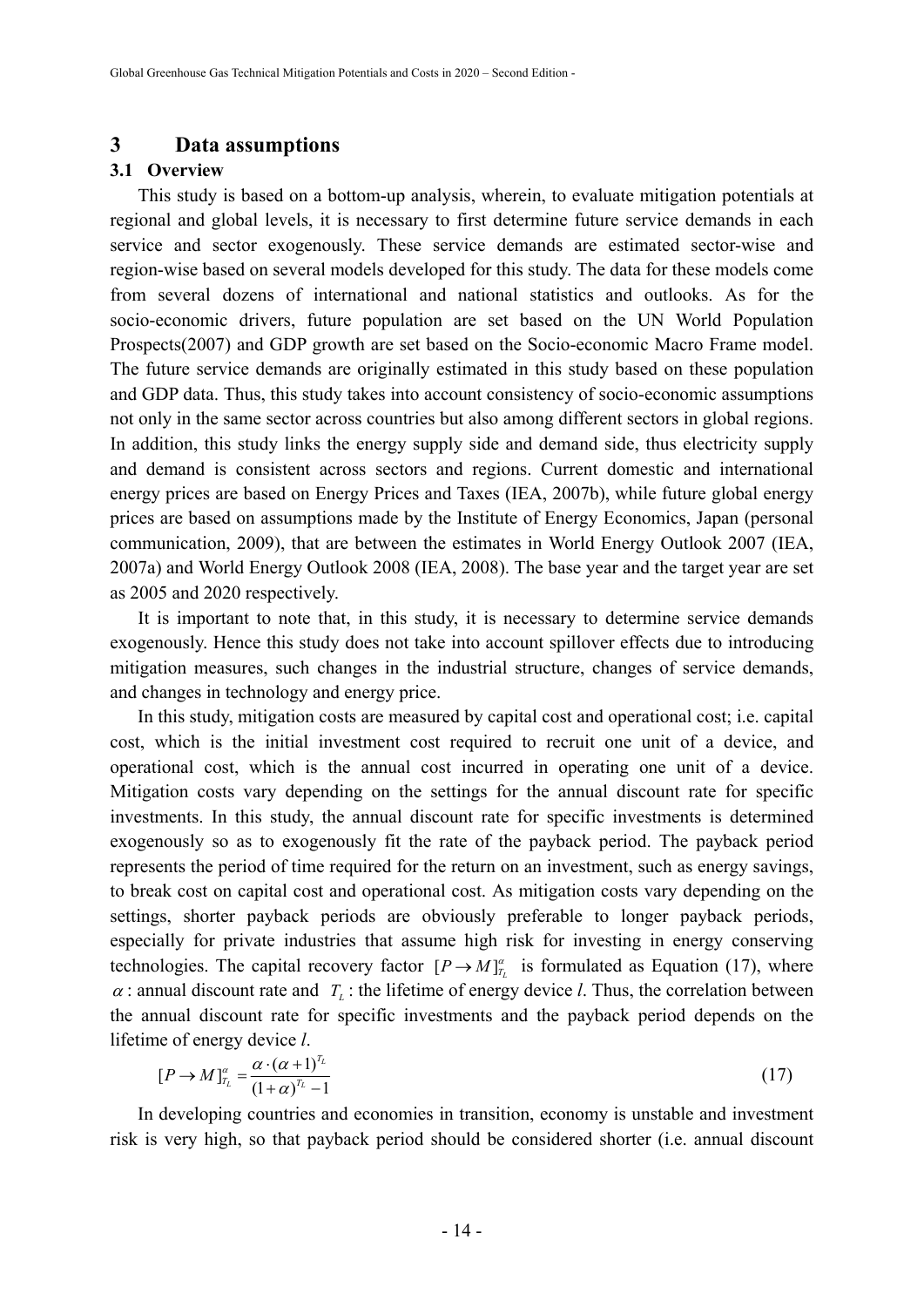rate is larger) than other countries. Moreover, sense of values and stability of economy vary across countries, so that valuation standards of annual discount rates should be different across regions. However, to evaluate mitigation potentials comparatively region by region, country risks are not taken into account in this study and the same level of annual discount rates are assumed across the world as shown in Table 4

| Case              | Sector                                                              | Setting of payback period                                                                                                                                                                                                                                                                                                                                                                                                                                                                                                                                                                                                                                                                                                                                                                                                                                                                                                                                                                                                                                                        | Example of payback period                                                                                                                                                                                                                                     |
|-------------------|---------------------------------------------------------------------|----------------------------------------------------------------------------------------------------------------------------------------------------------------------------------------------------------------------------------------------------------------------------------------------------------------------------------------------------------------------------------------------------------------------------------------------------------------------------------------------------------------------------------------------------------------------------------------------------------------------------------------------------------------------------------------------------------------------------------------------------------------------------------------------------------------------------------------------------------------------------------------------------------------------------------------------------------------------------------------------------------------------------------------------------------------------------------|---------------------------------------------------------------------------------------------------------------------------------------------------------------------------------------------------------------------------------------------------------------|
|                   |                                                                     |                                                                                                                                                                                                                                                                                                                                                                                                                                                                                                                                                                                                                                                                                                                                                                                                                                                                                                                                                                                                                                                                                  | (Lifetime use in the model)                                                                                                                                                                                                                                   |
| Reference<br>case | Industry,<br>Residential.<br>Commercial,<br>Transport               | Payback periods were set as three years in the industry sector and<br>five years in the residential and commercial sector respectively<br>in a report by Global Environment Committee of Central<br>Environment Council (2001), and also the Energy Conservation<br>Center, Japan (1998) conducted an question aire survey on all<br>sectors and reported the average payback period was 4.4 years<br>across sectors. In addition, based on the questionnaire survey<br>which was executed for companies and households in Japan<br>related to this study showed that the payback period of<br>investment on energy saving technology was about three years.<br>Thus, for energy-related sectors such as industry, residential,<br>commercial and transport, where a rate of technology<br>improvement is high and there are technology perspectives on<br>the temporal horizon, the payback period is assumed as around<br>three years across these sectors. (i.e. the annual discount rate is<br>set at 33% which corresponds to approximately three years<br>payback period). | Residential equipments:<br>$3$ years (10-15 years)<br>Car, truck, bus:<br>$3$ years (8-12 years)                                                                                                                                                              |
|                   | Power plant<br>Industry plant<br>Infrastructure<br>House insulation | he power generation sector is considered as a kind of public<br>industry that takes into account low investment risks by<br>considering governmental supports. Moreover, facilities with<br>long lifetimes, such as industrial plants, public transportation<br>(trains, ships, aircraft), and thermal insulation for homes and<br>buildings, have longer payback periods to reduce investment<br>risks. Therefore, the payback period is considered longer and<br>assumed as around ten years. (i.e. the annual discount rate is set<br>at 10 % which corresponds to approximately nine to ten years<br>payback period under the assumption of 30 years lifetime for<br>power plants).                                                                                                                                                                                                                                                                                                                                                                                          | Plant:<br>$9-10$ years $(30$ years)<br>Train, ship, aircraft:<br>8-9 years (20 years)<br>Insulation housing:<br>9-10 years (30years)                                                                                                                          |
|                   | Agriculture<br>Waste<br>Fluorocarbons                               | The features of the agriculture, waste, and fluorocarbon emission<br>sectors are different from those of energy-related sectors. In these<br>sectors, a rate of technology improvement is slow and there is<br>less technology perspective in a short term, the payback period<br>should be assumed longer enough to consider the lifetime of<br>technology options. (i.e. in this study, it is set at a five % annual<br>discount rate note 1).                                                                                                                                                                                                                                                                                                                                                                                                                                                                                                                                                                                                                                 | Agriculture:<br>1-11 year $(1-15$ year)<br>MSW:<br>10-16 year (15-30 year)<br>Fluorocarbons:<br>1-13 year $(1-20$ year)                                                                                                                                       |
| Policy<br>case    | All sectors                                                         | Assuming shorter payback periods, as described in the reference<br>case, only technologies with a low investment risk and a certain<br>level of energy conservation are introduced. In order to promote<br>more measures for energy conservation, policy measures should<br>allow adequately long payback periods corresponding to about<br>50~70% of the technology's lifetime. (i.e. a 5% annual discount<br>rate note 1) was considered across all sectors and all regions).                                                                                                                                                                                                                                                                                                                                                                                                                                                                                                                                                                                                  | Residential equipments:<br>7-10 years (10-15 years)<br>Car, truck, bus:<br>6-9 years (8-12 years)<br>Plant:<br>14-15 years $(30 \text{ years})$<br>Train, ship, aircraft:<br>12-13 years $(20 \text{ years})$<br>Insulation housing:<br>15-16 years (30years) |

#### **Table 4 Setting of payback period**

Note 1) Correlation of annual discount rate and payback period depends on the lifetime of technology. For example, payback period is 15.4 and 7.7 years when the lifetime of technology is 30 years and 10 years respectively under a five % annual discount rate.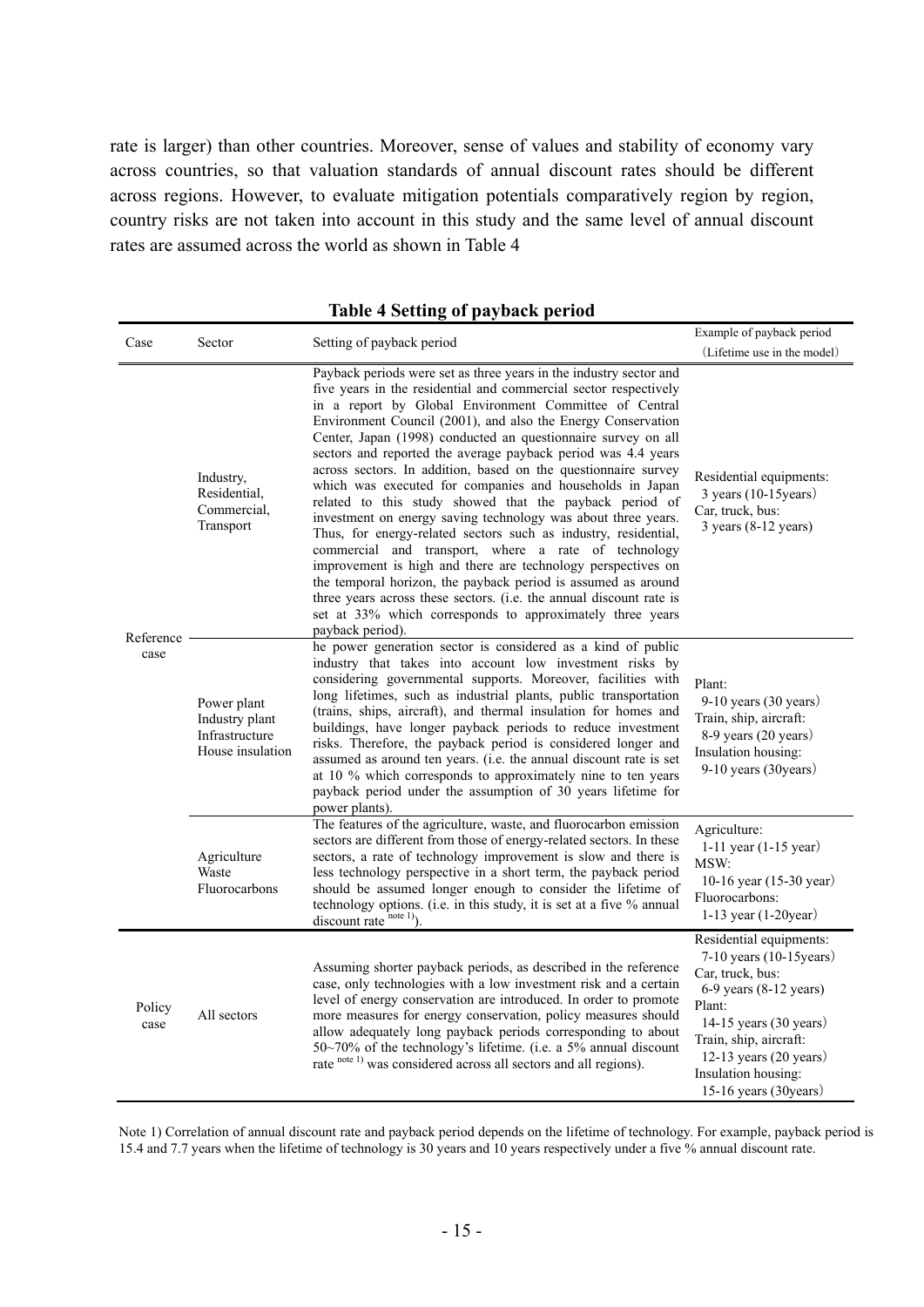### **3.2 Socio-economic and macroeconomic settings**

## **3.2.1 Population**

1) Overview

The population growth in 23 regions is set based the future prospects at medium variant by UN World Population Prospects(2007a). This section introduces how population data are aggregated into 23 regions in this study and explains the characteristics of population growth. The population scenario described here is used for all sectors in this study.

## 2) Methodology and assumption

- UN (2007a) edited observed population changes from 1950 to 2005 and estimated future population prospect in 218 countries. In this study, these data are aggregated into 23 countries and regions.
- It seems that UN(2007a) does not include data of Taiwan, thus this study also reviewed population data from 1971 to 2007 based on Taiwan statistical data book(CEPD, 2007a) and future population prospects at medium variant from 2008 to 2020 based on Population Projections for Taiwan Areas(CEPD, 2007b).
- 3) Results in 23 regions
	- Population in 23 regions shown as Table 5. Global population is 6.5 billion in 2005 and it is expected to reach approximately 7.7 billion in 2020 which is 1.18 times more than the population in 2005.
	- Population growth in developing countries is significant, for example in 2020, 1.43 billion in China (1.08 times from 2005 levels), 1.38 billion in India (1.22 times from 2005 levels) and 1.22 billion in Other Africa in 2020 (1.39 times from 2005 levels). The population in Asia regions including China and India rises to 4.1 billion which accounts for 54% of the global population in 2020.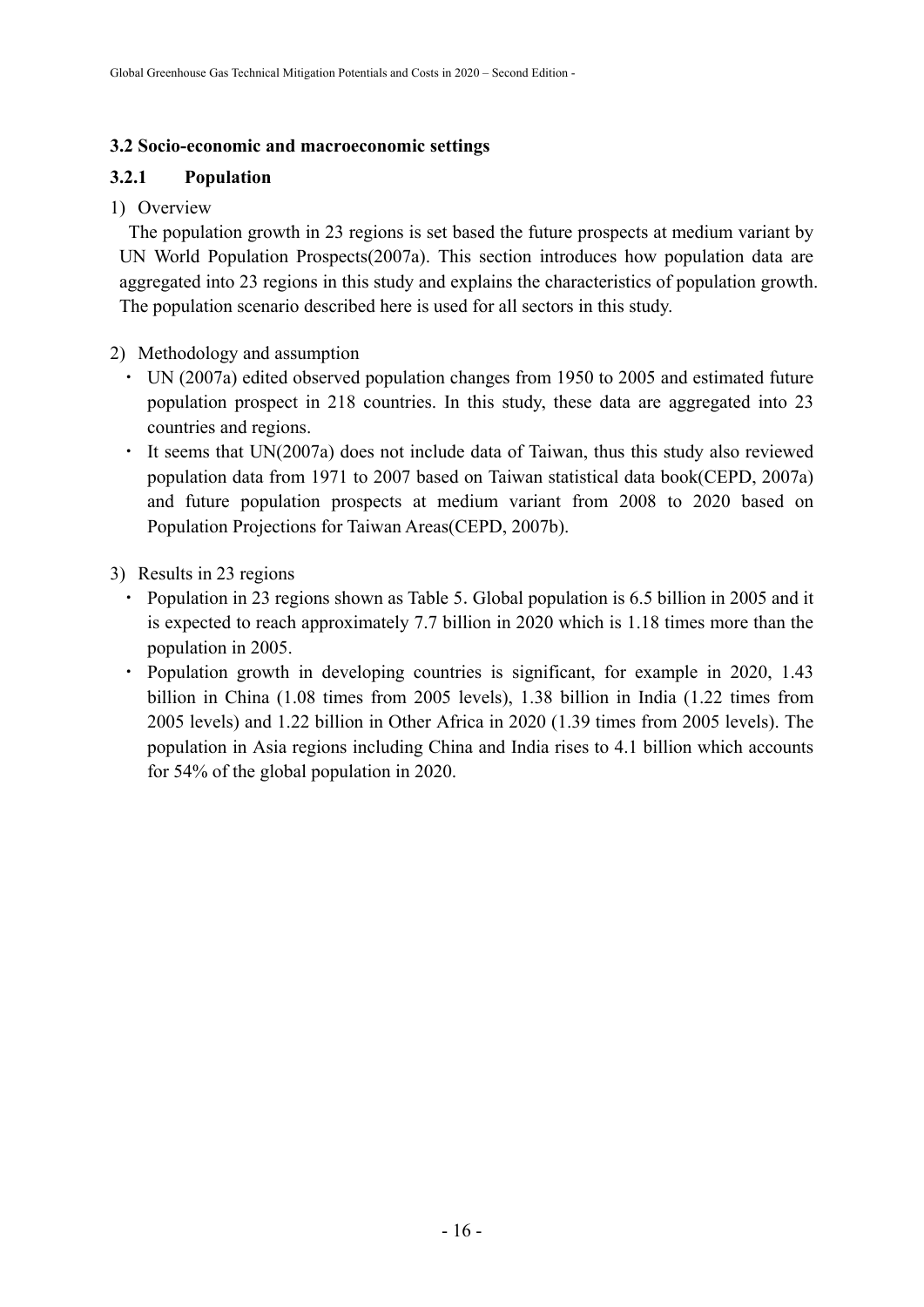|                       |       |            |           | Population |                  |           |  |  |
|-----------------------|-------|------------|-----------|------------|------------------|-----------|--|--|
|                       |       | Population |           |            | 16 - 64 year-old |           |  |  |
|                       | 2005  | 2020       | 2020/2005 | 2005       | 2020             | 2020/2005 |  |  |
| Japan                 | 128   | 124        | 0.97      | 85         | 75               | 0.88      |  |  |
| China                 | 1,321 | 1,430      | 1.08      | 934        | 998              | 1.07      |  |  |
| India                 | 1,134 | 1,379      | 1.22      | 704        | 918              | 1.30      |  |  |
| Indonesia             | 227   | 264        | 1.16      | 150        | 183              | 1.22      |  |  |
| Korea                 | 48    | 49         | 1.03      | 34         | 35               | 1.02      |  |  |
| Thailand              | 63    | 68         | 1.08      | 44         | 47               | 1.05      |  |  |
| Other South-east Asia | 268   | 327        | 1.22      | 169        | 220              | 1.30      |  |  |
| Other South Asia      | 384   | 500        | 1.30      | 229        | 319              | 1.39      |  |  |
| Middle East           | 192   | 254        | 1.33      | 119        | 166              | 1.40      |  |  |
| Australia             | 20    | 23         | 1.15      | 14         | 15               | 1.10      |  |  |
| New Zealand           | 4     | 5          | 1.13      | 3          | 3                | 1.10      |  |  |
| Canada                | 32    | 37         | 1.13      | 22         | 24               | 1.08      |  |  |
| <b>United States</b>  | 300   | 343        | 1.14      | 201        | 222              | 1.10      |  |  |
| EU15 in Western EU    | 387   | 399        | 1.03      | 258        | 256              | 0.99      |  |  |
| EU10 in Eastern EU    | 74    | 72         | 0.97      | 52         | 48               | 0.93      |  |  |
| Russia                | 144   | 132        | 0.92      | 102        | 92               | 0.90      |  |  |
| Mexico                | 104   | 121        | 1.16      | 66         | 82               | 1.23      |  |  |
| Argentine             | 39    | 44         | 1.15      | 25         | 29               | 1.18      |  |  |
| <b>Brazil</b>         | 187   | 220        | 1.18      | 123        | 148              | 1.20      |  |  |
| Other Latin America   | 228   | 275        | 1.20      | 142        | 180              | 1.26      |  |  |
| South Africa          | 48    | 51         | 1.07      | 31         | 33               | 1.09      |  |  |
| Other Africa          | 874   | 1,219      | 1.39      | 478        | 704              | 1.47      |  |  |
| Rest of World         | 332   | 354        | 1.07      | 222        | 242              | 1.09      |  |  |
| World                 | 6,538 | 7,691      | 1.18      | 4,208      | 5,039            | 1.20      |  |  |

**Table 5 Population in 23 regions** 

million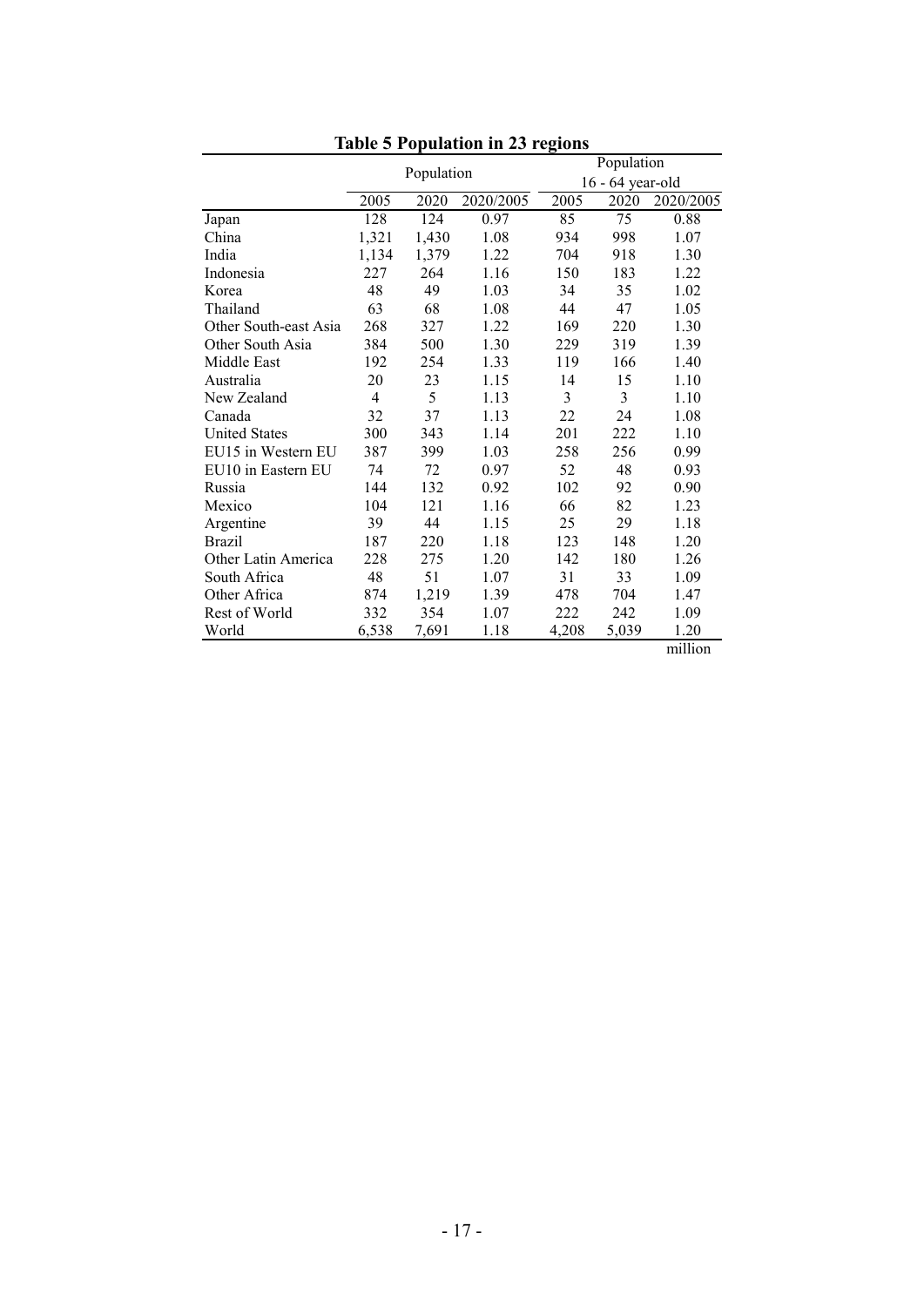## **3.2.2 GDP**

- 1) Overview
	- ・ Regional GDP is estimated by the Socio-economic Macro Frame model.
	- ・ The Socio-Economic Macro Frame model is a supply-side model, which estimates GDP from fixed capital stock and labor force, and socio-economic macro indices are determined based on the estimated GDP. Outputs of this model are GDP, final consumption, gross capital formation, sector-wise value added such as agriculture, industry and service sector, etc. These economic values are in US\$ at constant year 2000 prices.

## 2) Methodology and assumption

- Population from 16 to 64 year-old is used as an input data to this model. The data source of population changes and future prospects are based on UN (2007a) and Council for Economic Planning and Development (2007b) as described in section 3.2.1.
- GDP is determined by using data of labor force, fixed capital stock and Time trend as shown in Figure 4. The GDP is estimated based on the production function of Cobb-Douglas type as shown in equation (18).

$$
GDP_{i,t} = \alpha_i e^{\beta_i \cdot \text{TIME}_t} K_{i,t}^{\ \gamma_i} L_{i,t}^{\ 1-\gamma_i}
$$
\n
$$
\tag{18}
$$

Where, *i*: region *t*: year *α*,  $β$ ,  $γ$ : parameters *K*: fixed capital stock *L*: labor force *TIME*: time-trend variable

- ・ Fixed capital stock in that period is estimated from fixed capital stock in the previous year *t-*1, gross capital formation and depletion of fixed capital in the year *t*. Gross capital formation is estimated from GDP. And depletion of fixed capital is estimated from fixed capital stock in the previous year *t-*1 and depletion rate.
- ・ Based on the estimated GDP, shares of primary, secondary and tertiary industries are calculated, and final consumption and sector-wise value added of primary, secondary and tertiary industries are estimated.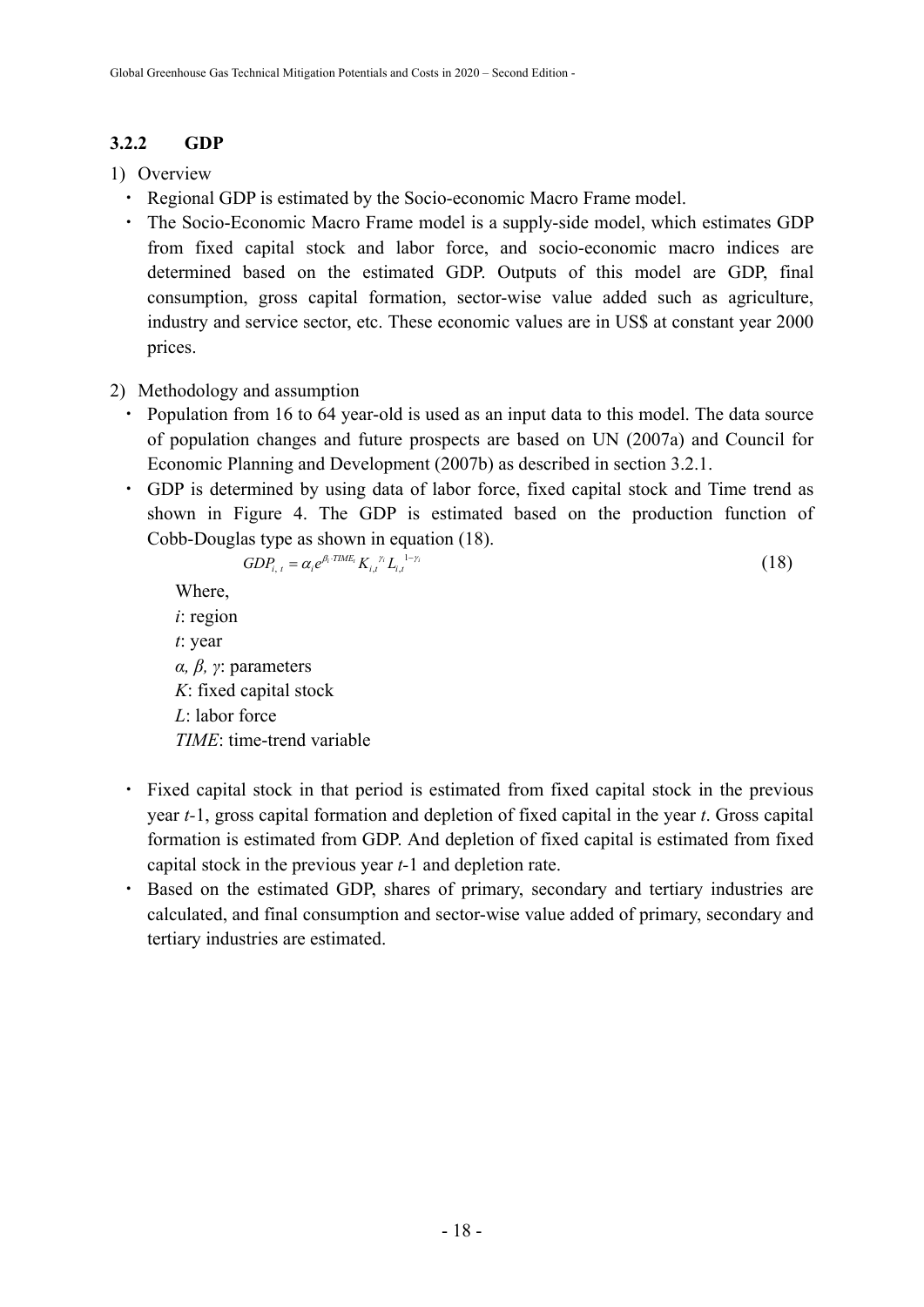

**Figure 4 Structure of the Socio-economic Macro Frame model** 

- 3) Results in 23 regions
	- ・ Table 6 shows the estimated GDP in 23 regions.

| Table 6 Estimated GDP in 25 regions |      |                               |           |            |                                 |           |  |  |
|-------------------------------------|------|-------------------------------|-----------|------------|---------------------------------|-----------|--|--|
|                                     |      | GDP per Capita                |           | <b>GDP</b> |                                 |           |  |  |
|                                     | 2005 | 2020                          | 2020/2005 | 2005       | 2020                            | 2020/2005 |  |  |
|                                     |      | [thousand US\$] <sup>1)</sup> |           |            | $[billion$ $US$]$ <sup>1)</sup> |           |  |  |
| Japan                               | 38.8 | 48.2                          | 1.2       | 4,960      | 5,994                           | 1.2       |  |  |
| China                               | 1.5  | 4.6                           | 3.0       | 2,024      | 6,540                           | 3.2       |  |  |
| India                               | 0.5  | 1.3                           | 2.4       | 611        | 1,767                           | 2.9       |  |  |
| Indonesia                           | 0.9  | 1.5                           | 1.7       | 203        | 403                             | 2.0       |  |  |
| Korea                               | 12.1 | 22.1                          | 1.8       | 577        | 1,088                           | 1.9       |  |  |
| Thailand                            | 2.4  | 4.6                           | 1.9       | 151        | 311                             | 2.1       |  |  |
| Other South-east Asia               | 1.4  | 2.6                           | 1.8       | 383        | 860                             | 2.2       |  |  |
| Other South Asia                    | 0.5  | 0.8                           | 1.5       | 189        | 376                             | 2.0       |  |  |
| Middle East                         | 4.1  | 6.3                           | 1.5       | 785        | 1,599                           | 2.0       |  |  |
| Australia                           | 22.8 | 31.0                          | 1.4       | 463        | 725                             | 1.6       |  |  |
| New Zealand                         | 15.2 | 20.1                          | 1.3       | 62         | 93                              | 1.5       |  |  |
| Canada                              | 25.3 | 31.2                          | 1.2       | 815        | 1,142                           | 1.4       |  |  |
| <b>United States</b>                | 36.2 | 42.3                          | 1.2       | 10,868     | 14,496                          | 1.3       |  |  |
| EU15 in Western EU                  | 22.5 | 28.6                          | 1.3       | 8,690      | 11,404                          | 1.3       |  |  |
| EU10 in Eastern EU                  | 5.5  | 8.1                           | 1.5       | 405        | 583                             | 1.4       |  |  |
| Russia                              | 2.3  | 5.1                           | 2.2       | 328        | 677                             | 2.1       |  |  |
| Mexico                              | 6.0  | $10.2\,$                      | 1.7       | 622        | 1,230                           | 2.0       |  |  |
| Argentine                           | 7.9  | 10.6                          | 1.3       | 308        | 471                             | 1.5       |  |  |
| <b>Brazil</b>                       | 3.5  | 5.7                           | 1.6       | 663        | 1,251                           | 1.9       |  |  |
| Other Latin America                 | 2.8  | 4.1                           | 1.5       | 633        | 1,127                           | 1.8       |  |  |
| South Africa                        | 3.3  | 4.9                           | 1.5       | 156        | 251                             | 1.6       |  |  |
| Other Africa                        | 0.7  | 1.0                           | 1.5       | 568        | 1,205                           | 2.1       |  |  |
| Rest of World                       | 4.0  | 6.1                           | 1.5       | 1,317      | 2,144                           | 1.6       |  |  |
| World                               | 5.5  | 7.2                           | 1.3       | 35,782     | 55,738                          | 1.6       |  |  |

## **Table 6 Estimated GDP in 23 regions**

1) Constant year 2000 prices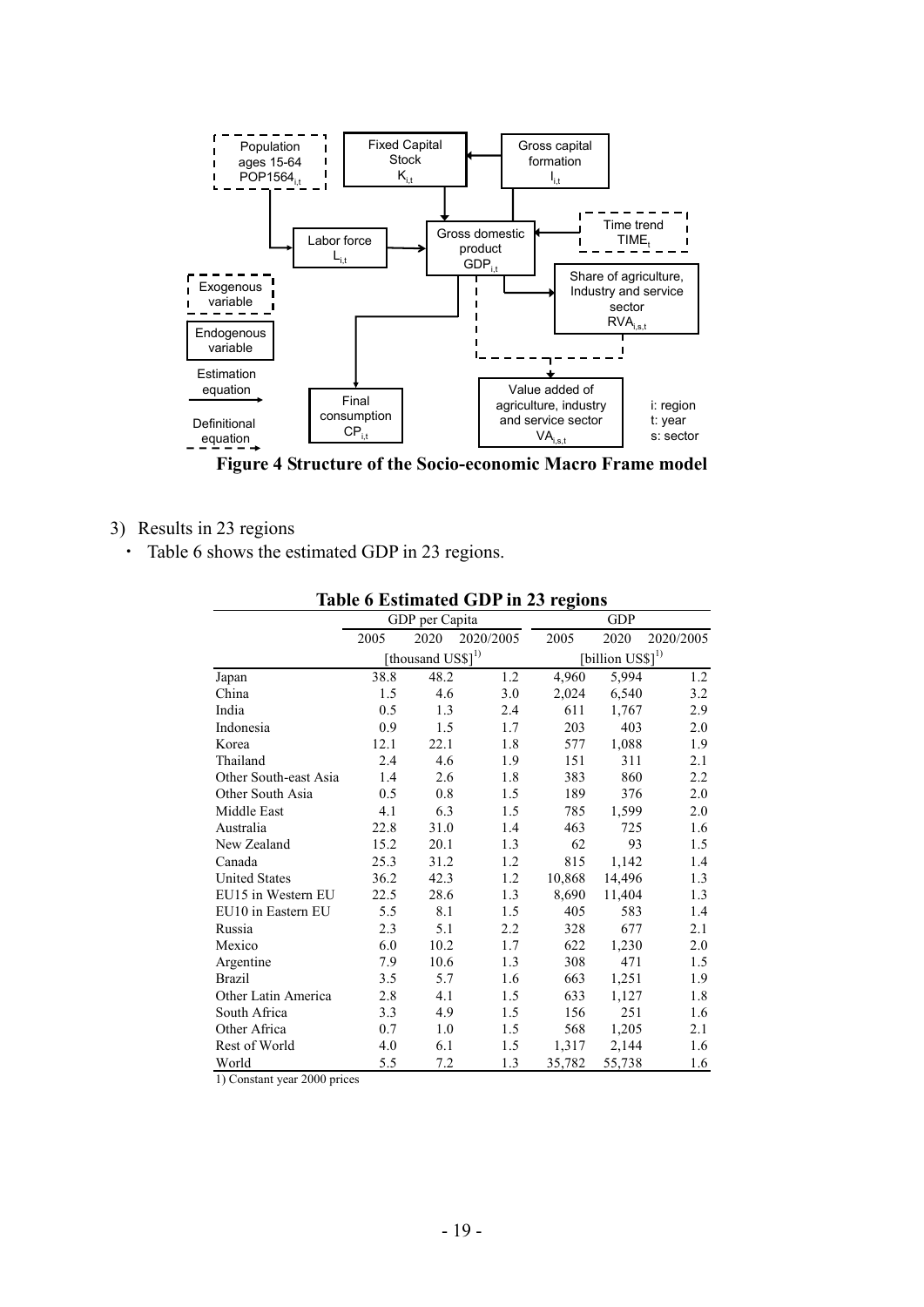## **3.2.3 Energy prices**

## 1) Overview

- ・ Current domestic and international energy prices are based on Energy Prices and Taxes (IEA, 2007b). Future international energy prices are based on assumptions made by the Institute of Energy Economics, Japan (personal communication, 2009), that lie between the estimates in World Energy Outlook 2007 (IEA, 2007a) and World Energy Outlook 2008 (IEA, 2008).
- 2) Methodology and assumption
	- ・ International energy prices in the current and future years are based on assumptions made by the Institute of Energy Economics, Japan (IEEJ). As for future international energy prices, the IEEJ has estimated the 2020 and 2030 energy prices for coal, crude oil and natural gas. Those estimates lie about half-way between the estimates in World Energy Outlook 2007 (IEA, 2007a) and World Energy Outlook 2008 (IEA, 2008).

|           |       |              | <b>Table 7 Future energy prices</b> |       |       |
|-----------|-------|--------------|-------------------------------------|-------|-------|
|           |       | Unit         | 2007                                | 2020  | 2030  |
|           |       | (real price) |                                     |       |       |
| Crude oil |       | \$/barrel    | 69.3                                | 90    | 100   |
| Gas       | US    | \$/MBtu      | 6.8                                 | 11.2  | 13.5  |
|           | EU    | \$/MBtu      | 7.0                                 | 12.5  | 15.4  |
|           | Japan | \$/MBtu      | 7.8                                 | 16.3  | 21.1  |
| Coal      |       | \$/tonne     | 72.8                                | 102.2 | 107.8 |

- ・ Domestic energy prices in current year are set based on Energy Prices and Taxes (IEA, 2007b). IEA (2007b) shows the latest value in 2006, however, there is lack of data in some countries. In such a case, energy price data are substituted by the data of the surrounding countries or the average value among OECD countries.
- Future energy prices in each country and region are set under the assumption that domestic energy prices will rise according to the increase in international energy prices.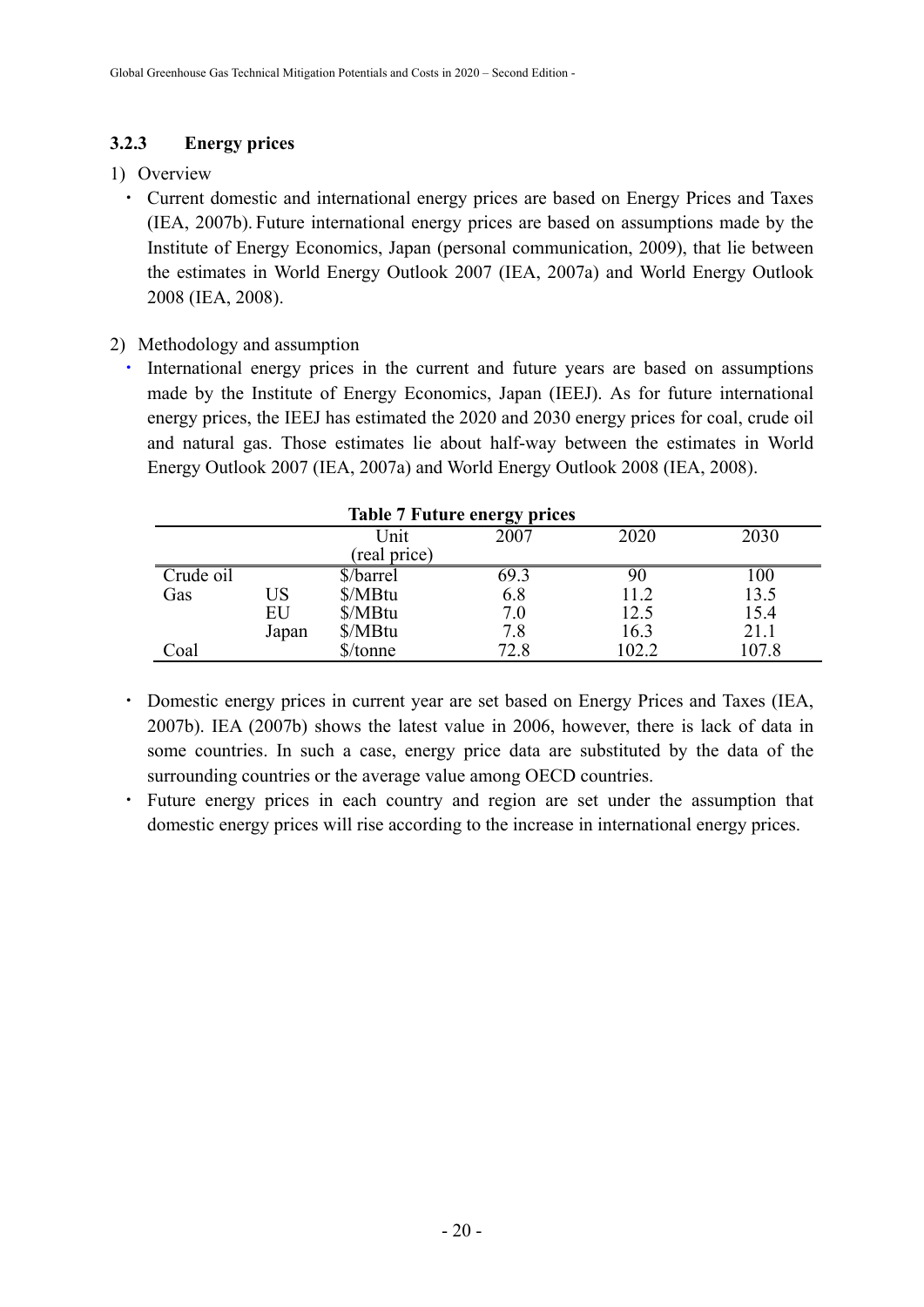|                    |                          | JPN          | CHN          | <b>IND</b>   | IDN          | <b>KOR</b>   | THA          | XSE          | XSA          | <b>XME</b>   | AUS          | NZL          | CAN          |
|--------------------|--------------------------|--------------|--------------|--------------|--------------|--------------|--------------|--------------|--------------|--------------|--------------|--------------|--------------|
| Industry           | 2000 Coal                | 0.07         | 0.04         | 0.05         | 0.03         | 0.08         | 0.05         | 0.05         | 0.05         | 0.04         | 0.07         | 0.07         | 0.07         |
|                    | Oil<br>Gas               | 0.23<br>0.50 | 0.15<br>0.18 | 0.29<br>0.13 | 0.05<br>0.05 | 0.30<br>0.38 | 0.24<br>0.13 | 0.24<br>0.13 | 0.29<br>0.13 | 0.08<br>0.03 | 0.21<br>0.15 | 0.27<br>0.07 | 0.19<br>0.10 |
|                    | Electricity              | 1.67         | 0.71         | 0.93         | 0.42         | 0.60         | 0.66         | 0.66         | 0.93         | 0.64         | 0.53         | 0.33         | 0.45         |
|                    | 2006 Coal                | 0.10         | 0.06         | 0.07         | 0.05         | 0.13         | 0.08         | 0.08         | 0.07         | 0.06         | 0.10         | 0.10         | 0.10         |
|                    | Oil                      | 0.47         | 0.34         | 0.59         | 0.10         | 0.59         | 0.50         | 0.50         | 0.59         | 0.18         | 0.48         | 0.44         | 0.35         |
|                    | Gas                      | 0.48         | 0.37         | 0.26         | 0.10         | 0.55         | 0.26         | 0.26         | 0.26         | 0.06         | 0.31         | 0.21         | 0.30         |
|                    | Electricity<br>2020 Coal | 1.40<br>0.14 | 0.66<br>0.10 | 1.18<br>0.11 | 0.53<br>0.09 | 0.76<br>0.17 | 0.83<br>0.12 | 0.83<br>0.12 | 1.18<br>0.11 | 0.80<br>0.10 | 0.66<br>0.14 | 0.71<br>0.14 | 0.55<br>0.14 |
|                    | Oil                      | 0.63         | 0.50         | 0.74         | 0.26         | 0.75         | 0.65         | 0.65         | 0.74         | 0.33         | 0.64         | 0.60         | 0.50         |
|                    | Gas                      | 0.81         | 0.58         | 0.47         | 0.31         | 0.76         | 0.47         | 0.47         | 0.47         | 0.27         | 0.48         | 0.38         | 0.47         |
|                    | Electricity              | 1.63         | 0.77         | 1.19         | 0.85         | 0.81         | 1.05         | 1.03         | 1.03         | 1.42         | 1.03         | 0.75         | 0.71         |
| Electricity plants | 2000 Coal                | 0.05         | 0.04         | 0.03         | 0.03         | 0.08         | 0.05         | 0.05         | 0.03         | 0.05         | 0.05         | 0.05         | 0.03         |
|                    | Oil<br>Gas               | 0.19<br>0.19 | 0.15<br>0.18 | 0.29<br>0.13 | 0.05<br>0.05 | 0.30<br>0.33 | 0.24<br>0.13 | 0.24<br>0.13 | 0.29<br>0.13 | 0.08<br>0.04 | 0.21<br>0.15 | 0.27<br>0.07 | 0.13<br>0.15 |
|                    | 2006 Coal                | 0.10         | 0.06         | 0.05         | 0.04         | 0.08         | 0.07         | 0.07         | 0.05         | 0.07         | 0.07         | 0.07         | 0.04         |
|                    | Oil                      | 0.44         | 0.34         | 0.59         | 0.10         | 0.64         | 0.51         | 0.51         | 0.59         | 0.18         | 0.48         | 0.60         | 0.28         |
|                    | Gas                      | 0.28         | 0.37         | 0.26         | 0.10         | 0.53         | 0.26         | 0.26         | 0.26         | 0.08         | 0.31         | 0.13         | 0.31         |
|                    | 2020 Coal                | 0.14         | 0.10         | 0.09         | 0.08         | 0.12         | 0.11         | 0.11         | 0.09         | 0.11         | 0.11         | 0.11         | 0.08         |
|                    | Oil<br>Gas               | 0.60<br>0.61 | 0.50<br>0.58 | 0.74<br>0.47 | 0.26<br>0.31 | 0.80<br>0.74 | 0.67<br>0.47 | 0.67<br>0.47 | 0.74<br>0.47 | 0.33<br>0.29 | 0.64<br>0.48 | 0.76<br>0.30 | 0.44<br>0.48 |
| Residential        | 2000 Coal                | 0.20         | 0.07         | 0.14         | 0.14         | 0.20         | 0.14         | 0.14         | 0.14         | 0.14         | 0.20         | 0.20         | 0.20         |
|                    | Oil                      | 0.53         | 0.28         | 0.28         | 0.04         | 0.70         | 0.46         | 0.46         | 0.28         | 0.24         | 0.47         | 0.47         | 0.30         |
|                    | Gas                      | 1.44         | 0.44         | 0.28         | 0.02         | 0.50         | 0.28         | 0.28         | 0.28         | 0.13         | 0.37         | 0.40         | 0.22         |
|                    | Electricity              | 2.49         | 0.94         | 0.38         | 0.29<br>0.19 | 0.97<br>0.28 | 0.70<br>0.19 | 0.70         | 0.38         | 0.56         | 0.73         | 0.70         | 0.62         |
|                    | 2006 Coal<br>Oil         | 0.28<br>0.83 | 0.11<br>0.52 | 0.19<br>0.52 | 0.08         | 1.39         | 0.91         | 0.19<br>0.91 | 0.19<br>0.52 | 0.19<br>0.51 | 0.28<br>0.88 | 0.28<br>0.88 | 0.28<br>0.84 |
|                    | Gas                      | 1.38         | 0.43         | 0.49         | 0.03         | 0.71         | 0.49         | 0.49         | 0.49         | 0.22         | 0.66         | 0.86         | 0.54         |
|                    | Electricity              | 2.20         | 0.89         | 0.46         | 0.35         | 1.14         | 0.84         | 0.84         | 0.46         | 0.67         | 0.89         | 1.54         | 0.73         |
|                    | 2020 Coal                | 0.32         | 0.15         | 0.23         | 0.23         | 0.32         | 0.23         | 0.23         | 0.23         | 0.23         | 0.32         | 0.32         | 0.32         |
|                    | Oil<br>Gas               | 0.98<br>1.70 | 0.67<br>0.64 | 0.67<br>0.70 | 0.24<br>0.24 | 1.54<br>0.92 | 1.07<br>0.70 | 1.07<br>0.70 | 0.67<br>0.70 | 0.67<br>0.44 | 1.04<br>0.83 | 1.04<br>1.04 | 1.00<br>0.71 |
|                    | Electricity              | 2.43         | 1.01         | 0.48         | 0.66         | 1.20         | 1.06         | 1.04         | 0.32         | 1.29         | 1.25         | 1.58         | 0.89         |
| Transportation     | 2000 Oil                 | 1.15         | 0.38         | 0.84         | 0.15         | 1.54         | 0.48         | 0.48         | 0.84         | 0.18         | 0.61         | 0.64         | 0.59         |
|                    | 2006 Oil                 | 1.42         | 0.67         | 1.22         | 0.59         | 2.19         | 0.94         | 0.94         | 1.22         | 0.25         | 1.12         | 1.32         | 1.03         |
|                    | 2020 Oil                 | 1.57         | 0.83         | 1.38         | 0.75         | 2.35         | 1.10         | 1.10         | 1.38         | 0.40         | 1.28         | 1.48         | 1.19         |
|                    |                          |              |              |              |              |              |              |              |              |              |              |              |              |
|                    |                          | <b>USA</b>   | <b>XE15</b>  | XE10         | <b>RUS</b>   | <b>MEX</b>   | ARG          | <b>BRA</b>   | <b>XLM</b>   | ZAF          | XAF          | <b>XRW</b>   |              |
| Industry           | 2000 Coal                | 0.05         | 0.07         | 0.06         | 0.06         | 0.07         | 0.07         | 0.07         | 0.07         | 0.02         | 0.02         | 0.07         |              |
|                    | Oil                      | 0.17         | 0.18         | 0.12         | 0.11         | 0.17         | 0.17         | 0.17         | 0.17         | 0.21         | 0.21         | 0.17         |              |
|                    | Gas                      | 0.19         | 0.18         | 0.15         | 0.03         | 0.13         | 0.13         | 0.13         | 0.13         | 0.26         | 0.26         | 0.33         |              |
|                    | Electricity<br>2006 Coal | 0.53<br>0.09 | 0.42<br>0.10 | 0.43<br>0.11 | 0.15<br>0.11 | 0.59<br>0.10 | 0.59<br>0.10 | 0.59<br>0.10 | 0.59<br>0.10 | 0.20<br>0.04 | 0.20<br>0.04 | 0.71<br>0.10 |              |
|                    | Oil                      | 0.35         | 0.37         | 0.31         | 0.24         | 0.35         | 0.35         | 0.35         | 0.35         | 0.48         | 0.48         | 0.36         |              |
|                    | Gas                      | 0.33         | 0.36         | 0.33         | 0.07         | 0.25         | 0.25         | 0.25         | 0.25         | 0.36         | 0.36         | 0.46         |              |
|                    | Electricity              | 0.70         | 0.59         | 0.85         | 0.28         | 1.15         | 1.15         | 1.15         | 1.15         | 0.25         | 0.25         | 0.66         |              |
|                    | 2020 Coal                | 0.13         | 0.14         | 0.15         | 0.15         | 0.14         | 0.14         | 0.14         | 0.14         | 0.08         | 0.08         | 0.14         |              |
|                    | Oil<br>Gas               | 0.50<br>0.51 | 0.53<br>0.58 | 0.47<br>0.54 | 0.40<br>0.28 | 0.51<br>0.42 | 0.51<br>0.42 | 0.51<br>0.42 | 0.51<br>0.42 | 0.64<br>0.57 | 0.64<br>0.57 | 0.52<br>0.67 |              |
|                    | Electricity              | 0.86         | 0.79         | 1.29         | 0.51         | 1.46         | 1.27         | 1.54         | 1.16         | 0.42         | 0.42         | 0.91         |              |
| Electricity plants | 2000 Coal                | 0.05         | 0.06         | 0.06         | 0.06         | 0.07         | 0.07         | 0.07         | 0.07         | 0.01         | 0.01         | 0.05         |              |
|                    | Oil                      | 0.18         | 0.18         | 0.12         | 0.11         | 0.17         | 0.17         | 0.17         | 0.17         | 0.21         | 0.21         | 0.17         |              |
|                    | Gas<br>2006 Coal         | 0.19<br>0.06 | 0.18<br>0.09 | 0.15<br>0.10 | 0.03<br>0.10 | 0.13<br>0.09 | 0.13<br>0.09 | 0.13<br>0.09 | 0.13<br>0.09 | 0.26<br>0.02 | 0.26<br>0.02 | 0.27<br>0.07 |              |
|                    | Oil                      | 0.34         | 0.39         | 0.31         | 0.26         | 0.35         | 0.35         | 0.35         | 0.35         | 0.48         | 0.48         | 0.37         |              |
|                    | Gas                      | 0.31         | 0.36         | 0.30         | 0.07         | 0.25         | 0.25         | 0.25         | 0.25         | 0.54         | 0.54         | 0.39         |              |
|                    | 2020 Coal                | 0.10         | 0.13         | 0.14         | 0.14         | 0.13         | 0.13         | 0.13         | 0.13         | 0.06         | 0.06         | 0.11         |              |
|                    | Oil                      | 0.49         | 0.55         | 0.47         | 0.42         | 0.51         | 0.51         | 0.51         | 0.51         | 0.64         | 0.64         | 0.53         |              |
| Residential        | Gas<br>2000 Coal         | 0.48<br>0.20 | 0.58<br>0.20 | 0.52<br>0.15 | 0.28<br>0.15 | 0.42<br>0.20 | 0.42<br>0.20 | 0.42<br>0.20 | 0.42<br>0.20 | 0.75<br>0.02 | 0.75<br>0.02 | 0.60<br>0.03 |              |
|                    | Oil                      | 0.40         | 0.50         | 0.45         | 0.24         | 0.47         | 0.47         | 0.47         | 0.47         | 0.24         | 0.24         | 0.24         |              |
|                    | Gas                      | 0.36         | 0.39         | 0.27         | 0.01         | 0.20         | 0.28         | 0.28         | 0.28         | 0.57         | 0.57         | 0.44         |              |
|                    | Electricity              | 0.95         | 1.18         | 0.76         | 0.31         | 0.79         | 0.79         | 0.79         | 0.79         | 0.46         | 0.46         | 0.94         |              |
|                    | 2006 Coal                | 0.28         | 0.28         | 0.26         | 0.26         | 0.28         | 0.28         | 0.28         | 0.28         | 0.03         | 0.03         | 0.05         |              |
|                    | Oil<br>Gas               | 0.72<br>0.59 | 0.95<br>0.79 | 1.01<br>0.62 | 0.51<br>0.02 | 0.88<br>0.35 | 0.88<br>0.46 | 0.88<br>0.46 | 0.88<br>0.46 | 0.45<br>0.68 | 0.45<br>0.68 | 0.51<br>0.43 |              |
|                    | Electricity              | 1.21         | 1.67         | 1.54         | 0.42         | 1.17         | 1.17         | 1.17         | 1.17         | 0.69         | 0.69         | 0.89         |              |
|                    | 2020 Coal                | 0.32         | 0.32         | 0.30         | 0.30         | 0.32         | 0.32         | 0.32         | 0.32         | 0.07         | 0.07         | 0.09         |              |
|                    | Oil                      | 0.88         | 1.11         | 1.16         | 0.67         | 1.04         | 1.04         | 1.04         | 1.04         | 0.61         | 0.61         | 0.67         |              |
|                    | Gas                      | 0.76         | 1.00         | 0.83         | 0.23         | 0.52         | 0.63         | 0.63         | 0.63         | 0.89         | 0.89         | 0.64         |              |
| Transportation     | Electricity<br>2000 Oil  | 1.36<br>0.47 | 1.88<br>1.24 | 1.97<br>0.92 | 0.65<br>0.30 | 1.48<br>0.68 | 1.29<br>1.02 | 1.56<br>1.02 | 1.18<br>1.02 | 0.86<br>0.55 | 0.86<br>0.55 | 1.15<br>0.65 |              |
|                    | 2006 Oil<br>2020 Oil     | 0.81<br>0.97 | 1.92<br>2.08 | 1.64<br>1.80 | 0.67<br>0.82 | 0.78<br>0.94 | 1.44<br>1.60 | 1.44<br>1.60 | 1.44<br>1.60 | 1.12<br>1.28 | 1.12<br>1.28 | 0.92<br>1.07 |              |

**Table 8 Sector-wise energy prices in 23 regions** 

Unit: US\$/kgoe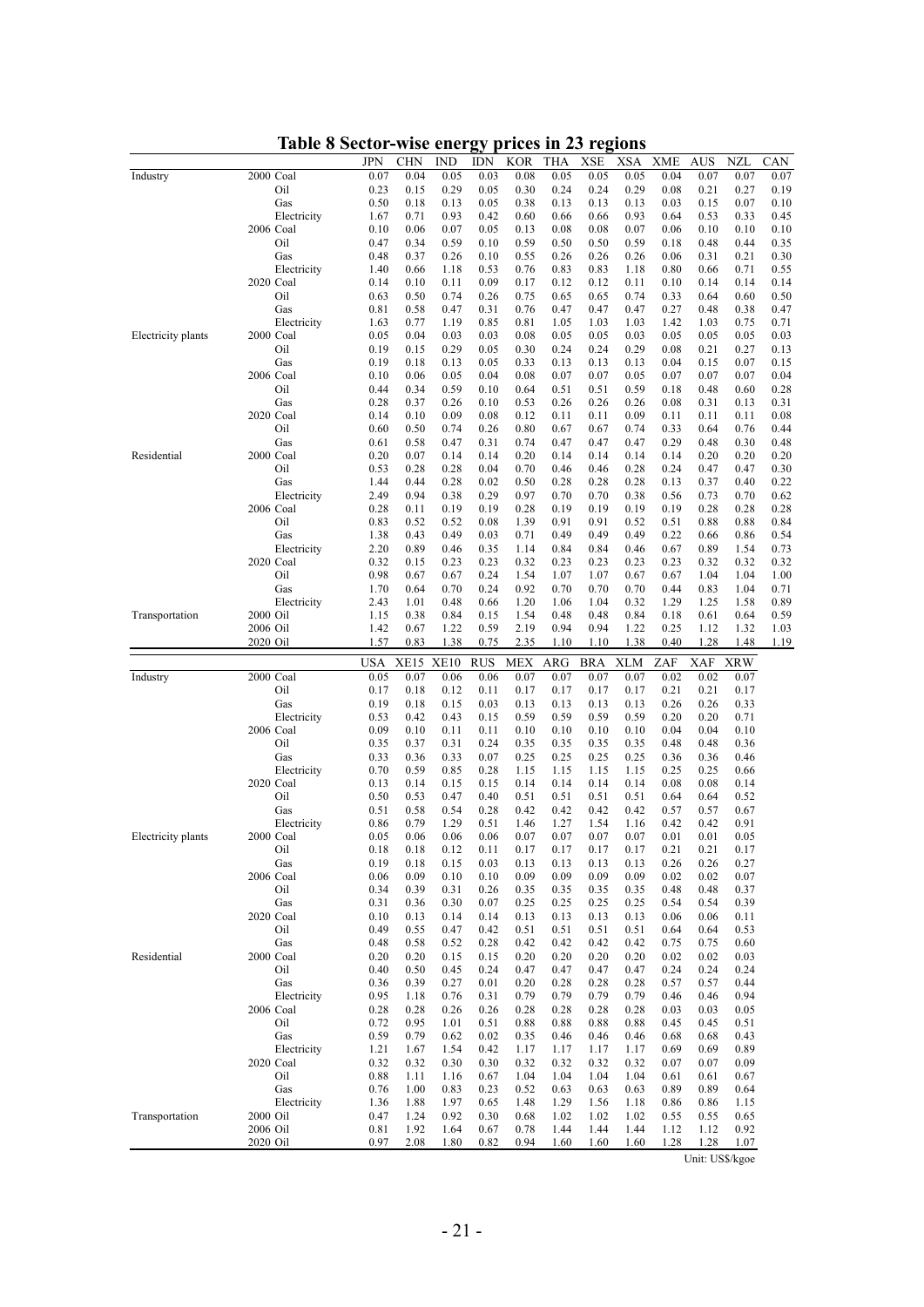#### **3.3 Composition of power sources**

#### **3.3.1 Fossil fuels**

- In this study's baseline case for 2020, the composition of coal, oil, gas, nuclear, hydro, wind, solar, biomass, and geothermal power refers to the regional compositions of energy types given in the reference scenario in World Energy Outlook (IEA, 2007a).
- ・ Nuclear, hydro and geothermal power are not considered as mitigation options in this study. Thus, the amount of power generation of nuclear, hydro and geothermal power is set at the same level as the baseline scenario, in all cases of carbon prices. Even if electricity demands decrease due to the effects of mitigation measures in the demand side, the amount of nuclear, hydro and geothermal power generation does not change and only the composition of fossil fuels and renewable energy changes.
- In the countermeasure case, mitigation options are considered for the end-use side by examining two different cases for the supply side and estimating  $CO<sub>2</sub>$  emissions from the balance of electricity demand in end-use technologies and energy supply from power generation.

| <b>Table 9 Composition of fossil fuels</b> |                                                                                                                                                                                                                                                                                                                                                                                                                                                                                                                            |  |  |  |  |  |
|--------------------------------------------|----------------------------------------------------------------------------------------------------------------------------------------------------------------------------------------------------------------------------------------------------------------------------------------------------------------------------------------------------------------------------------------------------------------------------------------------------------------------------------------------------------------------------|--|--|--|--|--|
| Case                                       | Composition of fuel types                                                                                                                                                                                                                                                                                                                                                                                                                                                                                                  |  |  |  |  |  |
| Energy security case                       | In reality, the composition of fossil fuel energy types is not flexible, even in<br>2020, due to social barriers, such as energy security and costs and<br>technological restrictions. Thus, shifts in energy from coal and oil power<br>plants to efficient gas power plants or renewables are restricted to a certain<br>amount. For example, new gas power plants are introduced only when<br>existing coal and oil power plants are retired or an additional power plant is<br>needed to meet increased energy demand. |  |  |  |  |  |
| Optimization case                          | No restriction or barrier exists, and the composition of fossil fuel energy<br>types is freely determined by total-cost optimization. Thus, if a shift in<br>energy from coal and oil power plants to efficient gas power plants provides<br>a cost benefit even before the coal and oil power plants are retired, then the<br>existing coal and oil power plants will be immediately stopped and replaced<br>by new gas power plants.                                                                                     |  |  |  |  |  |

#### **3.3.2 Renewable energy**

・ According to the estimations of renewable energy of solar, wind and biomass, there are large technological potentials in the global scale. However, there may be some social barriers, technological restrictions and grid-access issues depending on regions. Thus in this study, the maximum limit of the ratio of the total renewable energy of solar, wind and biomass is set at 20 % of the total energy supply in each region and country.

#### **3.3.2.1 Solar photovoltaics**

- ・ The global potential of solar energy is estimated as follows using a grid cell approach based on GIS (Geographic Information System) data.
	- First, the monthly and hourly solar elevation and the solar azimuth angle in  $3\times3$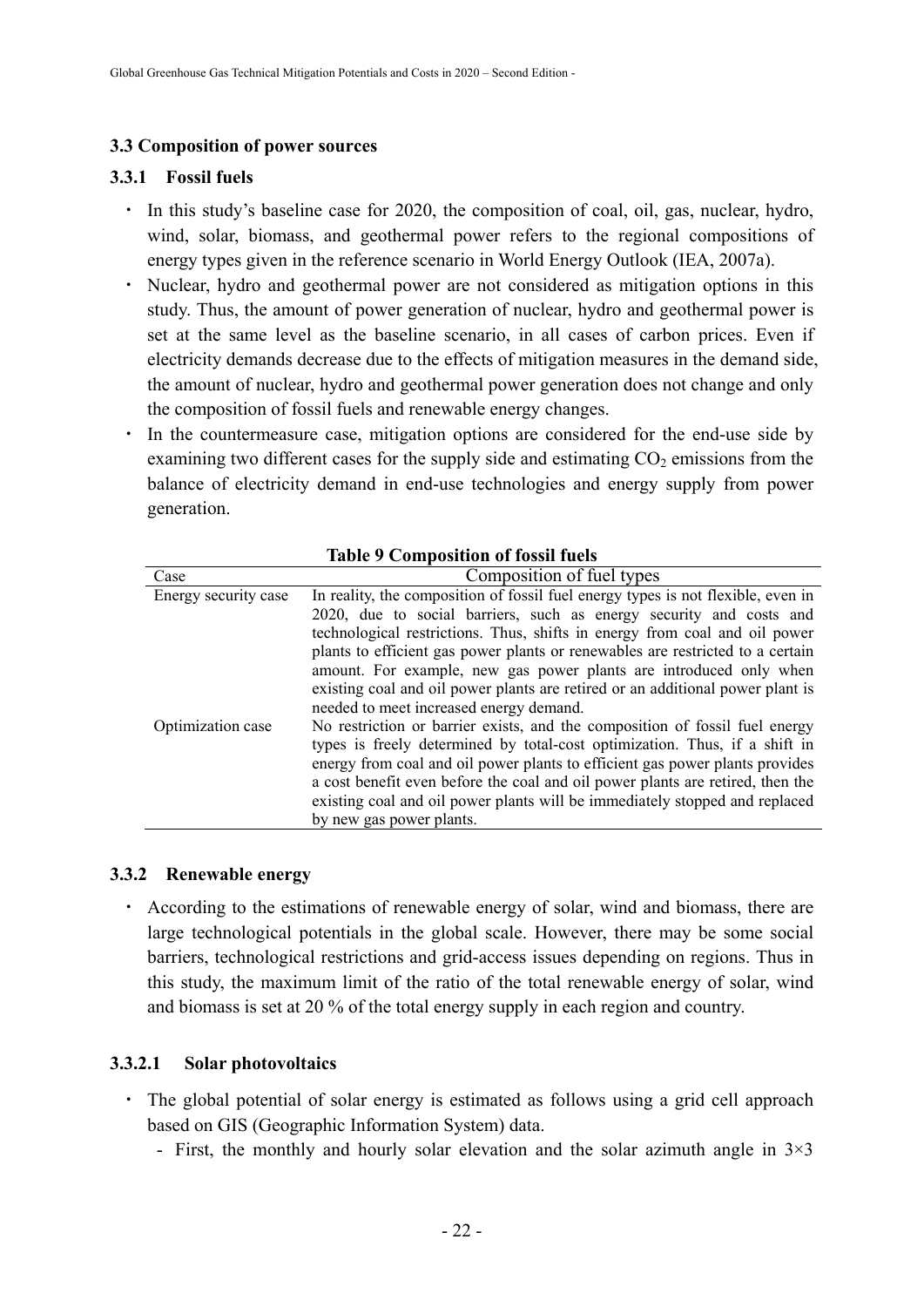arc-minute grid cells are calculated.

- The monthly and hourly insolation intensities on a horizontal surface are calculated using GIS data for average insolation.
- The shade of landform is estimated in each grid cell by considering elevation, solar elevation, and solar azimuth angle.
- The monthly and hourly insolation intensities at optimum tilt are calculated.
- Areas available for the installation of solar-PVs are estimated based on GIS data for land cover types and the area-ratio of available insolation for each land cover type.
- Finally, the technical potentials of solar energy are estimated by considering the monthly and hourly insolation intensities at optimum tilt, the available area for solar-PV, and the efficiency of the PV module.
- This potential is divided into several grades according to the annual insolation incident at optimum tilt. The data for the grid cells is aggregated to obtain the potential for regions and countries.



**Figure 5 Structure of the Solar Photovoltaics Potential model** 

## **3.3.2.2 Onshore wind**

- ・ The global potentials of onshore wind energy are estimated as follows using a grid cell approach based on GIS data.
	- First, the monthly and hourly wind speeds in 3×3 arc-minute grid cells are calculated.
	- Areas available for the installation of windmills are estimated based on GIS data for land cover types, the area-ratio of available wind in each land cover type, the slope, and the elevation.
	- The number of windmills available for wind energy production are estimated based on a standard windmill with a rated power output of 2 MW.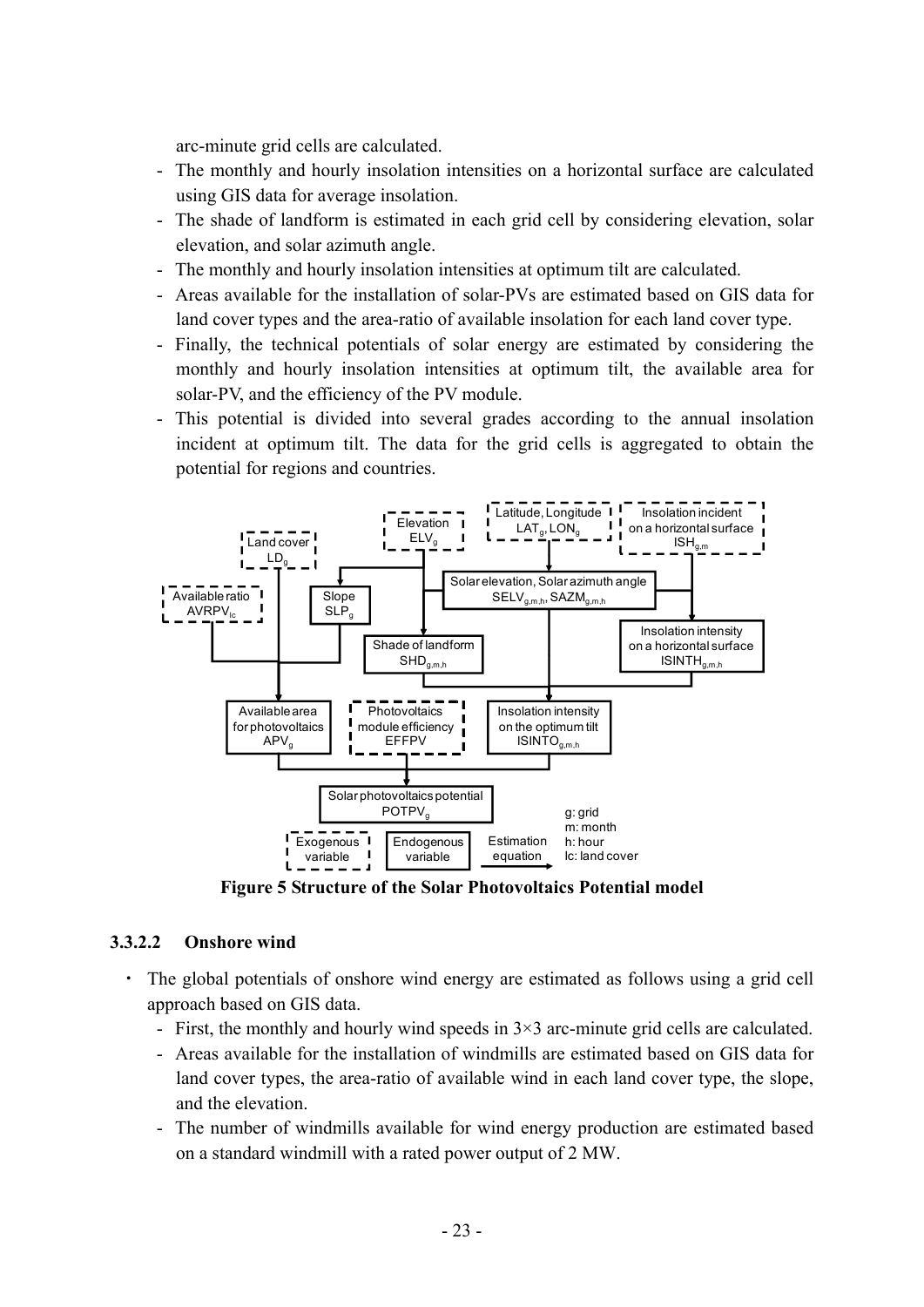- The frequency distribution of each wind speed level at a given windmill hub height is estimated using the Rayleigh distribution method and the Power Law for wind shear. The estimation is based on GIS data for the monthly average wind speed at a height of 50 m above the surface.
- Finally, the technical potential for onshore wind energy is estimated by considering the energy output curve of a windmill, the wind speed frequency distribution, the number of available windmills, the output correction, and other losses.
- This potential is divided into several grades according to the annual utilized capacity of windmills. The data for the grid cells is aggregated to obtain the potential for regions and countries.



**Figure 6 Structure of the Wind Power Potential model** 

#### **3.3.2.3 Biomass**

- ・ For biomass energy, the potentials of residual biomass are estimated as follows:
	- In this study, residual biomass is classified into 11 categories: 1) industrial roundwood residues, 2) black liquor, 3) mill residues, 4) paper scrap, 5) timber scrap, 6) crop residues, 7) sugarcane residues, 8) bagasse, 9) dung, 10) kitchen refuse, and 11) human feces. Crop residues and sugarcane residues are used in the transportation sector, and other residual biomass is used for biomass power generation.
	- The technological potentials of residual biomass for power generation in 2020 are estimated from the amount of available residual biomass used in 2005.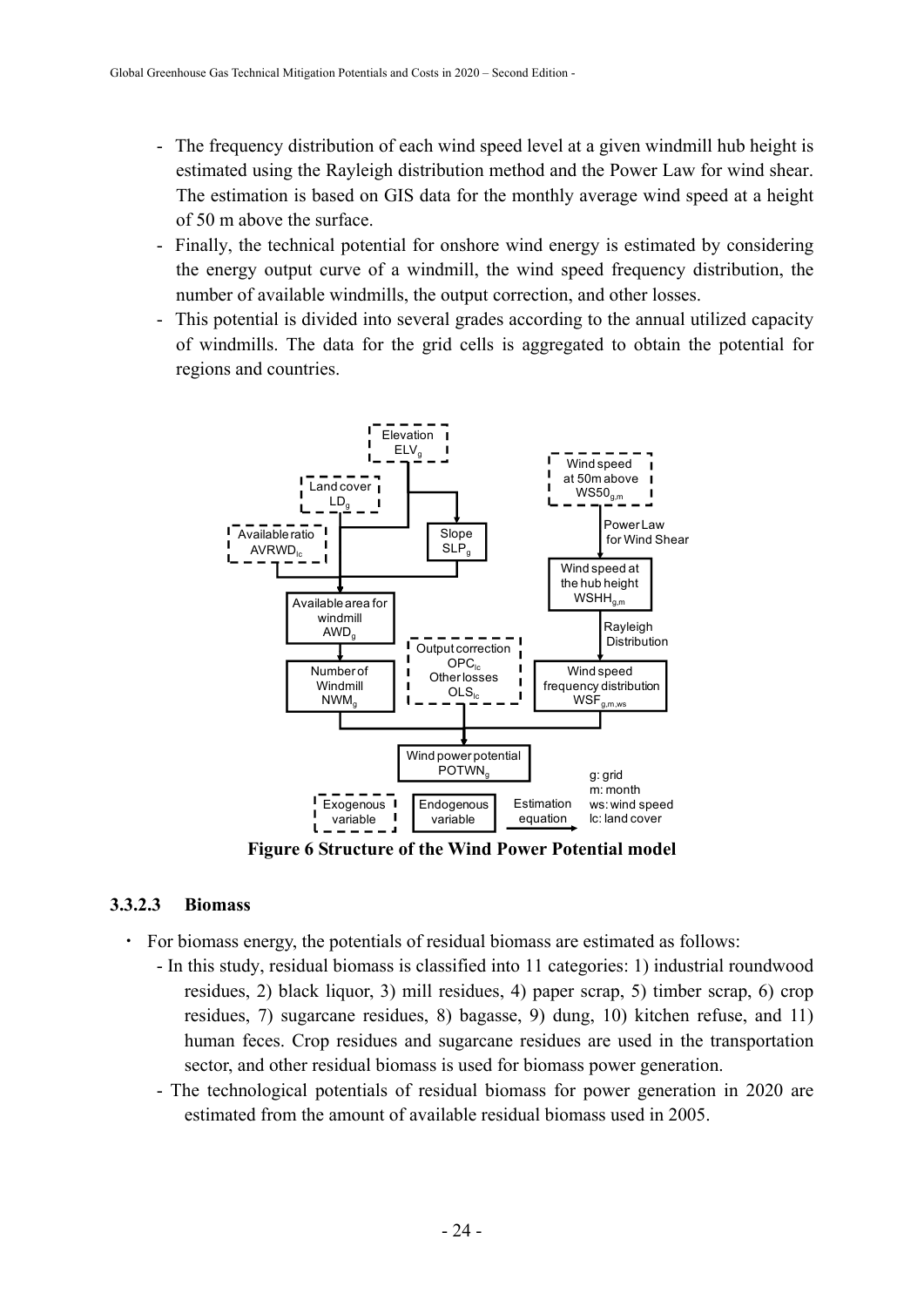## **3.4 Service demands**

## **3.4.1 Industry**

## **3.4.1.1 Iron and steel**

- 1) Overview
	- ・ Volume of global trade of iron and steel in the iron and steel sector accounts for approximately 42 % of the global iron and steel production in 2004 (IISI, 2006a). Thus, in order to estimate iron and steel production in each country, it is necessary to consider not only domestic demands but also volume of international trade. In this study, iron and steel production is estimated by the Steel Production and Trade model, which includes global trade across regions.
	- ・ The Steel Production and Trade model is a partial equilibrium model which considers iron and steel price and the balances of domestic and international iron and steel demand and supply. Regional production and volume of import and export are determined at the equilibrium point.
	- ・ Data settings of GDP and population are the same as described in sections 3.2.1 and 3.2.2.
- 2) Methodology and assumption
	- ・ The structure of the Steel Production and Trade model is shown in Figure 7.
	- ・ Per capita consumption of iron and steel is estimated by per capita GDP in each country and region. Then the total consumption is estimated by multiplication with the population in each country and region.
	- ・ Iron and steel production is dependent upon the producer price. The higher the price, the more products the producer makes.
	- ・ Export amount by country and region is determined by multiplying domestic production with export ration (i.e. percentage of export volume in the total production in a certain country and region). And export ration depends on the relation between domestic price and international price. Thus, export amount depends on domestic production, domestic and international prices. By the same token, import amount also depends on domestic consumption, and domestic and international prices.
	- The volume of production, export and import in each country and region is affected by the level of domestic and international prices. Each volume and price is determined at the equilibrium point to meet the balance of domestic and international market.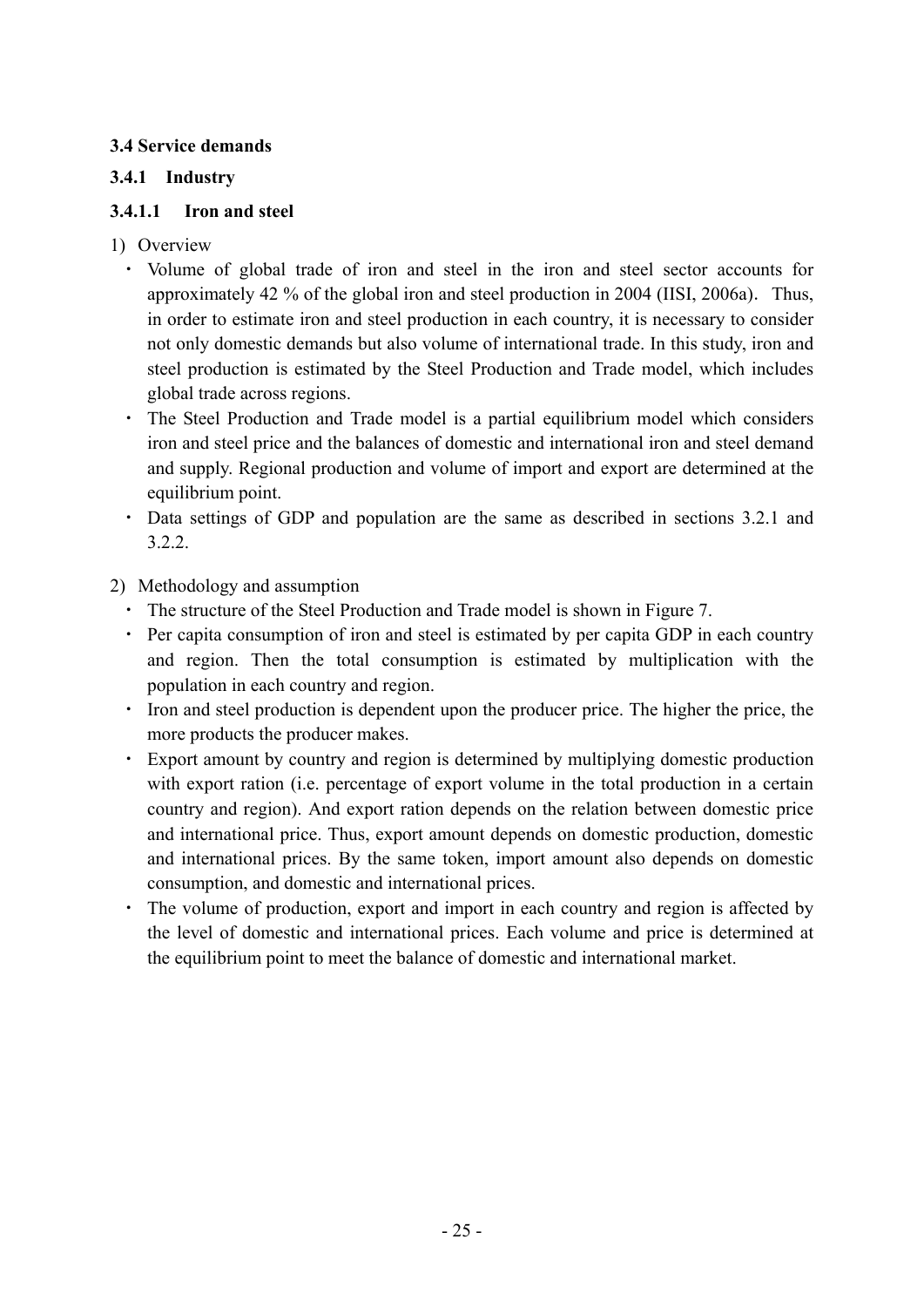

**Figure 7 Structure of the Steel Production and Trade model** 

- 3) Results in 23 regions
	- ・ Figure 8 shows estimated production of crude steel in 23 regions.

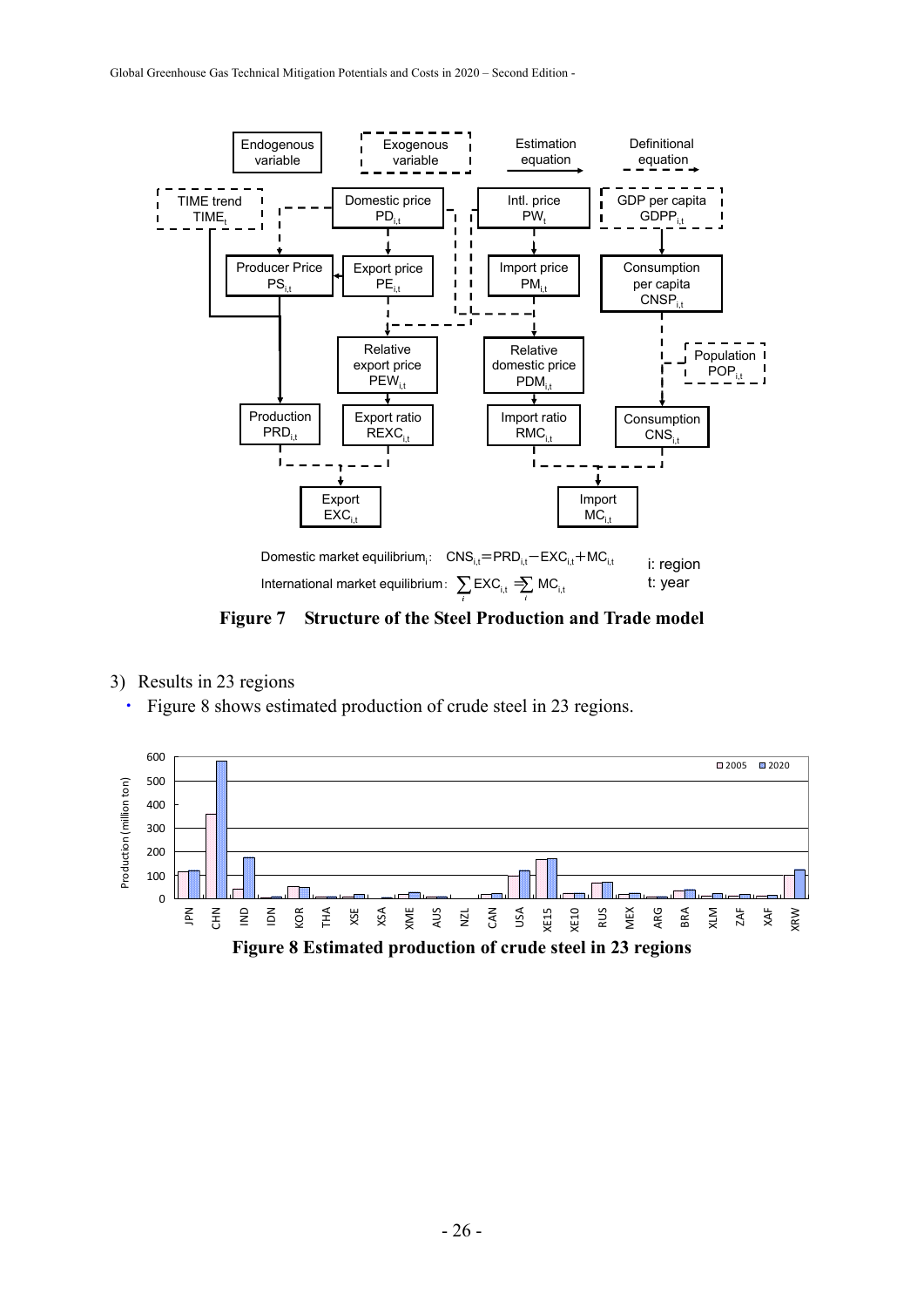## **3.4.1.2 Cement**

#### 1) Overview

- Volume of global trade in the cement sector accounts for approximately  $4.3 \sim 8.6$  % of the global cement production from 1971 to 2005. As the share of global trade in the total global production is small, in this study cement production is estimated under the framework of domestic production and consumption and it does not take global trade into account.
- ・ By using the Cement Production model, domestic cement production is estimated in each country and region. Data settings of GDP and population are the same as described in sections 3.2.1 and 3.2.2.

#### 2) Methodology and assumption

- Per capita consumption of cement is estimated by per capita GDP in each country and region. Then the total consumption is estimated by multiplication with the population as shown in Figure 9.
- ・ Cement production is determined using equation (19). This equation is based on the assumption that, as per capita GDP increases to large levels, growth rate of per capita cement production decreases and per capita production reaches asymptotically to a certain saturation level.

$$
\ln(PRDP_{i,t}) = \frac{\alpha_i}{1 + \exp[-\beta \cdot {\ln(GDPP) - \gamma_i}]}
$$
(19)

Where,

*i*: region *t*: year *α, β, γ*: parameters *GDPP*: per capita GDP *PRDP*: per capita production



**Figure 9 Structure of the Cement Production model**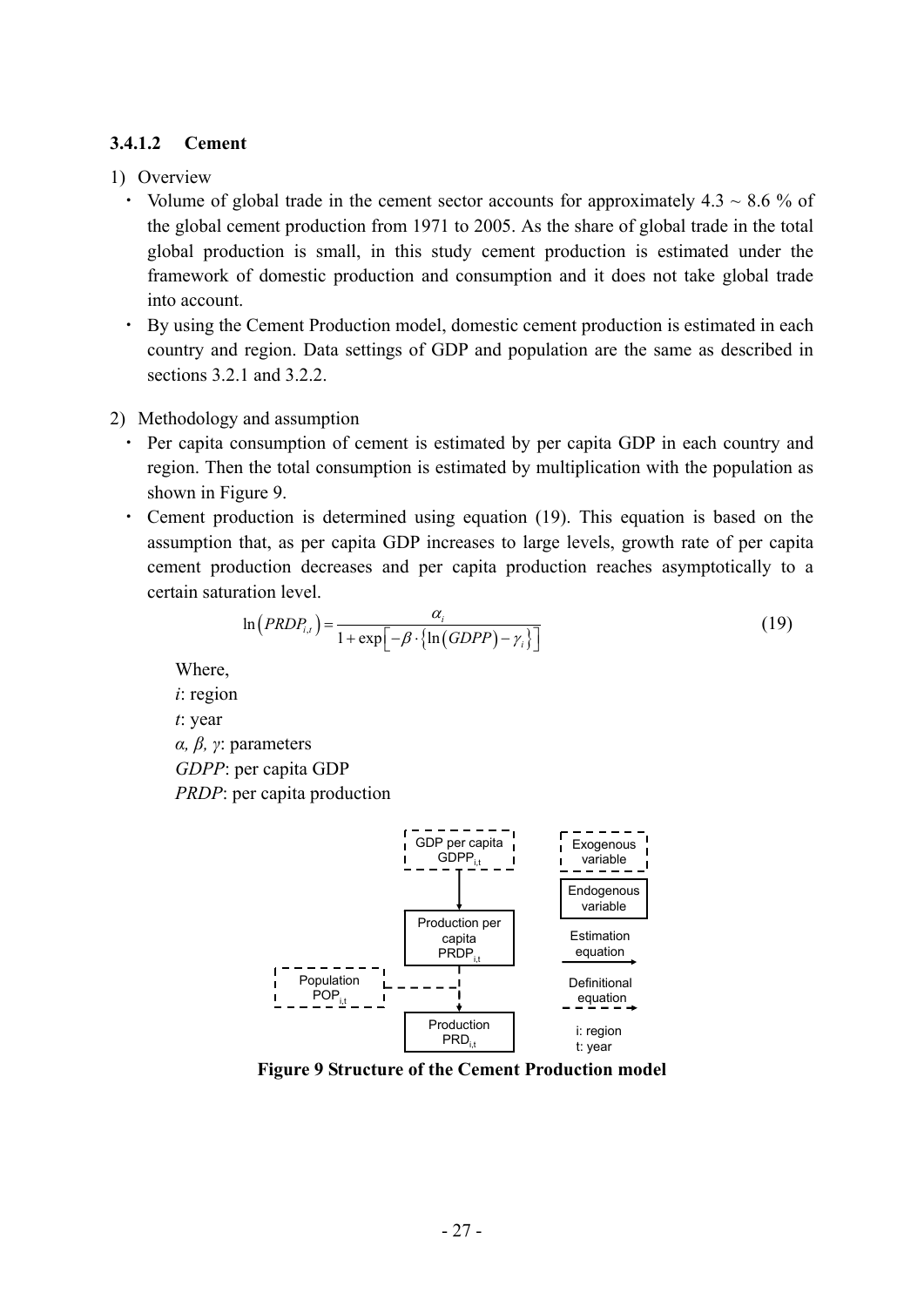#### 3) Results in 23 regions

・

Figure 10 shows estimated cement production in 23 regions.



#### **Figure 10 Estimated production of cement in 23 regions**

#### **3.4.1.3 Other industry**

- 1) Overview
	- ・ In case of other industry category in the industry sector in this study, it is difficult to specify a tangible energy-service demand of a certain single product. Thus, value added in secondary industry is used as a representative index to explain energy-service demands in other industry.
	- ・ Data settings of GDP and population are the same as described in sections 3.2.1 and 3.2.2.
- 2) Methodology and assumption
	- ・ Using the same methodology as described in section 3.2.2, value added in secondary industry is estimated by the Socio-Economic Macro frame model.
- 3) Results in 23 regions
	- ・ Figure 11 shows estimated value added in secondary industry in 23 regions.



**Figure 11 Estimated value added in secondary industry in 23 regions**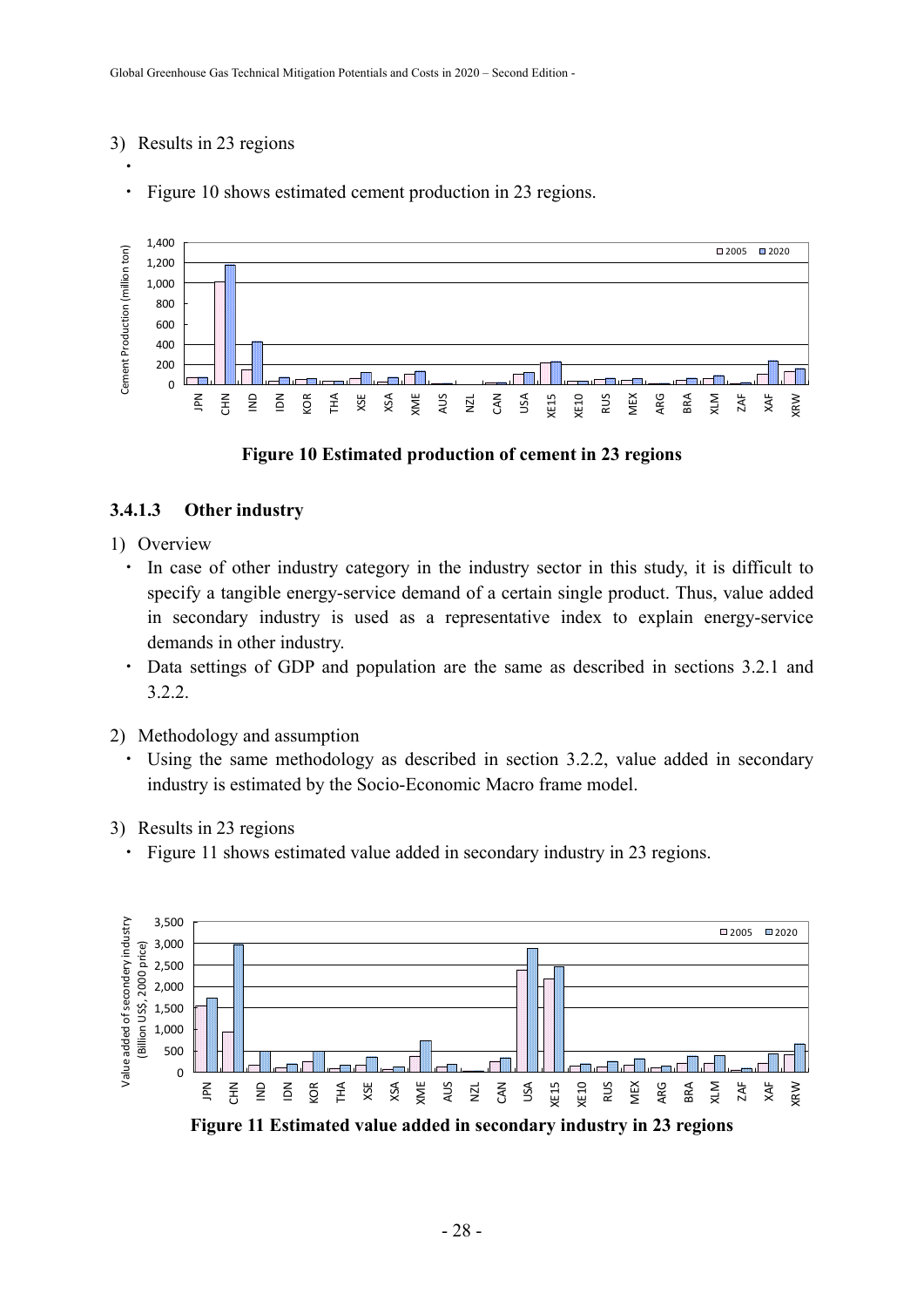#### **3.4.2 Transport**

#### **3.4.2.1 Passenger transport**

- 1) Overview
	- ・ Transportation volumes of passenger car, bus, passenger rail, and domestic and international aircraft are estimated by the Passenger Transportation Demand model, in the unit of passenger-km.
	- ・ The Passenger Transportation Demand model estimates transportation volumes for different transportation modes based on the input data of population and per capita GDP. Total passenger transportation volumes are first estimated and transportation volumes in each transportation mode are estimated by multiplying with transport share.
	- ・ Data settings of GDP and population are the same as described in sections 3.2.1 and 3.2.2.
- 2) Methodology and assumption
	- Figure 12 shows structure of the Passenger Transportation Demand model.



**Figure 12 Structure of the Passenger Transportation Demand model** 

・ Total passenger transportation volume per capita is estimated by per capita GDP in each country and region. Total passenger transportation volume per capita is estimated by equation (20) which uses the logistic function of S-shaped curve.

$$
PKTOTP_{i,t} = \frac{\alpha_i}{1 + \exp\{-\beta \cdot (GDPP_{i,t} - \gamma_i)\}}
$$
\n(20)

Where, *i*: region *t*: year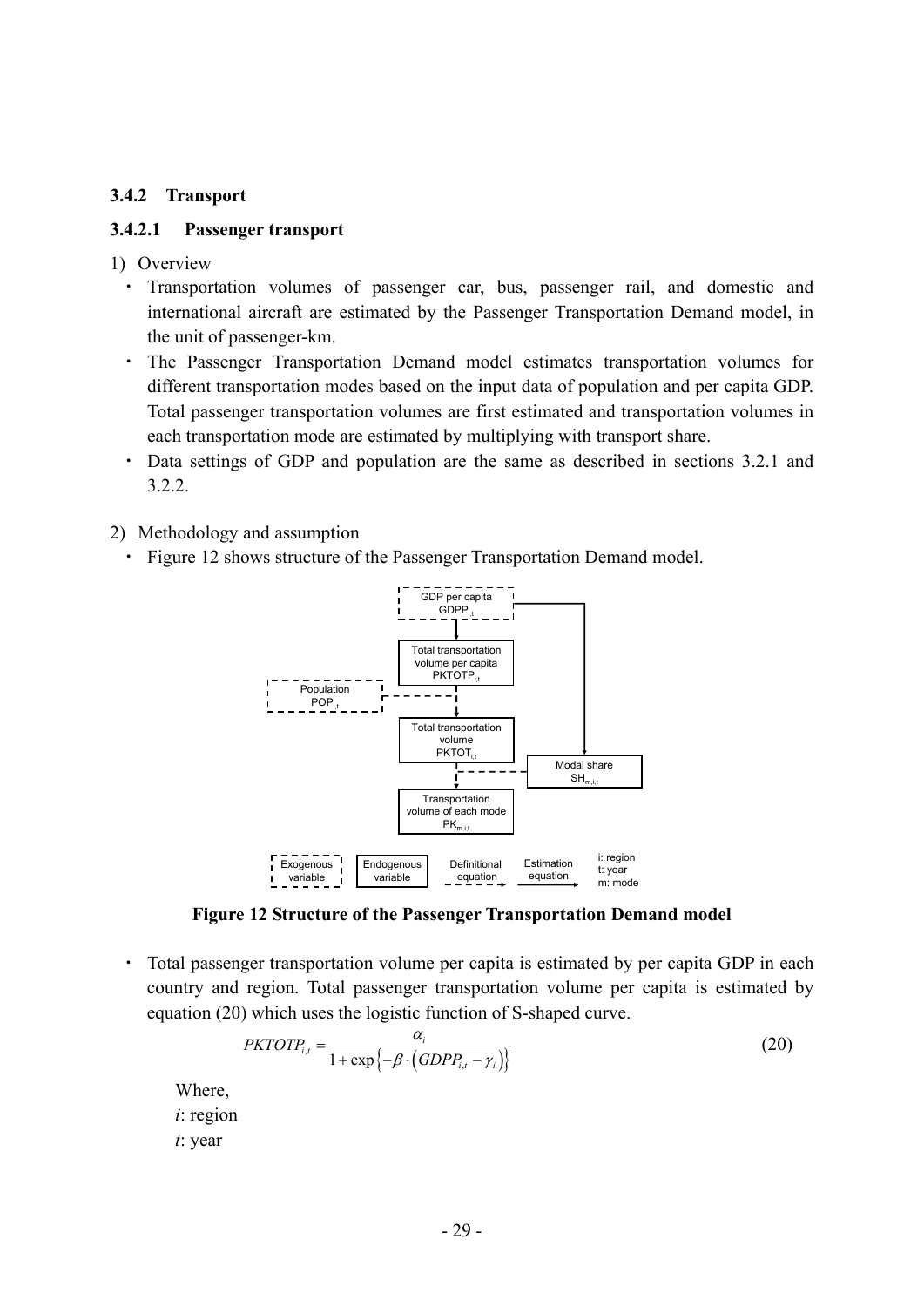*α, β, γ*: parameters *GDPP*: per capita GDP *PKTOTP*: total passenger transportation volume per capita

- ・ Total passenger transportation volumes are estimated by multiplying population with total transportation volume per capita.
- ・ The transport share for each mode is formulated using the logit model shown in equation (21), which uses the natural log of per capita GDP as an explanatory variable.

$$
SH_{m,i,t} = \frac{\exp\left\{\alpha_{m,i} + \beta_m \cdot \ln\left(\text{GDPP}_{i,t}\right)\right\}}{\sum_{m'} \exp\left\{\alpha_{m',i} + \beta_{m'} \cdot \ln\left(\text{GDPP}_{i,t}\right)\right\}}
$$
(21)

Where,

*m*: mode (car, bus, rail, domestic aircraft and international aircraft)

*α, β*: parameters

*SH*: transport share of each mode

- ・ Transportation volumes for different transportation modes are determined by multiplying total transportation volumes with transport share.
- 3) Results in 23 regions
	- ・ Figure 13 shows estimated transportation volume by passenger car in 23 regions.



**Figure 13. Estimated total passenger transportation volumes in 23 regions** 

## **3.4.2.2 Freight transport**

- 1) Overview
	- ・ Freight transportation volumes of truck, rail, and domestic and international shipping are estimated by the Freight Transportation Demand model. For truck and freight rail, the unit of transportation volume is taken as ton-km. But for domestic and international shipping, there is no reliable dataset, hence the unit of energy consumption is used as an alternative indicator.
	- ・ The Freight Transportation Demand model estimates transportation volumes for different transportation modes based on the input data of population and GDP. For land transportation modes such as truck and freight rail, total freight transportation volumes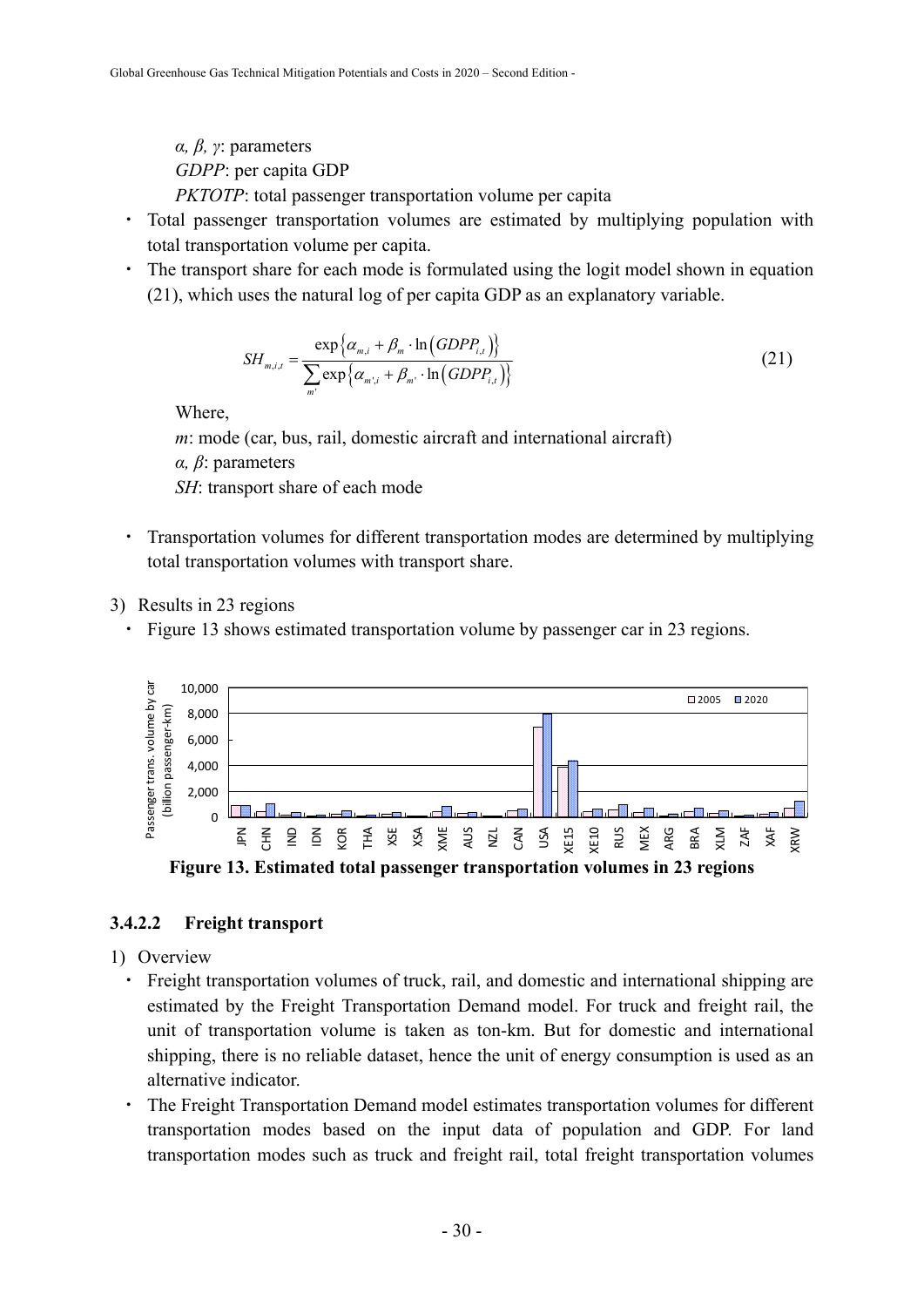are first estimated and transportation volumes in each transportation mode are estimated by multiplying with respective transport shares. For domestic and international shipping, transportation volumes are estimated individually.

- ・ Data settings of GDP and population are the same as described in sections 3.2.1 and 3.2.2.
- 2) Methodology and assumption
	- Figure 14 shows structure of Freight Transportation Demand model.



**Figure 14 Structure of Freight Transportation Demand model** 

・ For truck and freight rail, total freight transportation volume per capita is estimated by per capita GDP in each country and region. The total freight transportation volume per capita is estimated by equation (22) which uses the logistic function of S-shaped curve.

$$
TKTOTP_{i,t} = \frac{\alpha_i}{1 + \exp\{-\beta \cdot (GDPP_{i,t} - \gamma_i)\}}
$$
(22)

Where,

*i*: region *t*: year *α, β, γ*: parameters *GDPP*: per capita GDP *TKTOTP*: total freight transportation volume per capita

- ・ Total freight transportation volumes are estimated by multiplying population with total transportation volume per capita.
- ・ The transport share for each mode is formulated using the logit model shown in equation (23), which uses the natural log of per capita GDP as an explanatory variable.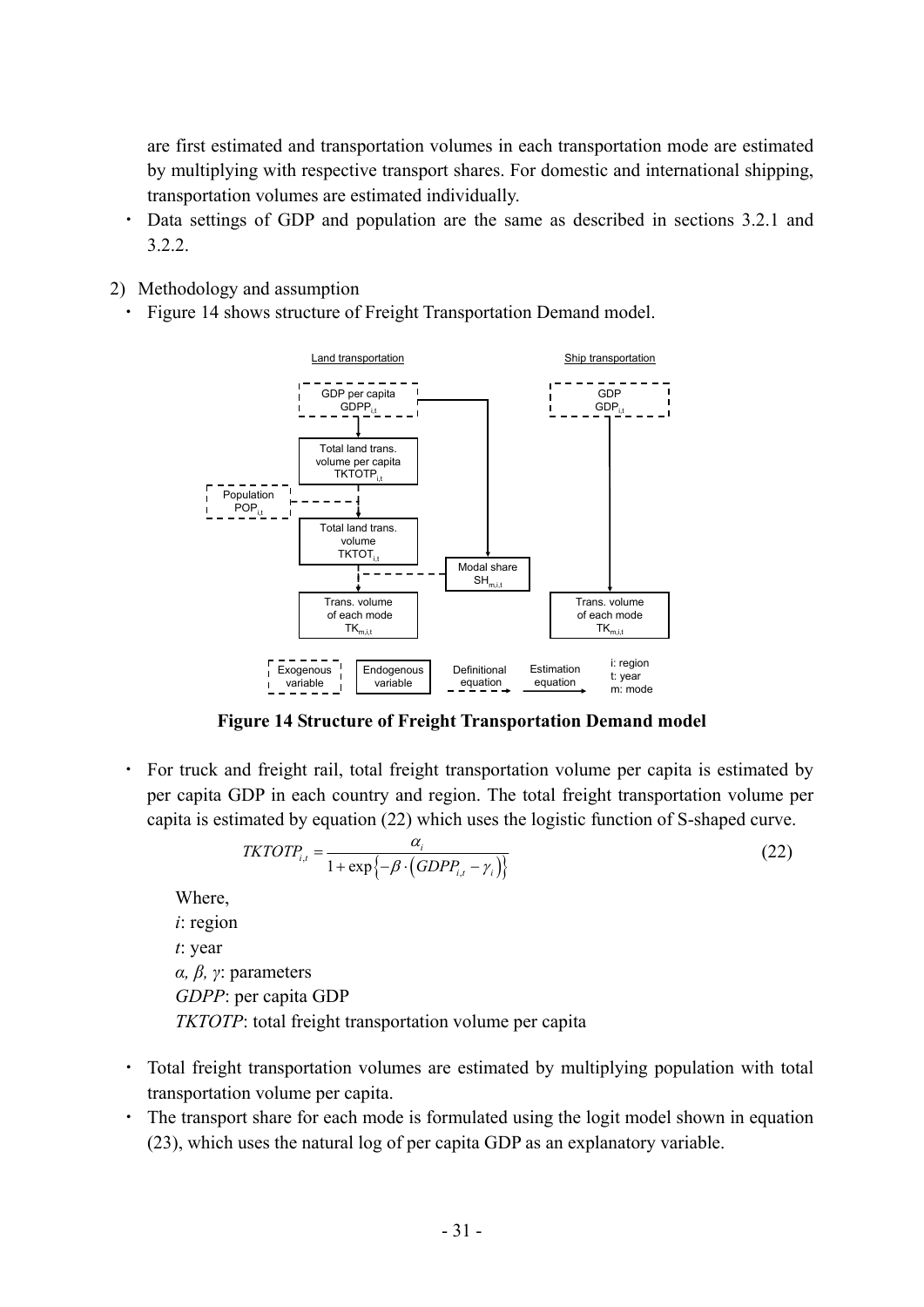$$
SH_{m,i,t} = \frac{\exp\left\{\alpha_{m,i} + \beta_m \cdot \ln\left(\text{GDPP}_{i,t}\right)\right\}}{\sum_{m'} \exp\left\{\alpha_{m',i} + \beta_{m'} \cdot \ln\left(\text{GDPP}_{i,t}\right)\right\}}
$$
(23)

Where, *m*: mode *α, β*: parameters *SH*: transport share of each mode

- ・ Transportation volumes for different transportation modes are determined by multiplying net transportation volumes with transport share as shown in Figure 14.
- ・ For domestic and international shipping, freight transportation volumes are estimated directly by GDP as follows

$$
TK_{r,m,t} = \alpha_{r,m} \cdot GDP^{\beta_{r,m}} \tag{24}
$$

- 3) Results in 23 regions
	- Figure 15 shows estimated freight transportation volume by truck in 23 regions.



#### **3.4.3 Residential and commercial**

- 1) Overview
	- ・ In residential and commercial sector, target energy services and energy types are set as follows:
		- -Energy type: coal, biomass, natural gas, kerosene, LPG, geothermal, solar (including solar heat and solar light), electricity, and heat.
		- -Energy service type: warming, cooling, hot water, cooking, lighting, refrigerator, TV( only for residential sector), and others.
	- Energy demands in this study are defined as equation (25), which explains the relation between total energy consumption and energy consumption per unit in the unit of ton of oil equivalent (toe).

*Energy consumption per unit of energy service i Energy demands of service type*  $i = \frac{E^{n}}{E^{n}}$  *Energy consumption* (25)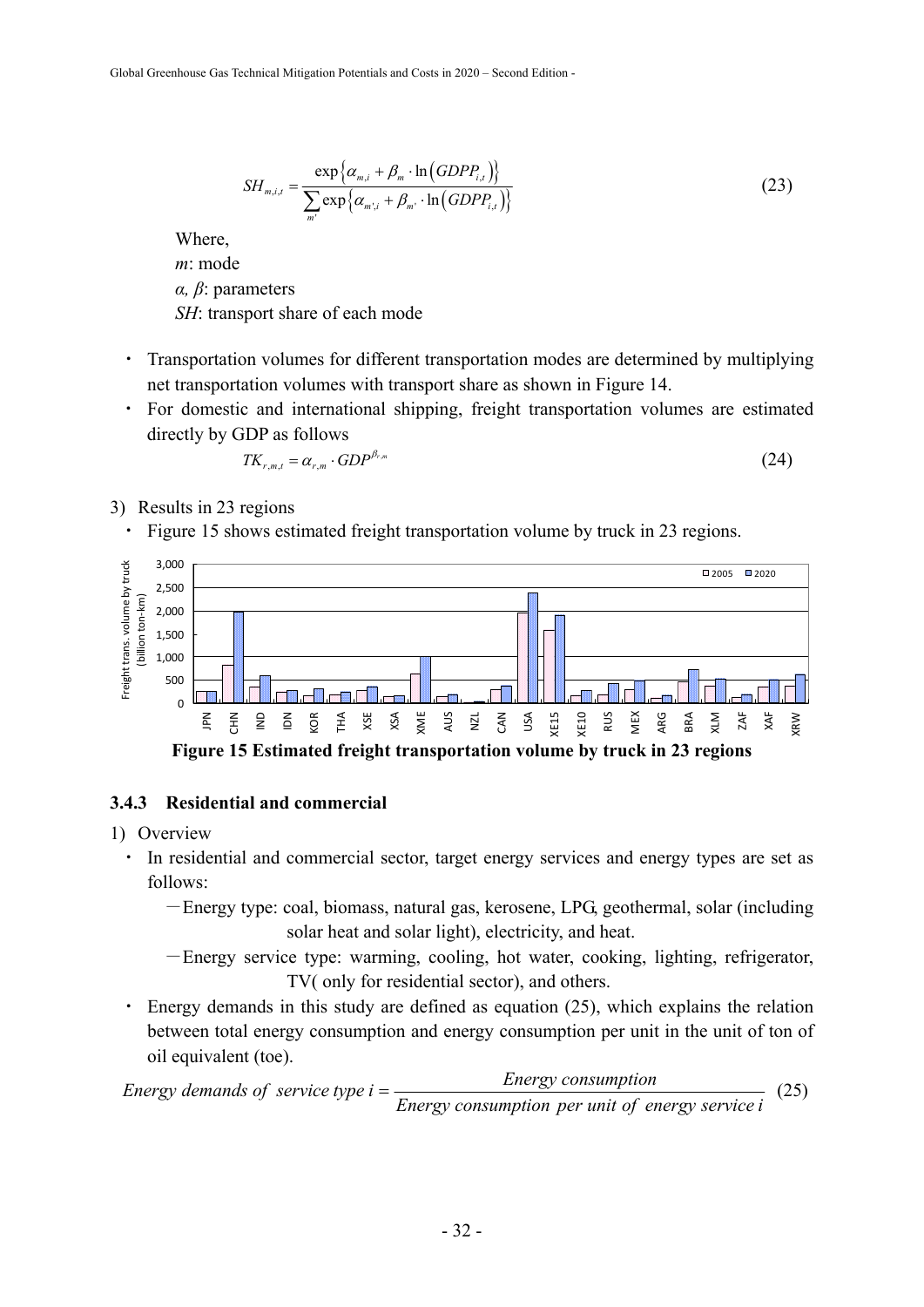- 2) Methodology and assumption
	- ・ While energy service demand should be estimated from the key factor that has an impact (driving force), driving force data by region is difficult to obtain. Therefore, we use a simple methodology to estimate future energy service demand. Figure 16 is an outline of the methodology.



**Figure 16 Outleine of methodology** 

- a) Data for past energy consumption
- Energy consumption by region, by sector, by energy type and by service type in the base year is based on the data of IEA Energy Balance Table (IEA, 2007c, 2007d). However, in the Energy Balance Table, the category named "other sector" includes data of residential, commercial, agriculture, fishing, and non-specified sectors. In this study, these non-specified data are disaggregated into certain sectors based on the methodology by OECD development center(1998) and the Energy Balances are adjusted in the base year 2005.
- b) Estimation of future energy consumption
	- The energy consumption in 2020 by sector is estimated based on the time-series data, and the ratio of energy consumption by energy type and by service type is set based on SAGE (USDOE, 2003) and World Energy Outlook (IEA, 2007a). Then energy consumption by region, by sector, by energy type and by service type in 2020 is estimated by these data sets. For estimation of energy consumption by sector, various parameters are determined based on the regression analysis method using time series data of GDP and population from 1971 to 2005.
	- Due to regional economic growth, characteristics of energy use in 2020 will be different from the current situation, especially in the developing countries. For example, people in the developing countries are likely to use more electricity and less traditional biomass. Thus, in this study, ratio of energy consumption by energy service is set by considering several data sources such as SAGE (USDOE, 2003)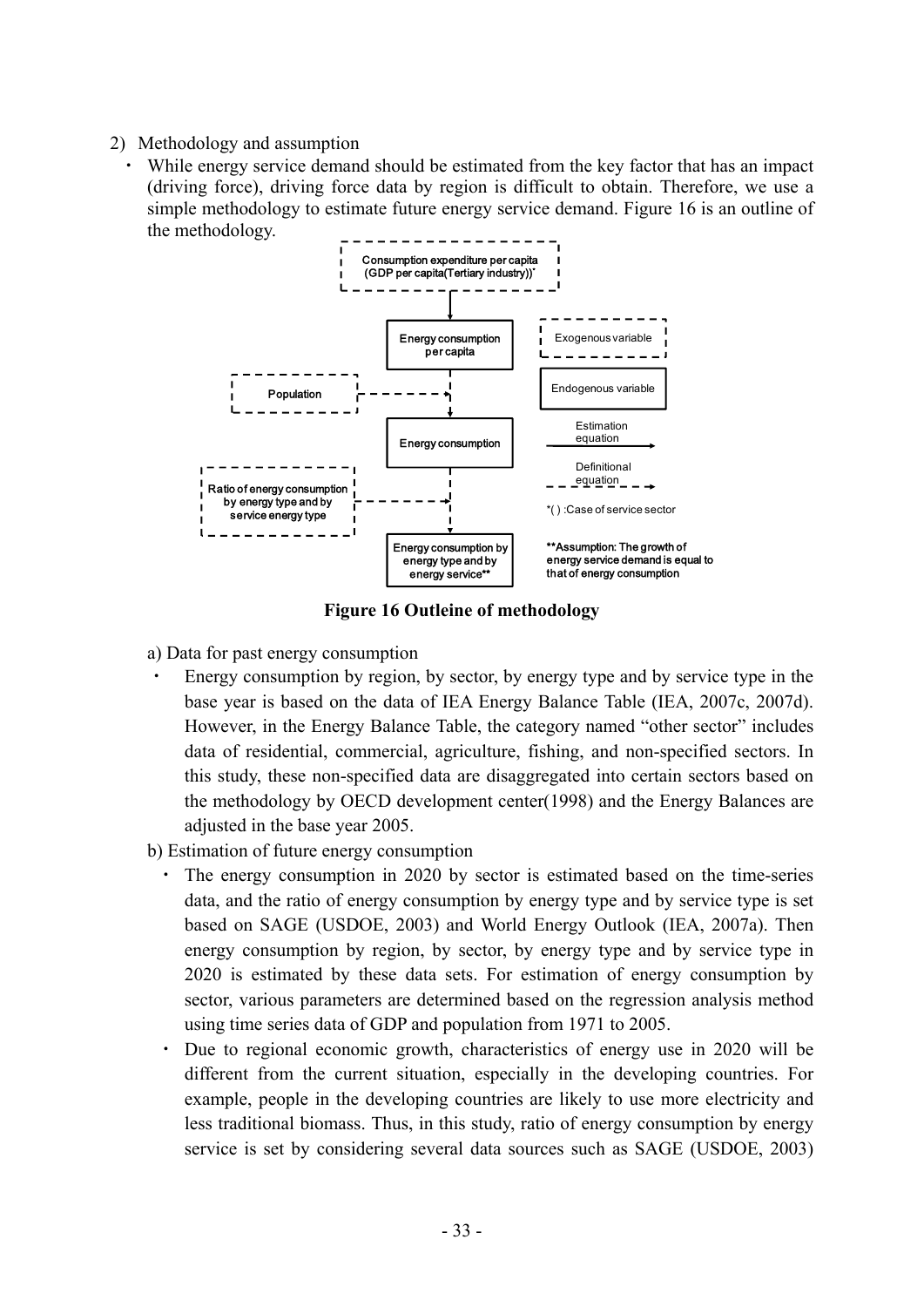and World Energy Outlook (IEA, 2007a).

- c) Future energy service demand
	- ・ We define the growth of energy consumption as equal to the growth of energy service demand.
- 3) Results in 23 regions
	- Energy consumption by region, by sector, by energy type and by service type in 2020 is estimated, and Figure 17 shows growth rate of energy consumption by service type in residential and commercial sector in some major countries in 2020, as compared to the baseline in 2005. It can be seen that growth rates in developing countries are larger than in developed countries.



**Figure 17 Growth rate of energy service by service type in some major countries in 2020**   $(2005 = 1)$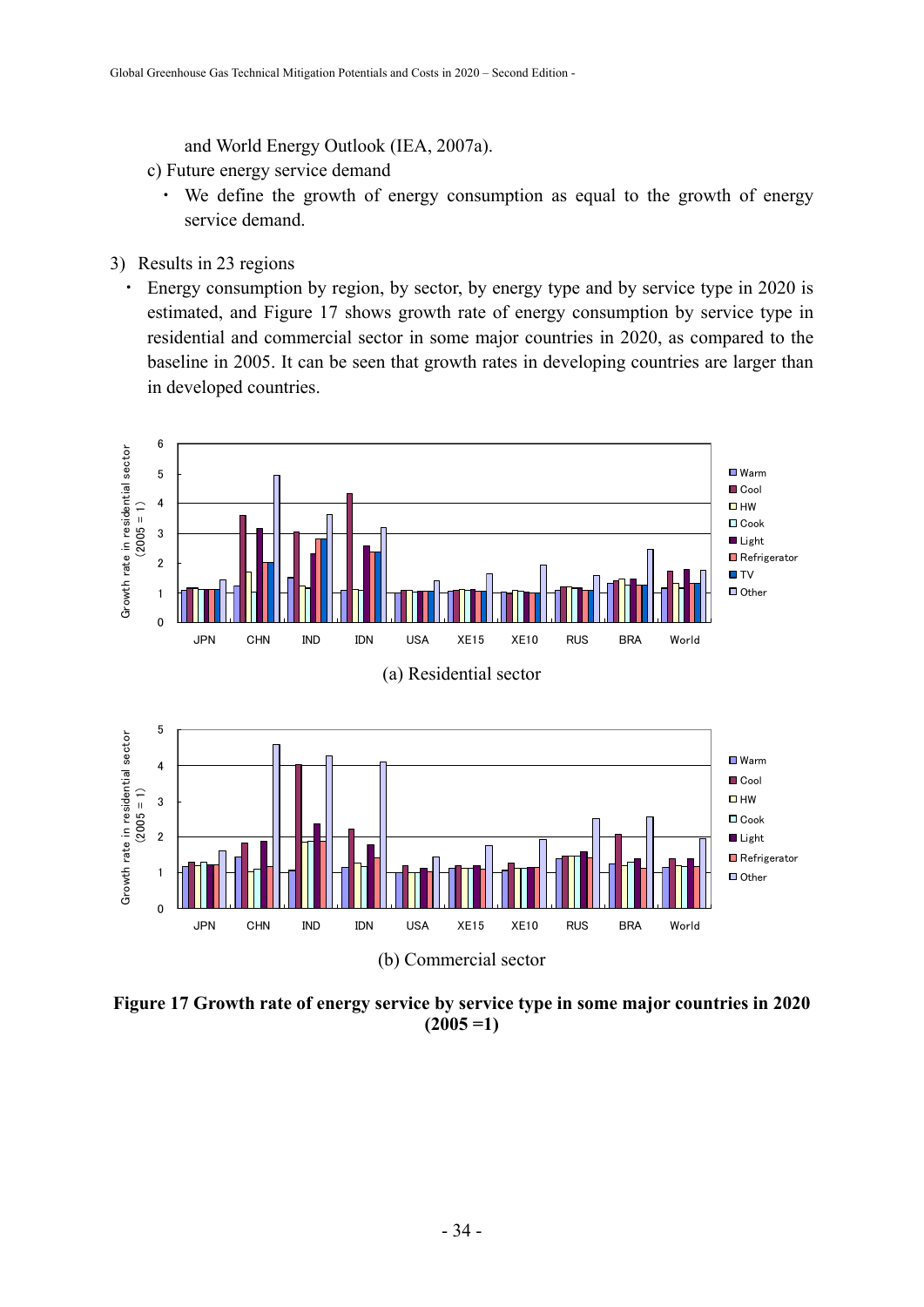## **3.4.4 Agriculture**

## **3.4.4.1 Agriculture soil and rice cultivation**

#### 1) Overview

・ Agricultural products are defined as service demand in rice cultivation and cropland sector. Target agricultural products are listed in Table 10.

| Table 10 Target agricultural products in rice cultivation and cropland sector |  |  |
|-------------------------------------------------------------------------------|--|--|
|                                                                               |  |  |

| Service      | Source              | Products                                               |  | Target gas      |
|--------------|---------------------|--------------------------------------------------------|--|-----------------|
| Agricultural | Cropland            | Corn<br>Wheat<br>Bean<br>Cotton<br>Others (8 products) |  | N2O             |
| products     | Rice<br>cultivation | Rice                                                   |  | $N_2O$ , $CH_4$ |

・ Agricultural products are estimated by the Agricultural Trade Model in this study, based on the input data such as population and GDP. The framework of the Agricultural Trade Model is based on the PEATSIM model (Abler, 2007) including international agricultural trade developed by the US Department of Agriculture. However, the PEATSIM model does not consider future population growth and impacts of income increase on food demands. The Agricultural Trade Model used in this study includes these aspects and considers 34 types of agricultural products such as beef, pork, chicken, rice, wheat, corn, beans, etc.

## 2) Methodology and assumption

- The Agricultural Trade Model is a recursive dynamic model. Domestic and international demand and supply of agricultural products is adjusted and determined by agricultural prices. After regional demand and supply is estimated, global demand and supply is balanced in order to fill the gap of demand and supply in each region at international agricultural prices in time period *t*. The international agricultural prices affect the regional agricultural prices, and subsequently the regional demand and supply in time period *t+*1 is estimated.
- ・ Agricultural products are estimated based on the input data such as population and GDP. The Agricultural Trade Model consists of simultaneous equations considering production, supply and demand, stock, export and import, international trade prices, domestic price, and so on, and various parameters are fixed in order to meet the actual values reported by FAOSTAT (FAO, 2005), as shown in Figure 18.
- Agricultural products are estimated by multiplying cropland area by crop productivity. The results of estimated future cropland area of targeted agricultural products in this study are similar to those of FAO(2002) and Rosegrant, et a. (2001,2002). As for other cropland area which is out of scope in this study, firstly, a ratio of coverage of cropland area of this study is compared with the total cropland data in the regional landuse database of FAOSTAT (FAO, 2005) in the base year. Then, cropland area covered in this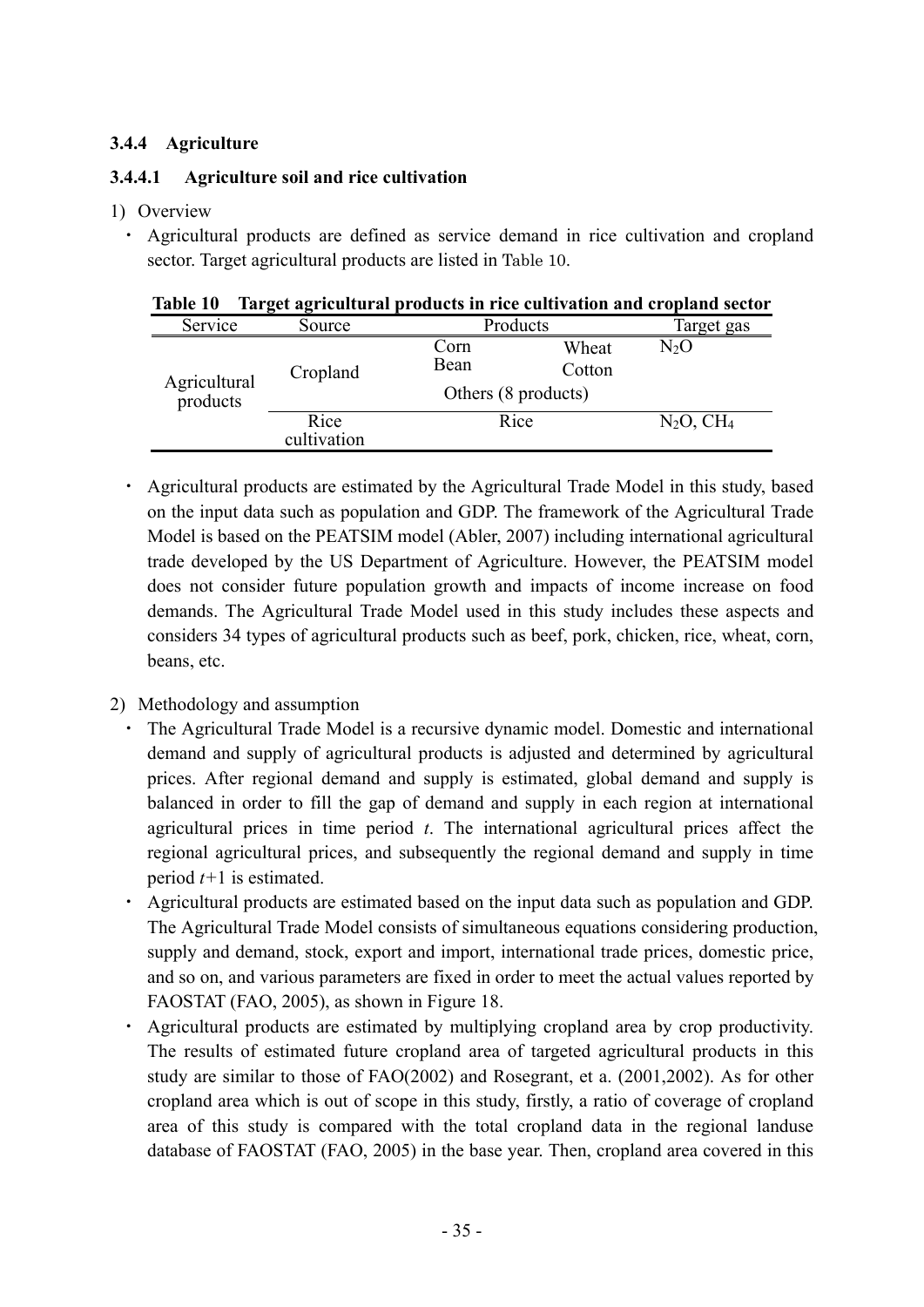study is set at the constant ratio of the total cropland coverage in the future. Thus the targeted cropland area and other cropland area are estimated.



**Figure 18 Structure of the agricultural trade model** 

- 3) Results in 23 regions
	- ・ Figure 19 shows estimated agricultural production in 23 regions.

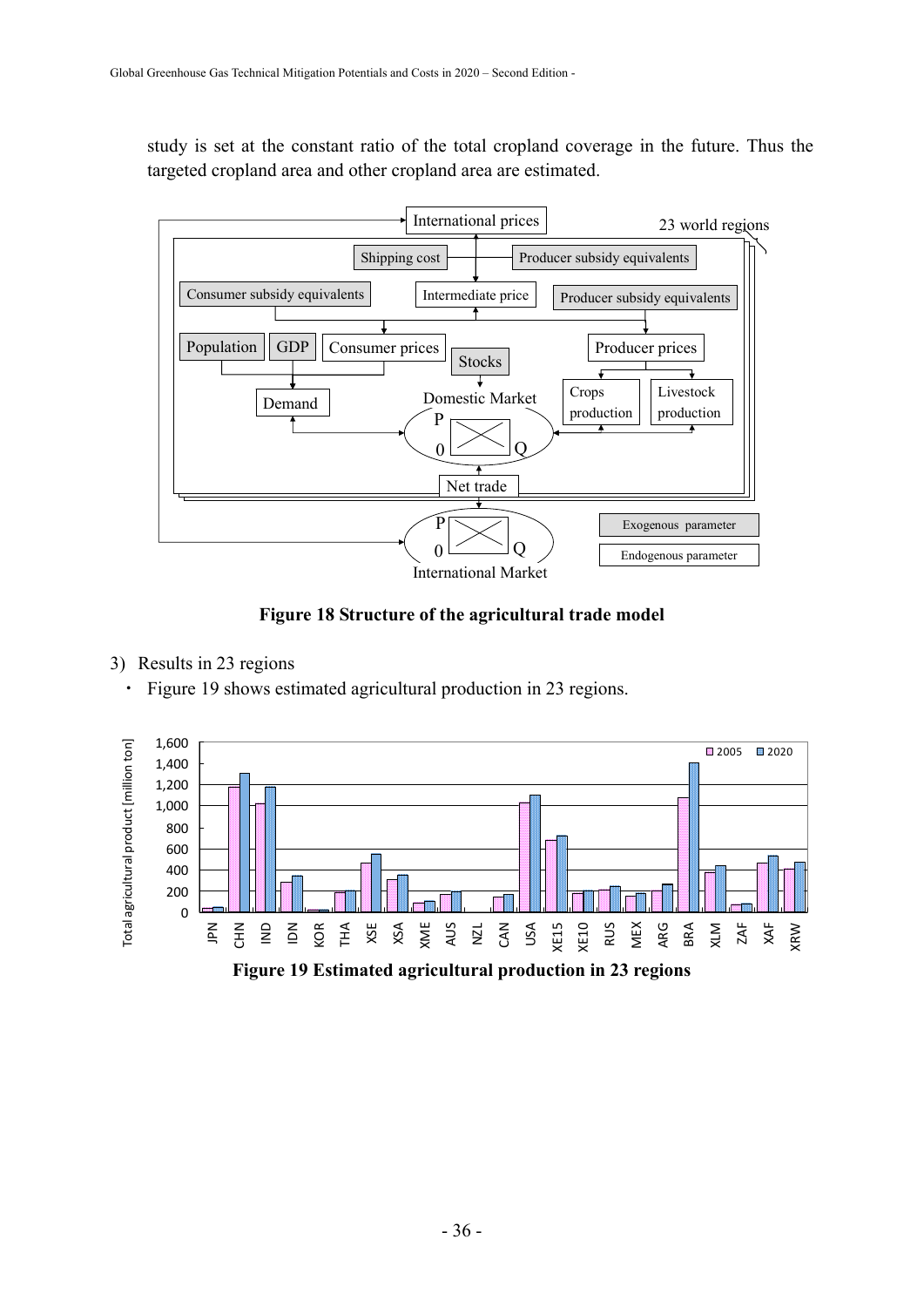#### **3.4.4.2 Manure management and enteric fermentation**

#### 1) Overview

・ Livestock products are defined as service demand in manure management and livestock rumination sector. Target livestock products are listed in Table 11.

| Service               | Source                  | Products                                      | Target gas                                |                 |
|-----------------------|-------------------------|-----------------------------------------------|-------------------------------------------|-----------------|
| Livestock<br>products | Manure<br>management    | Dairy cattle<br>Beef cattle<br>Sheep<br>Camel | <b>Buffalo</b><br>Goat<br>Horse<br>Donkey | $N_2O$ , $CH_4$ |
|                       | Livestock<br>rumination | Mule<br>Swine<br>Duck                         | Chicken<br>Turkey                         | $\rm CH_{4}$    |

|  |  | Table 11 Livestock products in manure management and livestock rumination sector |
|--|--|----------------------------------------------------------------------------------|
|  |  |                                                                                  |

- ・ Livestock products are estimated by the same Agricultural Trade Model as the one described in section 3.4.4.1.
- 2) Methodology and assumption
	- ・ As described in section 3.4.4.1, future livestock products such as daily cattle, beef cattle, swine, chicken etc. are estimated using the Agricultural Trade Model. On the other hand, for livestock products which are not dealt within the Agricultural Trade Model such as buffalo, goat, sheep etc., growth rate of products is set based on the representative previous study by FAO(2002).
- 3) Results in 23 regions

・

・ Figure 20 shows estimated livestock production in 23 regions.

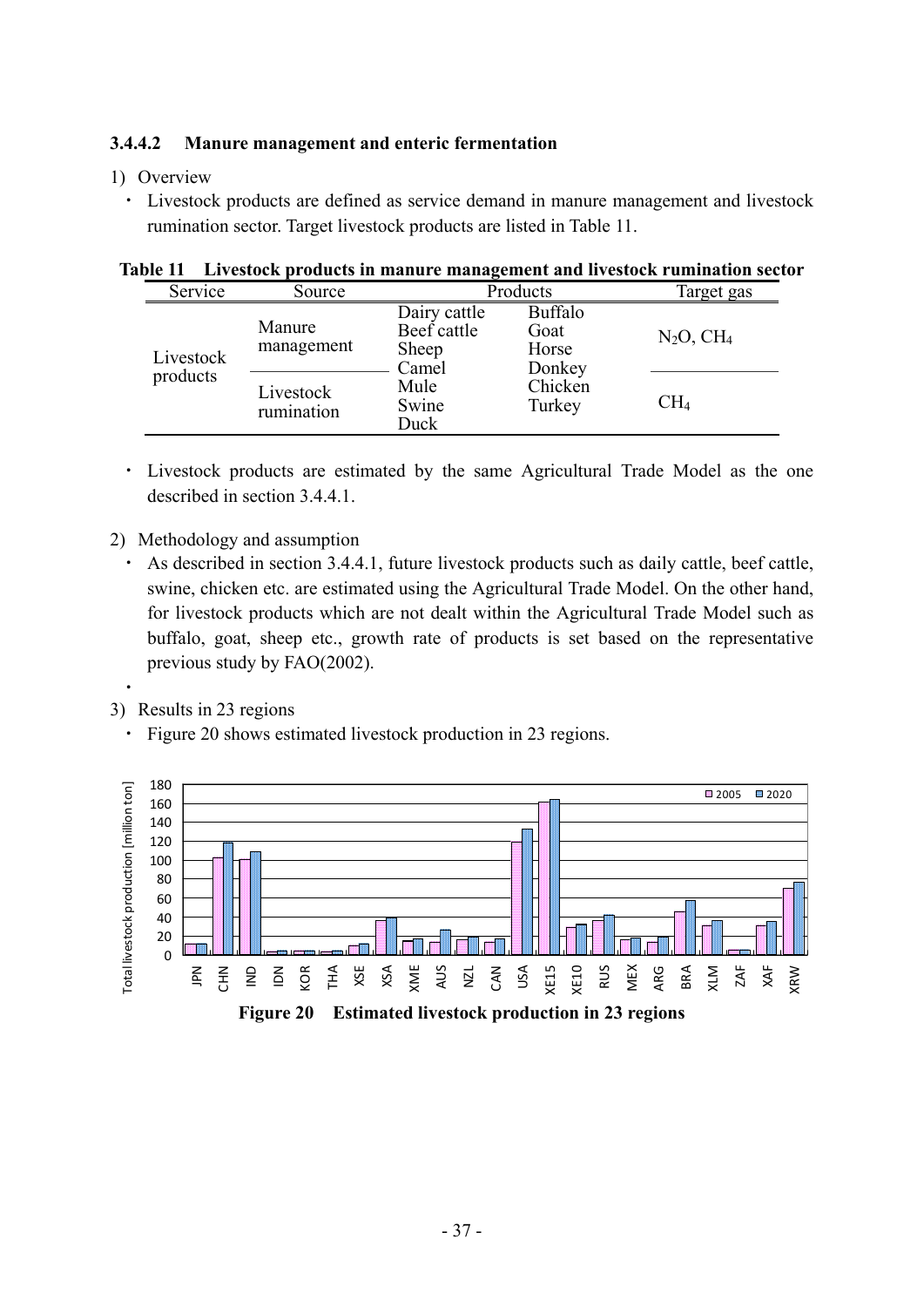### **3.4.5 Waste management**

#### 1) Overview

- $\cdot$  Generated municipal solid waste is taken as a driver of CH<sub>4</sub> emission in the waste management sector (Table 12).
- ・ This study covers only municipal solid waste management and does not include waste water management.

|                     | $\sim$ $\sim$ $\sim$ $\sim$ $\sim$ | The Co. whole may wore mainted chiefly measured |                 |
|---------------------|------------------------------------|-------------------------------------------------|-----------------|
| Driver              | Source                             | Management measures                             | Target gas      |
| Solid               |                                    | Landfill                                        | $\rm CH_{4}$    |
| waste<br>generation | Municipal<br>solid waste           | Incineration<br>Open burning<br>Compost         | $N_2O$ , $CH_4$ |

**Table 12 Target waste and waste management measures** 

#### 2) Methodology and assumption

- ・ Per capita municipal solid waste generation is estimated based on per capita GDP. There is a certain relationship between per capita municipal solid waste generation and per capita GDP. Parameters of correlation between these two variables are estimated by 304 data points including time series data from 1995 to 2003 in EU regions (EEA, 2005), the data in major 23 countries in 1996 and that in 69 countries in 2000 (IPCC, 2006a)**¥** .
- ・ Municipal solid waste generation is estimated by multiplying per capita municipal solid waste generation by the corresponding population, i.e. total population in developed countries (UN, 2007a) and urban population in developing countries (UN, 2005a). As for open burning, the corresponding population is the number of rural population.
- ・ The types of municipal solid waste in each waste management measure are estimated based on the parameters defined by the IPCC Inventory Guideline (IPCC, 2006a).
- 3) Results in 23 regions
	- ・ Figure 21 shows estimated municipal solid waste generation per capita in 23 regions.



**Figure 21 Estimated municipal solid waste generation per capita in 23 regions**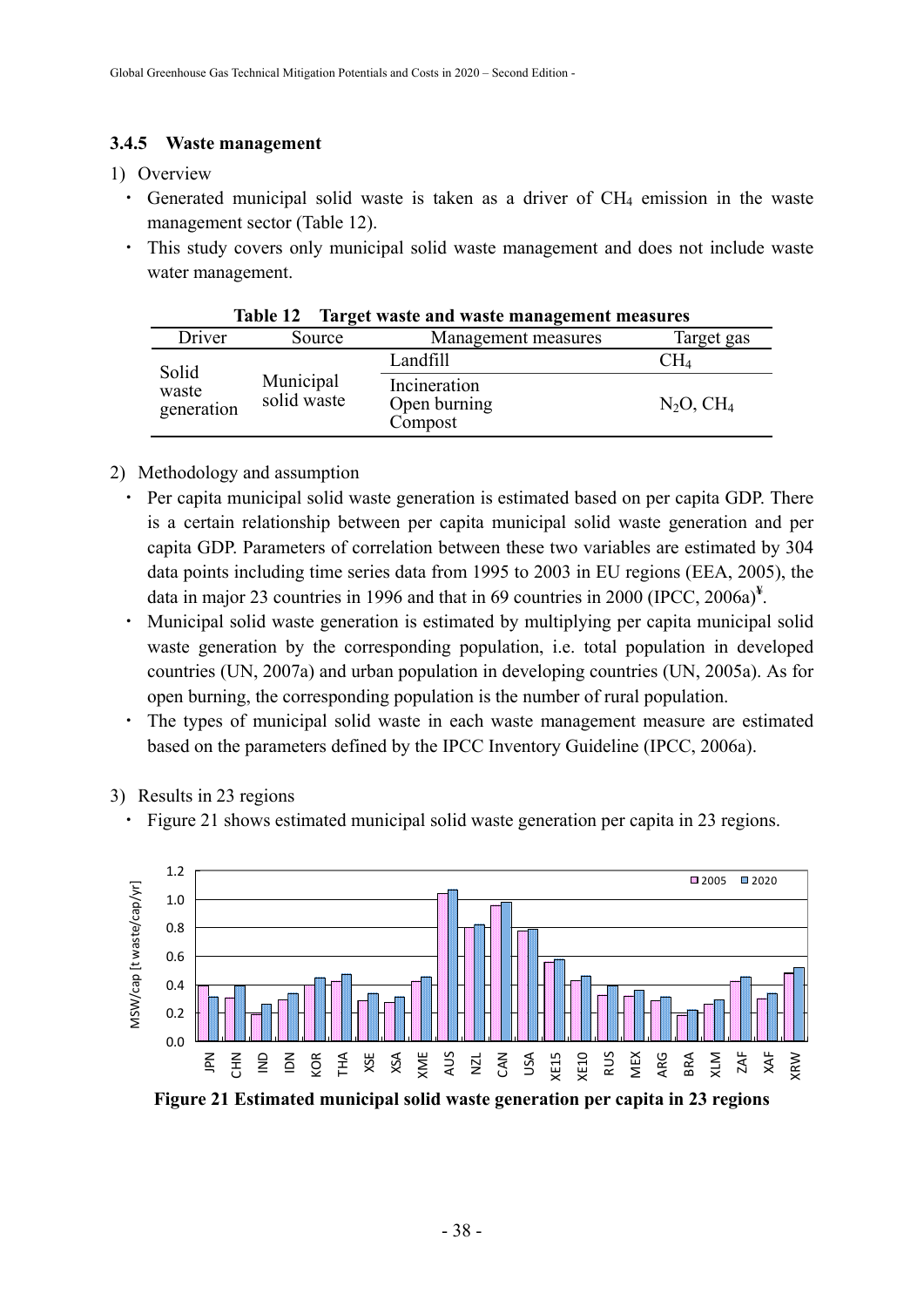## **3.4.6 Fugitive emissions from fuel production**

## 1) Overview

- ・ In coal mining, CH4 is stored in a coal seam. During the process of coal mining operation,  $CH<sub>4</sub>$  is released into the atmosphere.  $CH<sub>4</sub>$  is emitted during mining, processing, transport, and storage, but the largest source of emission is the mining process. Deeper coal generally contains more  $CH_4$  in a coal seam, thus it is necessary to distinguish between two different types of coal mining: underground coal mining and surface coal mining.
- ・ In natural gas production, processing, transportation and storage, and distribution, natural gas is transported under high pressure. Thus the largest source of  $CH<sub>4</sub>$  emission is the leakage during the transportation process.
- In crude oil production, transportation, and refining in onshore or offshore oil plants, the largest source of CH<sub>4</sub> emission is fugitive emissions from the production process.

## 2) Methodology and assumption

- ・ For coal mining, the underground mining and surface mining assumptions are set as follows. In Annex I countries, the ratio of underground to surface coal mining is based on the national GHG inventory reported by each country under the UNFCCC(2008). In non-Annex I countries, the ratio of underground to surface coal mining is based on the data source for WEC Survey of Energy Resources (WEC, 2007). However, it is important to note that no clear and international definitions exist for underground mining and surface mining. This study categorizes bituminous coal mining as underground mining and sub-bituminous & lignite coal mining as surface mining.
- ・ For oil and natural gas production and transport in this study, the total production for the 2005 base year is based on Energy Balance Table (IEA, 2007). The regional share of oil and gas production in the global market is also fixed at the 2005 level.
- ・ It is important to note that no clear method exists for measuring the transport volumes of oil and natural gases. The Annex I countries reported their national GHG inventory in different ways under the UNFCCC. For example, some countries assumed that the transport and production volumes were equal, while others assumed that the transport volumes were 10 to 1000 times larger or smaller than the production volumes. This study assumes that the transport and production volumes are equal.
- This study links the energy supply and demand sides, thus energy supply and demand are consistent across sectors and regions. The given final energy demand is used to estimate the primary energy consumption for the power generation sector, and fugitive emissions from fuels such as coal, oil, and gas production are estimated using the given primary energy demand.
- 3) Results in 23 regions
	- ・ Figure 22 shows an example of the assumed ratio of underground to surface coal mining. The ratio of underground to surface coal mining will change in 2020 according to resource restriction. However, no clear statistical data exists for resource restriction and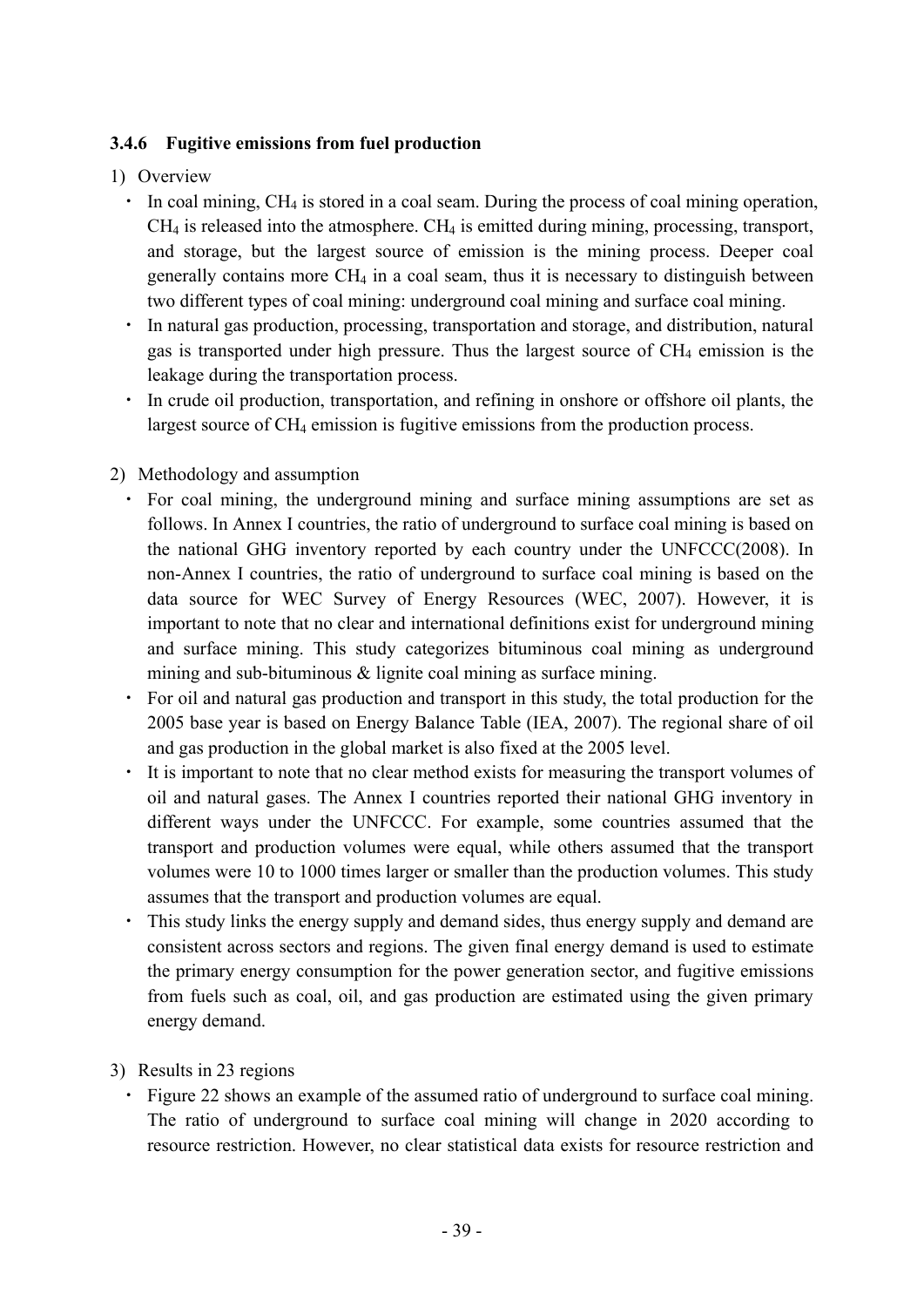the ratio of underground to surface coals. Thus, in this study, the ratio of underground to surface coal is set at the 2005 level.



**Figure 22 Assumption of ratio of underground and surface coal mining in 2005** 

#### **3.4.7 Fluorocarbon emissions**

#### **3.4.7.1 HFCs**

#### 1) Overview

・ Since 1930s, CFCs and HCFCs have been consumed for various purposes such as refrigerants, aerosol propellants, opened and closed foams and solvents, and HFCs have been used as alternatives for CFCs and HCFCs since 1990s. CFCs and HCFCs were regulated as Ozone Depleting Substances (ODSs) and the phase-out schedules of the production and consumption of ODSs were established under the Montreal Protocol in 1987 as shown in Figure 23. This means that, the more CFCs and HCFCs are regulated, the more HFCs will be used as refrigerants, foams, solvents and aerosol propellants in the world. This trend will continue until new alternatives for HFCs become mainstream options in the future. Thus, when future HFC emission scenarios are examined, it is also necessary to take into consideration the phase-out schedules of CFCs and HCFCs.



**Figure 23 Phase-out schedules of the production and consumption of CFCs and HCFCs under the Montreal Protocol**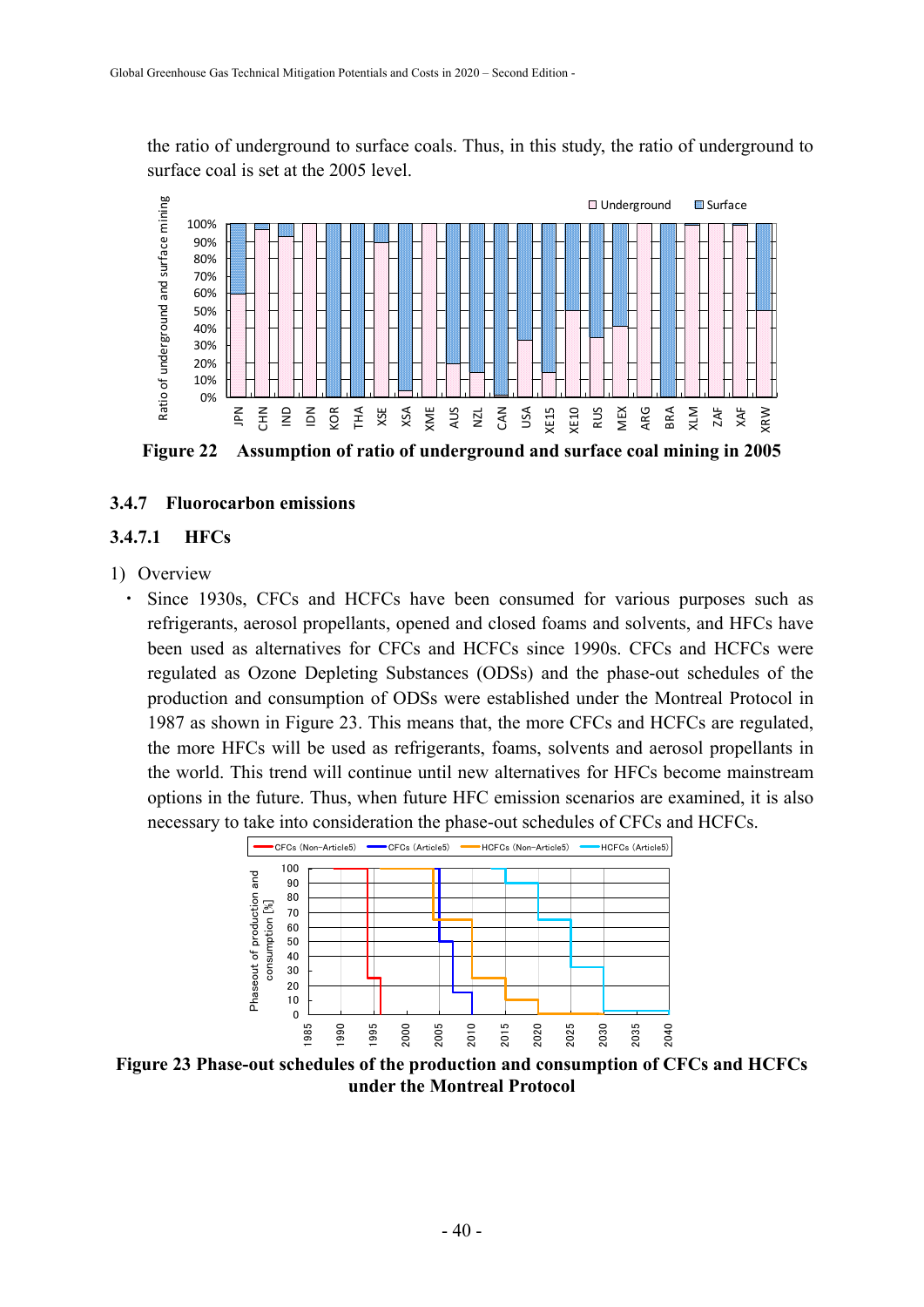・ There are several types of HFCs. The types considered are shown in Table 13.

| Service               | Target gases                                                                      |
|-----------------------|-----------------------------------------------------------------------------------|
| By-product of HCFC-22 | $HEC-23$                                                                          |
| Refrigerants          | HFC-134a, R-410A, R-507A, R-502, HFC-236fa, CFC-12, CFC-11,<br>HCFC-22, CFC-115   |
| Foams (closed, open)  | HFC-134a, HFC-152a, CFC-11, CFC-12, HCFC-141b, HCFC-142b,<br>HCFC-22              |
| Aerosol propellants   | HFC-134a, HFC-152a, HFC-227ea, CFC-12, CFC-11, CFC-114                            |
| Solvents              | HFC-134a, HFC-43-10mee, CFC-113, CFC-11, CFC-12, HCFC-141b,<br>HCFC-22, HCFC-225, |
| Others                | HFC-23, HFC-134a, HFC-125, HFC-236fa, HFC-227ea                                   |

**Table 13 Target gases and services of HFCs, HCFCs and CFCs** 

#### 2) Methodology and assumption

- ・ Consumption of the target gases are estimated by region, service type, and gas type using several data sources, including UNFCCC(2008), UNEP(2005), AFEAR(2008), and Hanaoka, et al.,(2004). Thereafter, consumption of HFCs by service type and gas type in the 23 regions are estimated by considering socio-economic data and the phase-out schedules of the Montreal Protocol.
- ・ In order to calculate the overall releases into the atmosphere, it is necessary to take into account the time delays between consumption and emission for each category and end-use. In some categories, such as aerosol propellants, opened foams, and solvents, HFCs are directly released into the atmosphere at the time they are consumed. On the other hand, in some categories, such as refrigerants and closed foams, the HFCs are hermetically closed in appliances and released into the atmosphere when the appliances are scrapped and disposed of.
- ・ Thus, based on various data sources, such as AFEAR(2008), McCulloch et al., (1998), WMO/UNEP (1999), and IPCC/UNEP (2005), the emissions functions are determined by considering the time delays between consumption and emissions and depend on different service types in each end-use category.
- 3) Results in 23 regions
	- ・ Figure 24 shows an example of assumption of ratio of HFCs usage in 2020. Refrigerant in refrigeration and air conditioning equipment accounts for large amount in HFC uses.

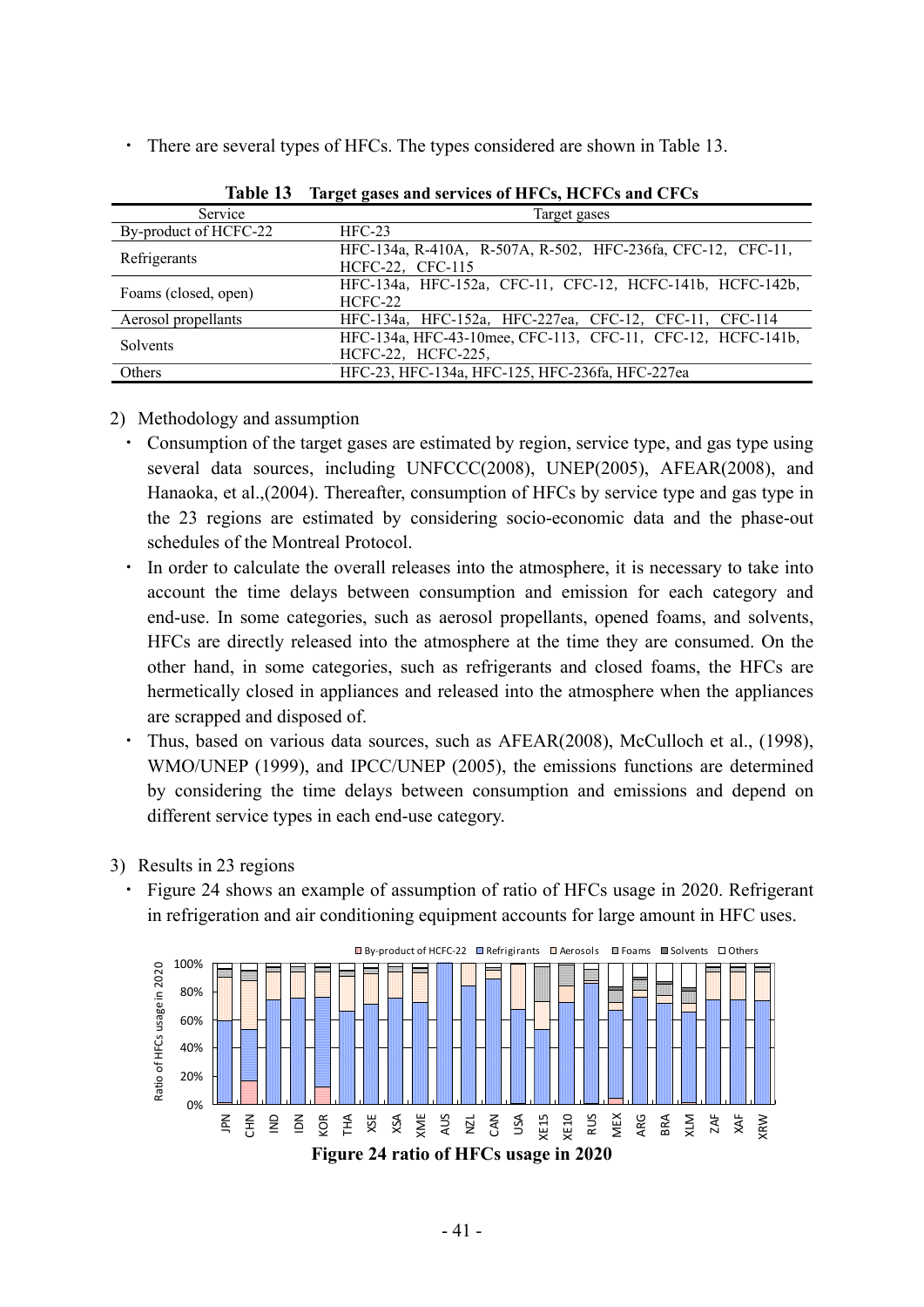### **3.4.7.2 PFCs and SF<sub>6</sub>**

#### 1) Overview

- ・ PFCs are used for aluminium smelting, etching in semiconductor manufacturing and liquid crystal, and other similar applications.  $SF<sub>6</sub>$  are used for electric utilities, magnesium smelting, and etching in semiconductor manufacturing and liquid crystal. All these service types are considered in this study.
- 2) Methodology and assumption
	- Due to the lack of data sources for the driving forces for PFCs and  $SF_6$ , the consumption of PFCs and  $SF<sub>6</sub>$  is estimated by considering past trends and socio-economic data, while future consumption is estimated from several data sources, including UNFCCC(2008), Schaefer, et al., (2006), USEPA(2006), the Industrial Commodity Production Statistics Database (UN, 2005b), and IPCC SRES(2000).
	- PFCs and  $SF<sub>6</sub>$  are directly used and released into the atmosphere at the time they are consumed. Thus, this study retains its rigor even though it does not take into account the time delays between consumption and emission.
- 3) Results in 23 regions

・

・ Figure 25 shows an example of assumption of ratio of PFCs and SF6 usage in 2020. The major emission sources vary depending on the socio-economic characteristics of each region. For example, emissions from aluminium and magnesium smelting are major sources in some countries, meanwhile electric utilities account for large share of emissions in other countries.



**Figure 25 Ratio of PFCs and SF6 usage in 2020**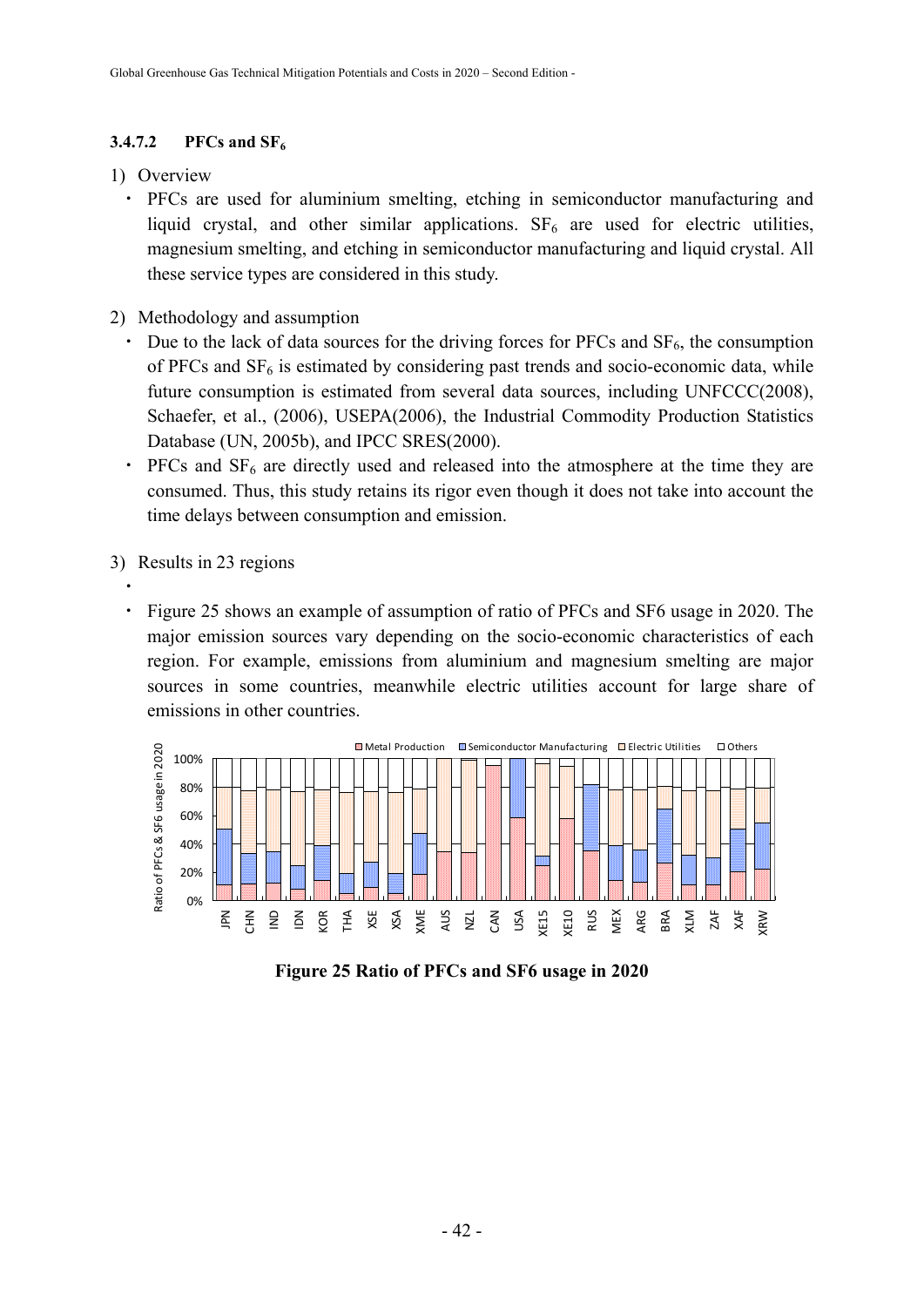#### **3.5 Mitigation technology options**

To estimate reduction potentials and mitigation costs, detailed technology options and information about them such as lifetime, diffusion rate, energy and efficiency, were assembled in the database. The technology options considered in this study are described as the list shown in Table 14. Other mitigation options are available in some sectors, but cannot be considered in this study due to a lack of data for  $CO<sub>2</sub>$  and  $N<sub>2</sub>O$  mitigation technologies in the industrial process,  $N_2O$  mitigation technologies in waste water management, etc.

It is important to note that this study is based on realistic and currently existing technologies and does not take into account future innovative technologies that are expected to appear in 2020. For example, carbon capture and storage (CCS) (IPCC, 2006b) is likely to have a large effect on mitigation measures. However, the feasibility of CCS is still being studied and lacks data regarding location, volume, and cost. Therefore, this study does not take into account CCS as a mitigation measure.

It is also important to note that, under the reference case, share of nuclear power generation in the Energy Supply sector is considered under the baseline at the same level reported by IEA world Energy Outlook(IEA, 2007a), but it is not considered as a mitigation measure in this study.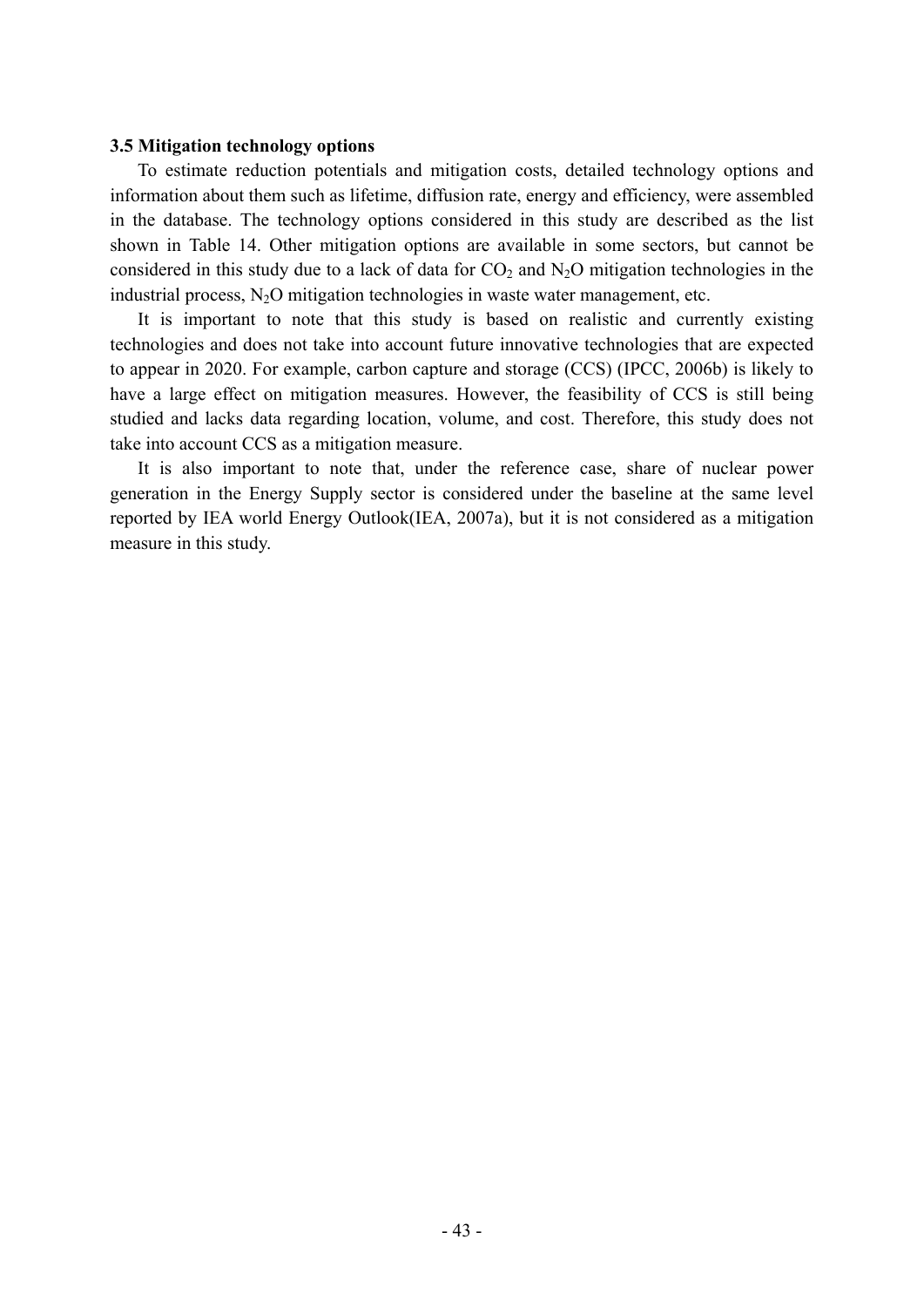| Sector      |                     | Table 14 List of technology options for initigation measures<br>Technology options                                                                                                                                                                                                                                                                                                                                                                                                                                                                                                                                                                                                                                                                                                                                          |
|-------------|---------------------|-----------------------------------------------------------------------------------------------------------------------------------------------------------------------------------------------------------------------------------------------------------------------------------------------------------------------------------------------------------------------------------------------------------------------------------------------------------------------------------------------------------------------------------------------------------------------------------------------------------------------------------------------------------------------------------------------------------------------------------------------------------------------------------------------------------------------------|
|             | Category            |                                                                                                                                                                                                                                                                                                                                                                                                                                                                                                                                                                                                                                                                                                                                                                                                                             |
| Power       | Coal power plant    | Efficient coal power plant, PFBC (Pressurized fluidized bed combustion), IGCC<br>(Integrated Gasification Combined Cycle)                                                                                                                                                                                                                                                                                                                                                                                                                                                                                                                                                                                                                                                                                                   |
| generation  | Gas power plant     | Efficient gas power plant, ACC (Advanced Combined Cycle)                                                                                                                                                                                                                                                                                                                                                                                                                                                                                                                                                                                                                                                                                                                                                                    |
|             | Renewables          | Wind power, Photovoltaics, Biomass power plant                                                                                                                                                                                                                                                                                                                                                                                                                                                                                                                                                                                                                                                                                                                                                                              |
| Industry    | Steel               | Coke oven (Coke gas recovery, Automatic combustion, Coal wet adjustment, Coke dry<br>type quenching, COG latent heat recovery, Next generation coke oven), Sinter furnace<br>(Automatic igniter, Cooler waste heat recovery, Mainly waste heat recovery, Efficient<br>igniter), Blast furnace(Large size blast furnace, Blast furnace gas recovery, Wet top<br>pressure recovery turbine, Dry top pressure recovery turbine, Heat recovery of hot blast<br>stove, Coal injection, Dry top pressure gas recovery), Basic oxygen furnace(LDG recovery,<br>LDG latent heat recovery), Casting & rolling (Continuous caster, Hot charge rolling, Hot<br>direct rolling, Efficient heating furnace, Heat furnace with regenerative burner, Continuous<br>annealing lines), Electric furnace(DC electric furnace, Scrap pre-heat) |
|             | Cement              | Mill (Tube mill, Vertical mill), Kiln (Wet kiln, Semi-wet kiln, Dry long kiln, Dry shaft kiln,<br>SP/NSP)                                                                                                                                                                                                                                                                                                                                                                                                                                                                                                                                                                                                                                                                                                                   |
|             | Other industries    | Boiler (Efficient boiler [coal, oil, gas], Boiler with combustion control [coal, oil, gas],<br>Cogeneration [coal, oil, gas], Regenerative gas boiler), Process heat (Efficient industrial<br>furnace [oil, gas]), Moters (Motor with Inverter control, Efficient motor)                                                                                                                                                                                                                                                                                                                                                                                                                                                                                                                                                    |
|             | Cooling             | Efficient cooler (sold average in developed countries in 2005, top runner, highest<br>performance)                                                                                                                                                                                                                                                                                                                                                                                                                                                                                                                                                                                                                                                                                                                          |
|             | Warming             | Efficient air conditioner (sold average in developed countries in 2005, top runner, highest<br>performance), Insulation (Wall insulation, Double-glazed glass with Low-e)                                                                                                                                                                                                                                                                                                                                                                                                                                                                                                                                                                                                                                                   |
|             | Hot water           | Efficient water heater [kerosene, LPG, gas, coal], CO <sub>2</sub> refrigerant water heater, Solar<br>thermal water heater                                                                                                                                                                                                                                                                                                                                                                                                                                                                                                                                                                                                                                                                                                  |
| Residential | Cooking             | Efficient cooking stove [kerosene, LPG, gas, coal, electricity]                                                                                                                                                                                                                                                                                                                                                                                                                                                                                                                                                                                                                                                                                                                                                             |
| $\&$        | Lighting            | Fluorescent of incandescent type, Fluorescent with energy saving stabilizer, Inverter type                                                                                                                                                                                                                                                                                                                                                                                                                                                                                                                                                                                                                                                                                                                                  |
| Commercial  |                     | fluorescent, Hf Inverter type fluorescent                                                                                                                                                                                                                                                                                                                                                                                                                                                                                                                                                                                                                                                                                                                                                                                   |
|             | Refrigerator        | Efficient refrigerator (sold average in developed countries in 2005, top runner, highest<br>performance)                                                                                                                                                                                                                                                                                                                                                                                                                                                                                                                                                                                                                                                                                                                    |
|             | $\operatorname{TV}$ | Efficiency TV (sold average in developed countries in 2000, top runner, highest<br>performance)                                                                                                                                                                                                                                                                                                                                                                                                                                                                                                                                                                                                                                                                                                                             |
|             | Others              | Efficient other devices                                                                                                                                                                                                                                                                                                                                                                                                                                                                                                                                                                                                                                                                                                                                                                                                     |
|             | Passenger car       | Efficient gasoline passenger car (Variable valve control, Cylinder deactivation, Direct<br>injection, Engine friction reduction, Rolling resistance reduction, Aluminum body,<br>Lightweight Chassis, Aluminum Block, CVT), Hybrid passenger gasoline car, Plug-in<br>hybrid gasoline car, Efficient diesel passenger car (Engine friction reduction, Rolling<br>resistance reduction, Direct injection, Common-rail, Aluminum body, Lightweight Chassis,<br>Aluminum Block, CVT), Hybrid passenger diesel car, Plug-in hybrid diesel car, Electric<br>passenger car, Fuel-cell passenger car,                                                                                                                                                                                                                              |
| Transport   | Truck               | Efficient small-sized truck (Rolling resistance reduction, Engine improvement), Efficient<br>large-sized truck (Rolling resistance reduction, Engine improvement)                                                                                                                                                                                                                                                                                                                                                                                                                                                                                                                                                                                                                                                           |
|             | Passenger bus       | Efficient bus (Rolling resistance reduction, Engine improvement), Hybrid bus                                                                                                                                                                                                                                                                                                                                                                                                                                                                                                                                                                                                                                                                                                                                                |
|             | Ship                | Efficient ship                                                                                                                                                                                                                                                                                                                                                                                                                                                                                                                                                                                                                                                                                                                                                                                                              |
|             | Aircraft            | Efficient aircraft (Engine Improvement, Weight reduction, Drag reduction)                                                                                                                                                                                                                                                                                                                                                                                                                                                                                                                                                                                                                                                                                                                                                   |
|             | Rail                | Efficient train                                                                                                                                                                                                                                                                                                                                                                                                                                                                                                                                                                                                                                                                                                                                                                                                             |
|             | Road transport      | Bio fuel                                                                                                                                                                                                                                                                                                                                                                                                                                                                                                                                                                                                                                                                                                                                                                                                                    |

## **Table 14 List of technology options for mitigation measures**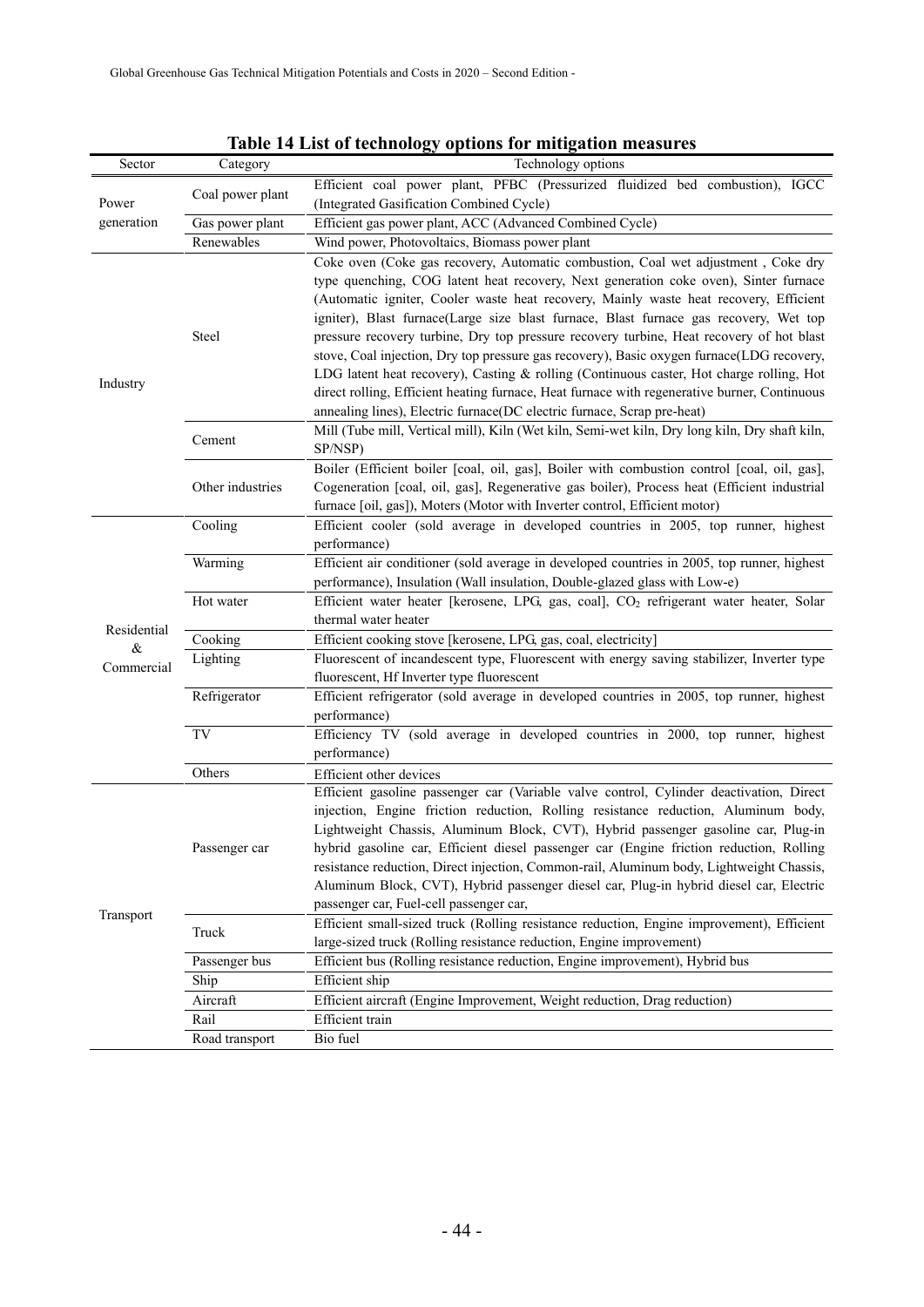| Sector                           | Category                                         | Technology options                                                                                                                                                                                                                                                                                                                                                                                     |
|----------------------------------|--------------------------------------------------|--------------------------------------------------------------------------------------------------------------------------------------------------------------------------------------------------------------------------------------------------------------------------------------------------------------------------------------------------------------------------------------------------------|
| Agriculture                      | Rice cultivation                                 | Water management (Midseason drainage, Shallow flooding, Alternative flooding and<br>drainage), Fertilizer management (Ammonium sulfate, Addition of phosphogypsum),<br>Cultivation management (Upland rice, Direct wet seeding, Off-season straw), Rice straw<br>compost                                                                                                                               |
|                                  | Cropland                                         | Fertilizer management (Reduce fertilization, Nitrogen inhibitor, Spreader maintenance,<br>Split fertilization, Sub-optimal fertilizer application), Replacing fertilizer (Replacing<br>fertilizer with manure-N and residue), Cultivation management (Fertilizer free zone,<br>Optimize distribution geometry, Convert fertilizational tillage to no-till), Water<br>management (Irrigation, Drainage) |
|                                  | Manure<br>management                             | Anaerobic digestion (centralized plant, farm-scale plant), Covered lagoon (farm use,<br>household use), Biogas use for cook and light from domestic storage, Manure treatment<br>(Daily spread of manure, Slowing down anaerobic decomposition), Fixed-film digester,<br>Plug flow digester,                                                                                                           |
|                                  | Livestock<br>rumination                          | Chemical substance management (Propionate precursors, Pribiotics, Antibiotics,<br>Antimethanogen, Mehane oxidisers), Feed management (Improve feed conversion,<br>Improved feeding practices, High fat diet, Replace roughage with concentrates), Genetic<br>(High genetic merit, Improved feed intake and genetics)                                                                                   |
| Waste                            | Municipal<br>Solid<br>Waste                      | Biological treatment, Improved oxidation through improved capping and restoration, Direct<br>use (Direct use of landfill gas, Electricity and heat generation from landfill gas, Upgrade<br>natural gas), Flaring landfill gas, Anaerobic digestion, Composting (windrow plant, tunnel<br>plant, hall plant), Incineration, Paper recycling, Production of RTD (refuse-derived fuel)                   |
| Fugitive<br>emissions            | Fugitive<br>emissions<br>from<br>fuel production | Coal mining (Degasification for natural gas pipeline injection, Degasification for<br>electricity, Ventilation for electricity, Ventilation oxidizer for heat), Natural gas production<br>and distribution (Use of instrument air, Use of low bleed pneumatic devices), Crude oil<br>production (Flaring in place of venting, Direct use of CH <sub>4</sub> , Reinjection of CH <sub>4</sub> )         |
|                                  | By-product<br>emissions                          | Thermal oxidation                                                                                                                                                                                                                                                                                                                                                                                      |
|                                  | Refrigerants                                     | Alternative system (Carbon dioxide, Hydrocarbons, Hydrocarbons & NH <sub>3</sub> ), Leakage<br>reduction (for Mobile air conditioning, Commercial refrigeration, Industrial refrigeration,<br>Stationary air conditioning DX, Stationary air conditioning chiller), Recovery (for Mobile<br>air conditioning, Domestic refrigeration), Decomposition                                                   |
|                                  | Aerosols                                         | Alternative aerosol (Hydrocarbon aerosol propellants, Not-in-kind alternatives), 50%<br>reduction (for Medical applications, General aerosol propellants)                                                                                                                                                                                                                                              |
| Fluorinated<br>gases<br>emission | Foams                                            | Recovery, Decomposition, Alternative system (water-blown CO <sub>2</sub> systems, Liquid CO <sub>2</sub><br>foam blowing, Hydrocarbon foam blowing) (for Residential Buildings, Commercial<br>Buildings)                                                                                                                                                                                               |
|                                  | Solvents                                         | Alternative solvents (NIK aqueous, NIK semi-aqueous), Retrofit options, 50% reduction                                                                                                                                                                                                                                                                                                                  |
|                                  | Semiconductor                                    | Cleaning facility (NF <sub>3</sub> in situ clean, NF <sub>3</sub> remote clean), Recapture/destroy, Plasma                                                                                                                                                                                                                                                                                             |
|                                  | Manufacturing                                    | abatement, Catalytic destruction, Thermal oxidation                                                                                                                                                                                                                                                                                                                                                    |
|                                  | Metal Production                                 | Retrofit (PFPB,SWPB,CWPB,VSS,HSS) in aluminium production, SO <sub>2</sub> replacement in<br>magnesium production                                                                                                                                                                                                                                                                                      |
|                                  | Electrical<br>equipment                          | Leakage reduction, Device recycle                                                                                                                                                                                                                                                                                                                                                                      |
|                                  | Fire<br>Extinguishing                            | Inert gas systems, Carbon dioxide systems                                                                                                                                                                                                                                                                                                                                                              |

#### **Table14 List of technology options for mitigation measures (continued)**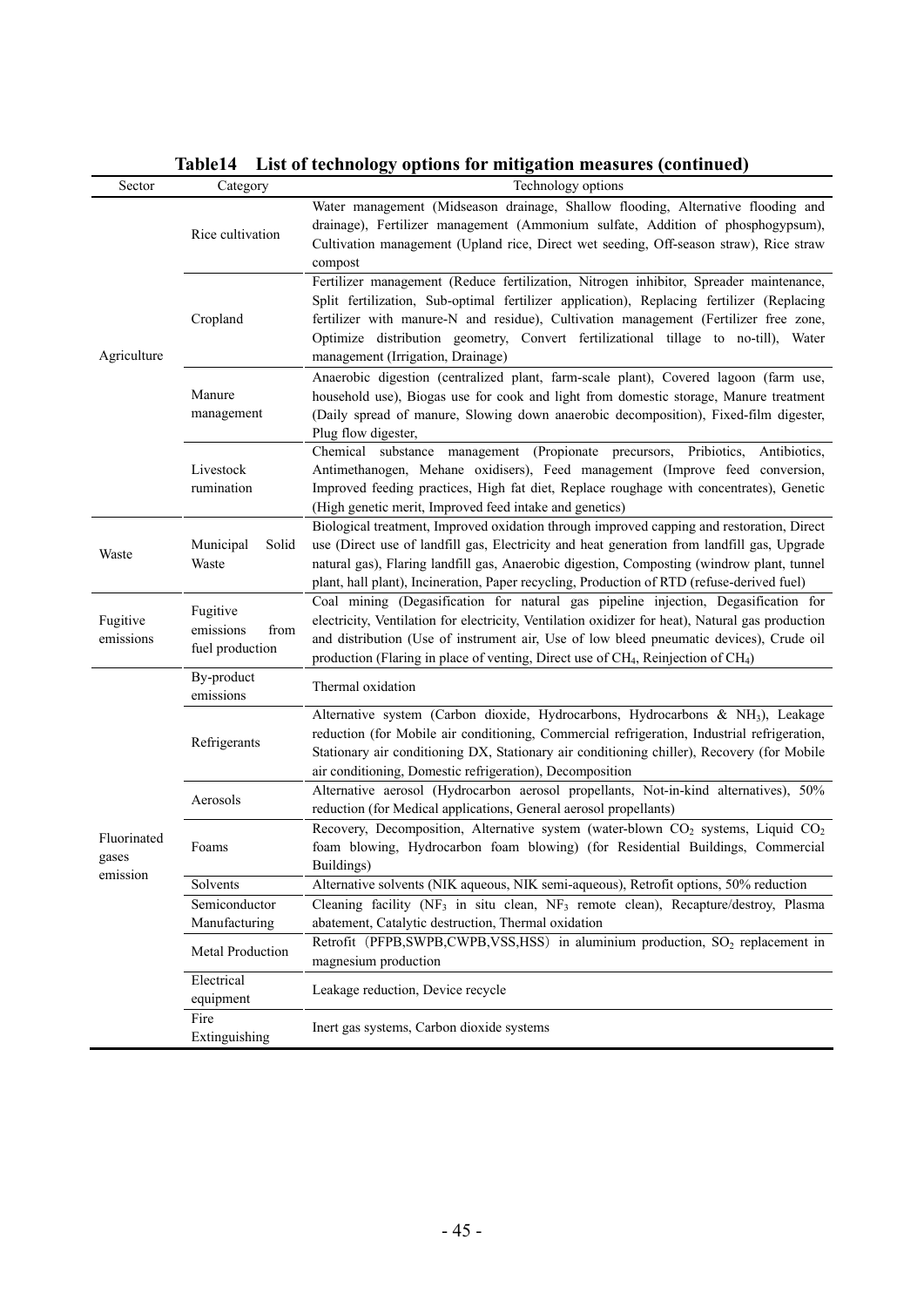#### **4 Results and discussions**

#### **4.1 Overview of case studies**

Mitigation potentials, mitigation costs, and emission estimates vary depending on the settings of the socio-economic assumptions, such as population, GDP, service demands in each sector, and energy prices. In this study, these socio-economic assumptions are determined exogenously and the study does not take into account spillover effects due to introducing mitigation measures, such changes in the industrial structure and GDP, changes in the service demands in each sector, and changes in the technology and energy price.

However, mitigation potentials and costs also vary depending on both the variety of mitigation options and the settings for energy price and policy measures, such as rising carbon prices and extended payback periods. Future energy prices will fluctuate due to various factors and we find it difficult to forecast them in this study, so they are set exogenously and a sensitivity analysis of the energy price is not performed.

With regard to policy measures, several options are available for enhancing and accelerating the introduction of mitigation technologies. Two major policy instruments are 1) impose a carbon price on energy consumption, and 2) extend the payback period to introduce technologies that have high investment risk but offer high energy conservation. In this study, for the technology selection framework for various mitigation technologies, the following equation compares the incremental costs of investments and the costs of energy savings. If the operational costs of energy savings are higher than the incremental costs of capital investment, the mitigation technology is introduced instead of a conventional technology under the baseline scenario. As for the mitigation policy that extends the payback period, several options are available, such as low-interest financing or government investment in energy-saving technologies, promotion of ESCO (Energy Service Company), and visualization of the information about energy consumption and  $CO<sub>2</sub>$  emissions during the lifetime of the selected technology.

Incremental costs of capital investments

 $\leq$  amount of energy savings  $\times$  (energy price + emission factor  $\times$  carbon price)  $\times$  payback period

With regard to mitigation technologies, it is important to take into account both the demand side and the supply side. One effective measure for introducing highly efficient technologies on the demand side is extending the payback period. For the supply side, a key factor is the composition of the power sources. Section 3.3.1 describes the two distinct cases—energy security and optimization—that are used in this study. In the energy security case, social barriers restrict to a certain extent any drastic energy shift from coal and oil power plants to efficient gas power plants or renewable energies. However, in the optimization case, a drastic energy shift is allowed for reasons of cost optimization. For example, if a gas power plant is more cost effective than a existing coal or oil power plant, then the coal or oil power plant is immediately stopped and replaced with a gas power plant. Therefore, this study analyzes mitigation potentials at several marginal abatement costs (i.e., imposing carbon price) in the following three cases:

Case 1: Energy security case & reference payback period case

Case 2: Energy security case & policy payback period case

Case 3: Optimization case & reference payback period case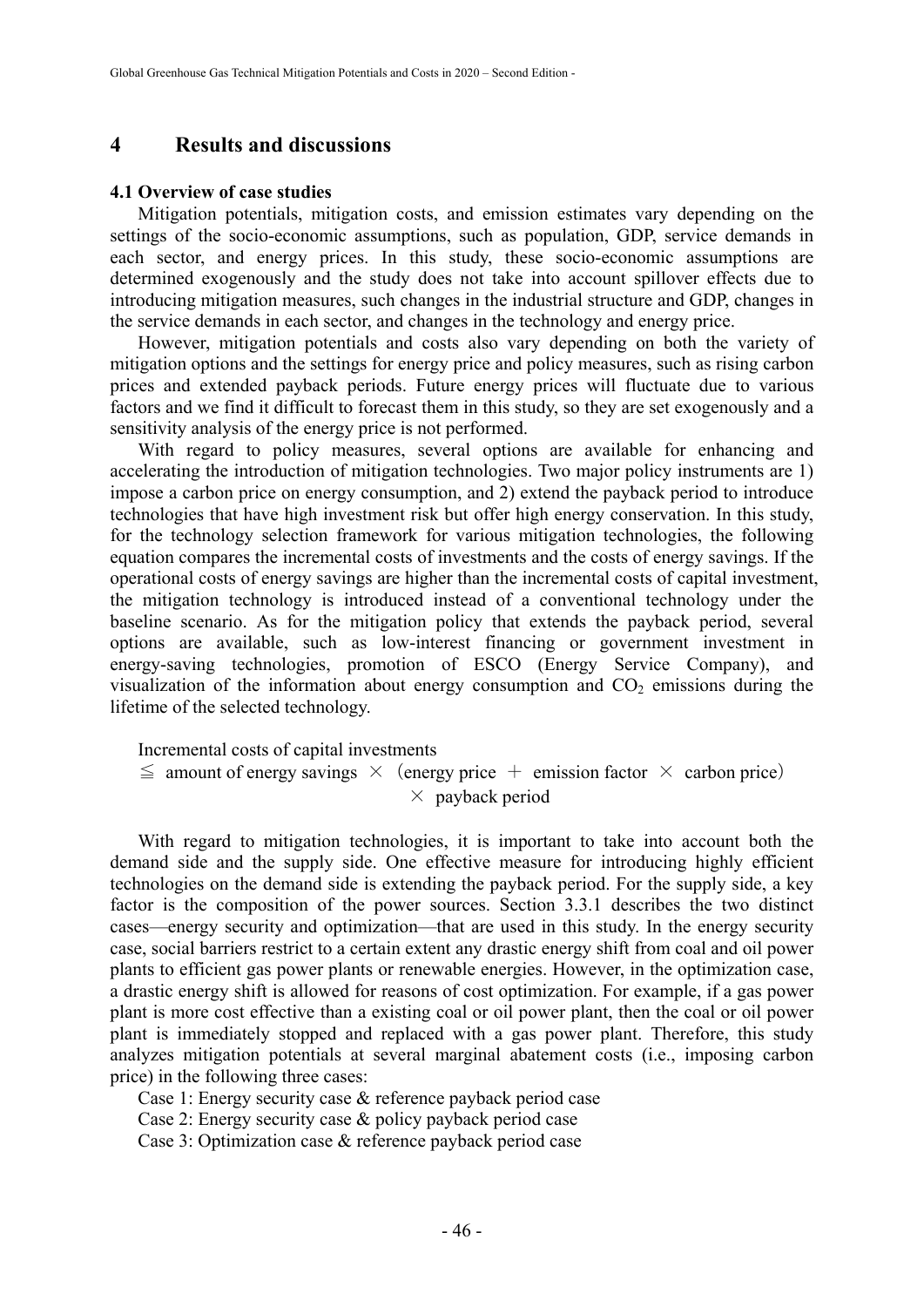

**Figure 26 Overview of case studies** 

By comparing results in case 1 and case 2, effects of promoting high efficient technologies especially on the demand side can be analyzed, while comparison of case 1 and case 3 shows effects of a energy shift from coal and oil power plants to efficient gas power plants or renewable energy.

#### **4.2 Coverage of mitigation options target sectors**

This study focuses on the target GHGs and sectors shown in Table 1 and Table 14. However, due to inadequate data, this study could not cover all of the mitigation technologies for all anthropogenic GHGs emissions from all sectors in each region. The previous study by Hanaoka, et al. (2008) covered about 70–80% of all anthropogenic sectors. This study enlarges the coverage of the target sectors and gases, covering about  $80 - 95\%$  of the target sectors by reviewing the GHGs emissions from data sources reported by IEA (IEA, 2007e). It is important to note that the major emitting sectors are region dependent, so the sector coverage rate is lower in some countries.

#### **4.3 Global marginal abatement cost curves and reduction potentials**

Reduction potentials in 2020 were estimated by considering the market selections of realistic advanced technologies in the technology database. In the previous study by Hanaoka, et al (2008), marginal abatement cost curves were described under two different cases of discount rate for investments, enabling a comparison of the effects of mitigation measures. It was found that the features of marginal abatement cost curves differed depending on the level of discount rate for investments. In this study, three different cases were taken into account as described in Figure 26. Figure 27 shows global marginal abatement cost curves in developed and developing/EIT (economies in transition) regions in 2020. Comparing the result between developed and developing/EIT regions, there are much larger reduction potentials for cost-effective measures in developing/EIT regions. Thus, international cooperation in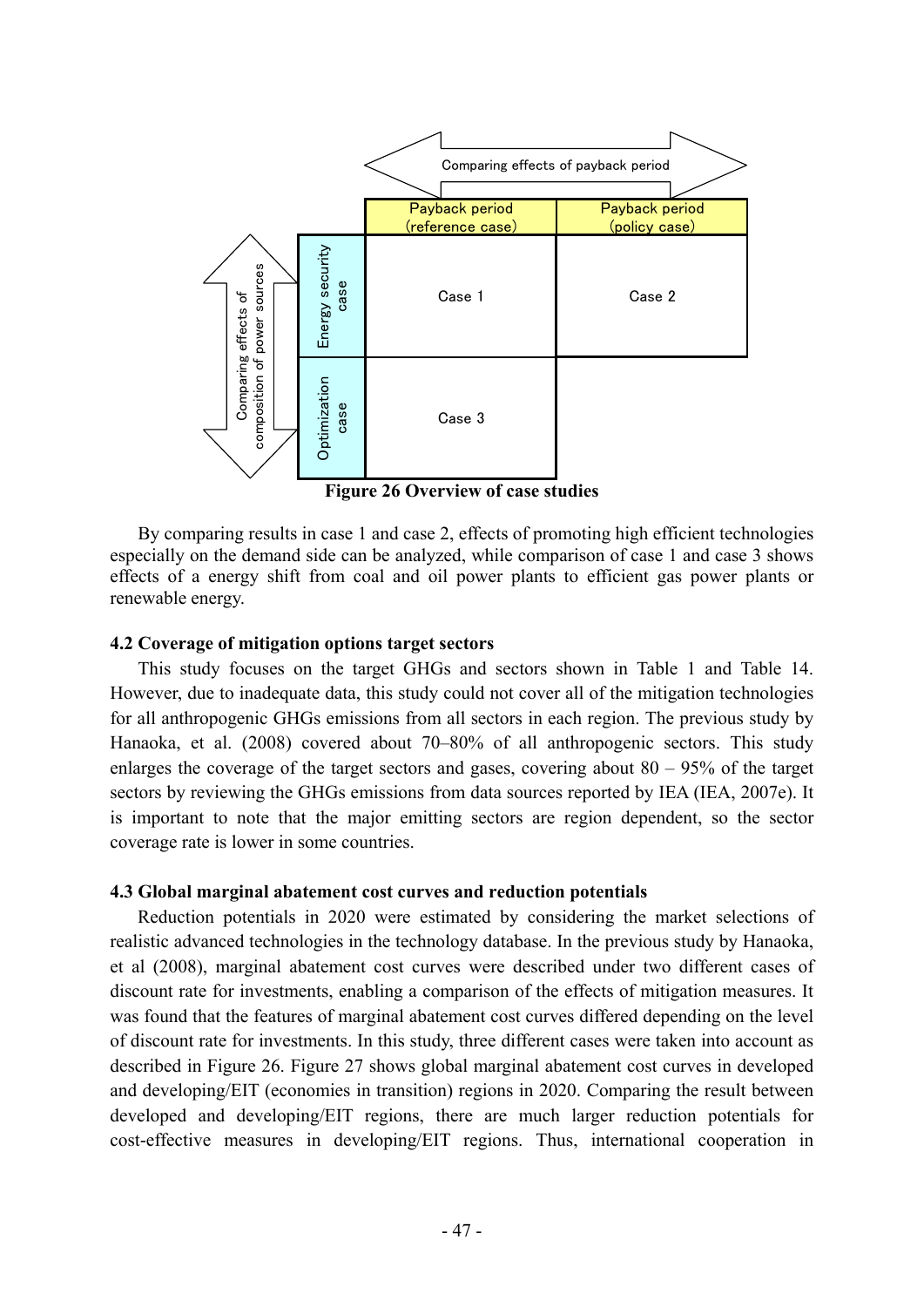technology transfers and financial assistance to developing countries such as the Clean Development Mechanism under the Kyoto Protocol may play an important role in achieving GHG emission reductions. Comparing the results between case 1 and case 3, features of marginal abatement cost curves are similar when carbon price is low enough. However, more mitigation potentials are estimated at a higher carbon price above 50 US\$/t- $CO<sub>2</sub>$  eq due to the effects of a drastic energy shift from existing coal and oil power plants to new efficient gas power plants. On the other hand, comparing the results between case 1 and case 2, more mitigation potentials are estimated in case 2 due to the effects of promoting high efficient technologies especially on the demand side. There were various studies on GHG mitigation potentials and these costs in each sector in the IPCC AR4, however, mitigation potentials and marginal abatement costs will vary depending on different data settings and assumptions as described in this study. Thus it is very important to point that, when discussing regional GHG mitigation targets and comparing results between different studies, it is necessary to focus on not only methodology of its model but also socio-economic data settings and assumptions of its analysis.

 The ratio of sector-wise reduction potentials in developed and developing/EIT regions under  $100$  US\$/tCO<sub>2</sub> marginal abatement cost are shown in Figure 28. As is also described in Figure 27, reduction potentials are larger in developing/EIT regions which account for 60 - 70 % of total global potentials. In terms of sectors, large reduction potentials were identified in the power generation and industry sectors due to the use of low energy-efficient technologies in developing/EIT regions. These sectors account for  $45 - 55$  % of total global reduction potential.



**Figure 27 Marginal abatement cost curves in 2020 in Developed and Developing/EIT regions**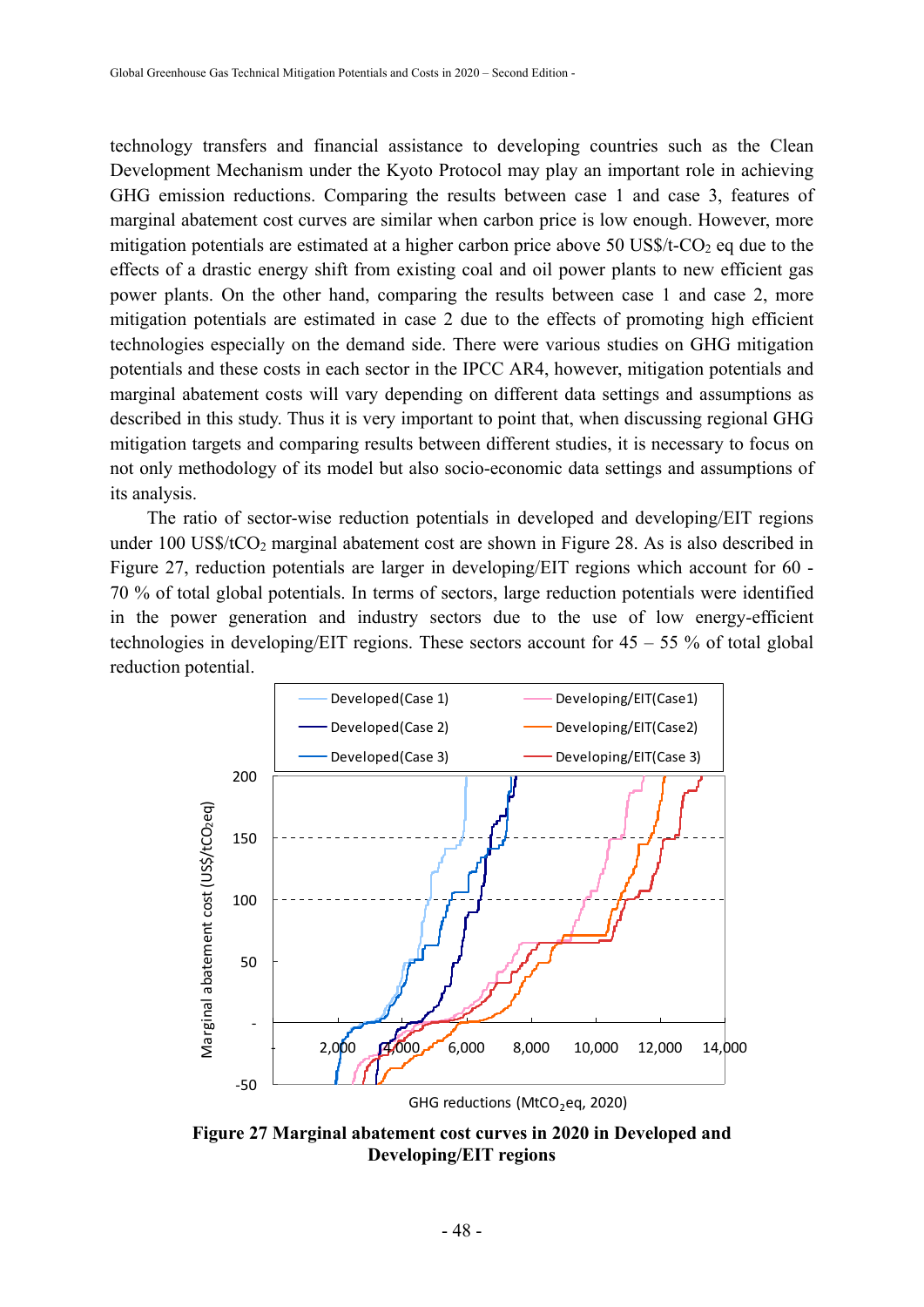





(b) Case 2: Energy security case & policy payback period case



(c) Case 3: Optimization case & reference payback period case

**Figure 28 Ratio of sector-wise reduction potentials from baseline in developed and developing/EIT regions under 100 US\$/tCO2**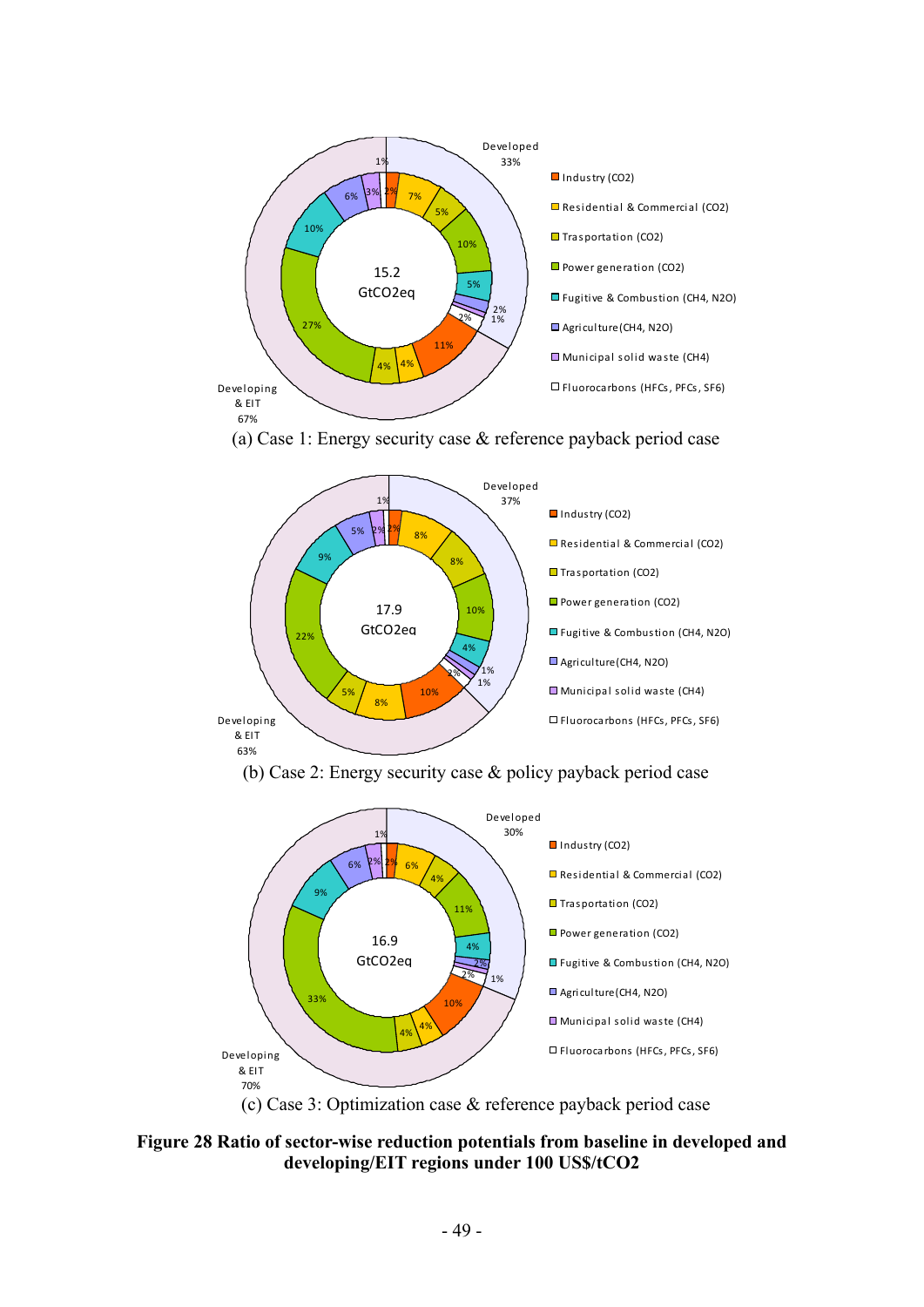#### **4.4 Regional reduction potentials**

Figure 29 shows region-wise reduction potentials in 2020 for different cost categories under  $100$  US\$/ $tCO_2$  marginal abatement cost. The results show that China, the United States, India, EU25 and Russia are five major regions with large reduction potentials, accounting for 66 - 68% of the total reduction potential in the world. Therefore, promoting technology transfers from developed to developing countries such as China and India will be an effective measure for reducing GHG emissions under the future climate regime after the Kyoto Protocol. It was found that, under the no-regret case (i.e.  $0US\frac{\pi}{CQ_2}$  eq.), there would be large reduction potentials not only in developing/EIT but also in developed regions. However, it is important to think carefully about the meaning of the no-regret case. One of the implications is that markets and institutions do not behave perfectly because of market failures such as lack of information, lack of competition, and/or institutional failures such as inadequate regulation, so that efficient technologies have yet to be adequately introduced in the markets in these regions. Another important point to note is that, even if it is no-regret, such mitigation options cannot be introduced without imposing initial costs. Thus it is important to introduce climate policies more proactively and it is hoped that market-driven technologies are selected more efficiently in such regions.

Figure 30 shows sector-wise reduction potentials for each region under 100 US\$/tCO<sub>2</sub> marginal abatement cost. The major sectors which have large reduction potentials vary depending on the socio-economic characteristics of each region. For example, in the regions with high economic growth such as China and India, reduction measures in industry and power generation sectors are significant. In developing countries, it is also effective to reduce emissions from agriculture and waste sectors. In developed countries such as the US, EU and Russia, it is important to undertake mitigation policies in the industry and power generation sectors, but reduction potentials in transportation, residential and commercial sectors are also large. As for fossil fuel producing countries such as China, Russia, Middle East, the USA and India, it is effective to take measures to mitigate these fugitive emissions. There are more reduction potentials which cost more than  $100 \text{ US\%/tCO}_2$  especially in transport, agriculture, residential, commercial, and power generation sectors, both in developed and developing countries.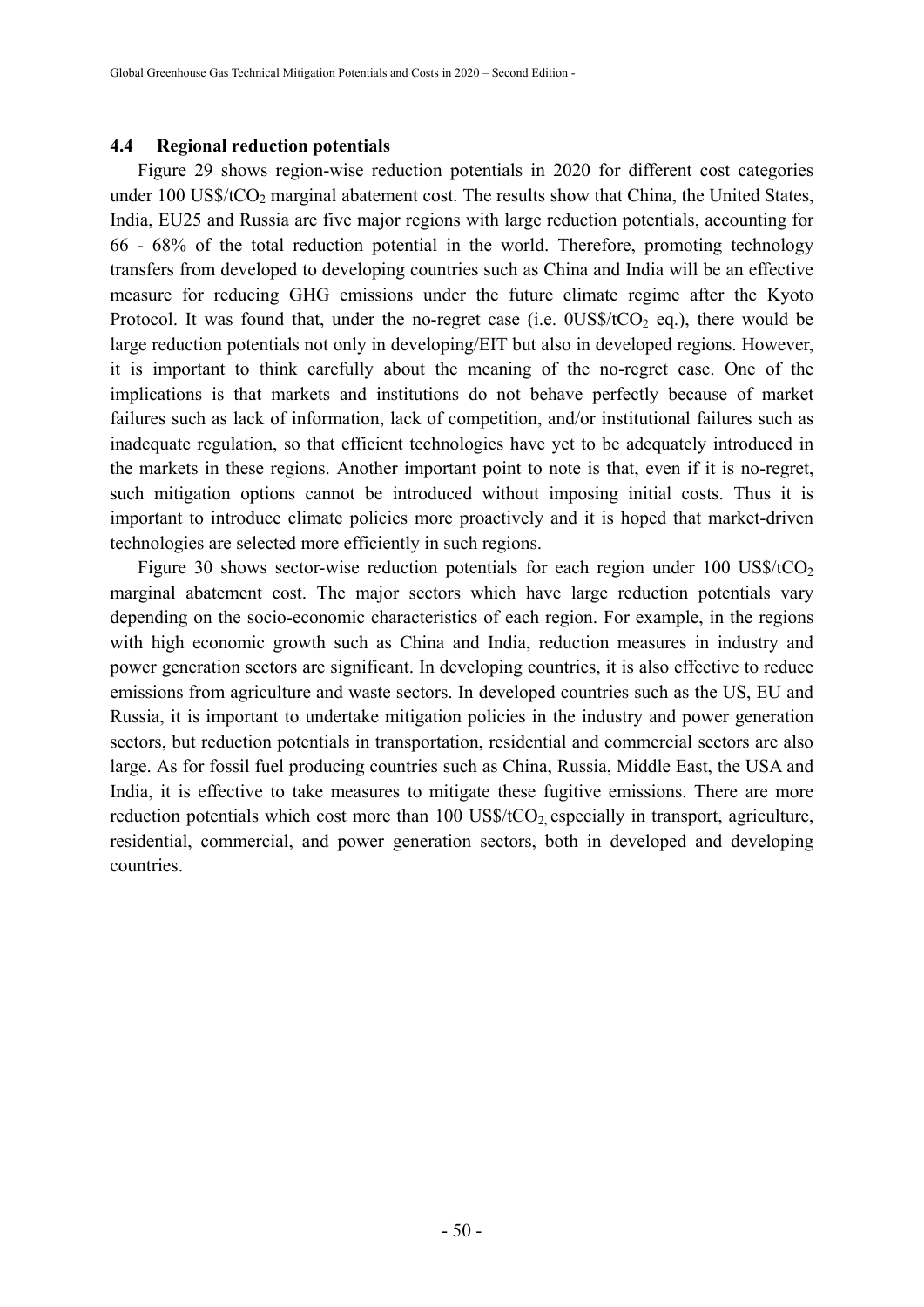

(a) Case 1: Energy security case & reference payback period case



(b) Case 2: Energy security case & policy payback period case



(c) Case 3: Optimization case & reference payback period case

Figure 29 Region-wise reduction potentials from baseline in 2020 under 100 US\$/tCO<sub>2</sub>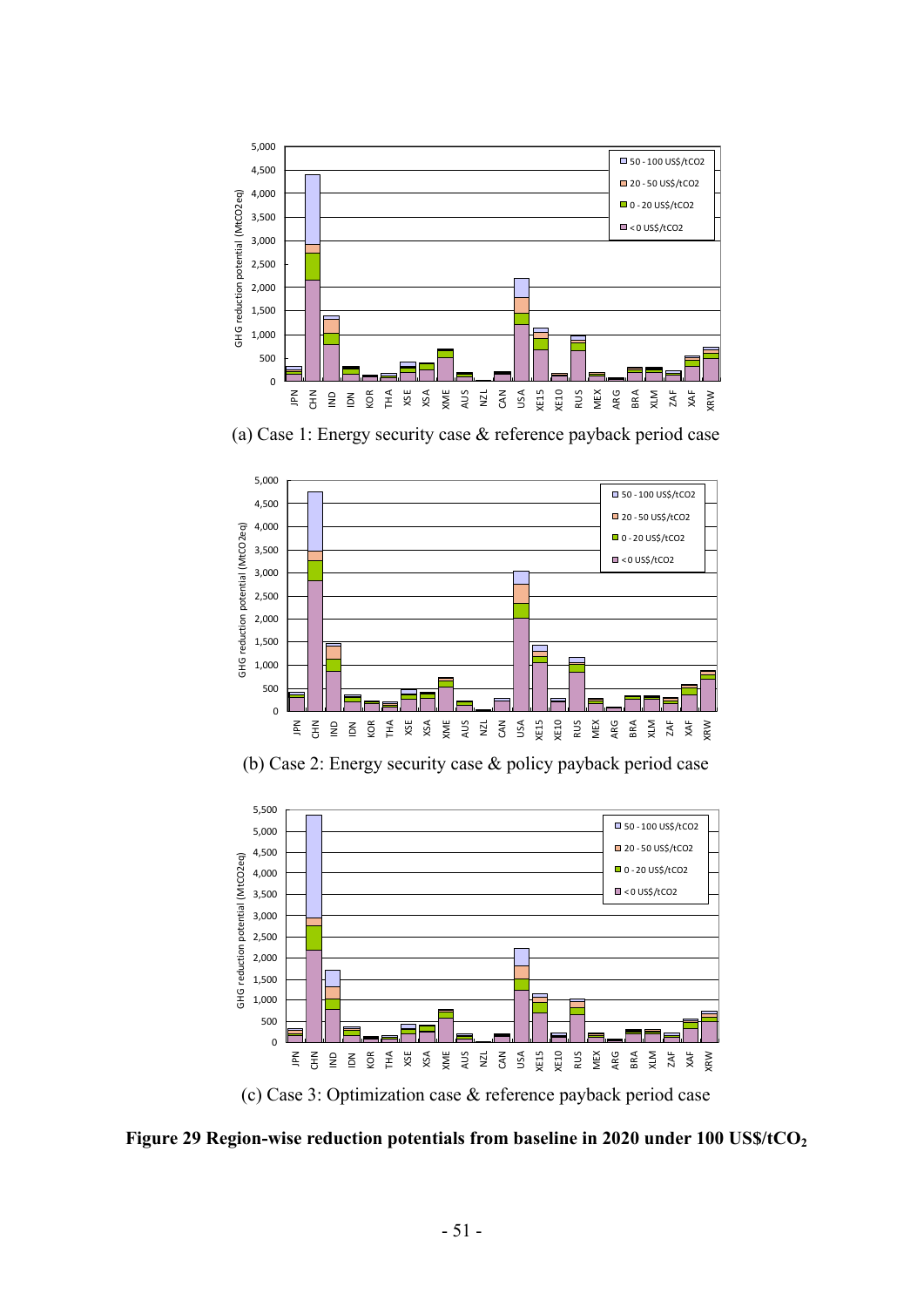

(a) Case 1: Energy security case & reference payback period case



(b) Case 2: Energy security case & policy payback period case



(c) Case 3: Optimization case & reference payback period case Figure 30 Sector-wise reduction potentials from baseline in 2020 under 100 US\$/tCO<sub>2</sub>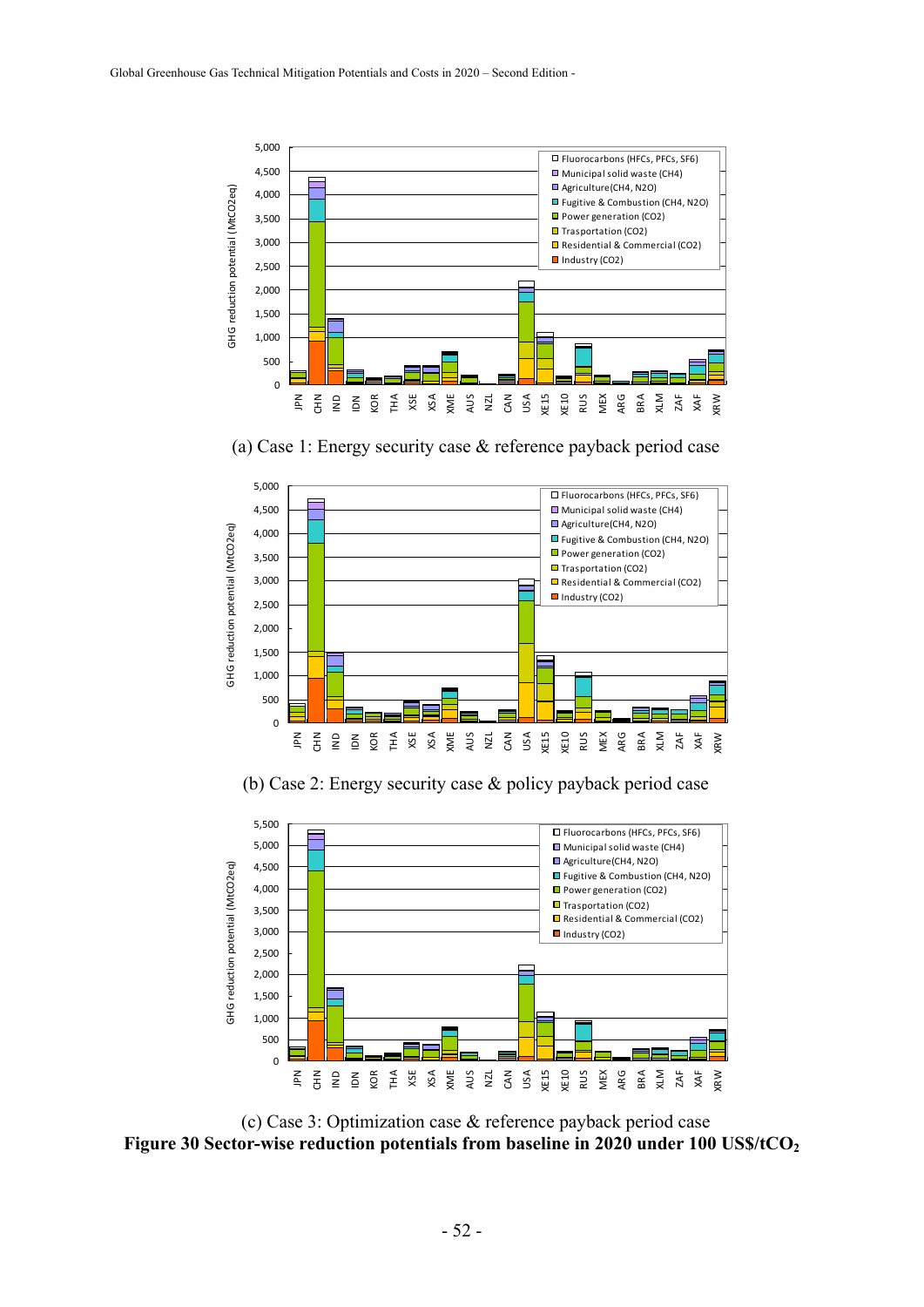#### **4.5 Composition of power sources in major developed countries**

Figure 32 shows the composition of power sources in major developed countries under different marginal abatement costs. As is described in Figure 27, features of marginal abatement cost curves in case 1 and case 3 are different at a higher carbon price above 50 US\$/t- $CO<sub>2</sub>$  eq due to the effects of a drastic energy shift, which is explained by Figure 32. In case 1, by considering some social barriers such as energy security, energy costs and technological restrictions, shifts in energy from coal and oil power plants to efficient gas power plants are allowed only when existing coal and oil power plants are retired or an additional power plant is needed to meet increased energy demand. As for renewable energy such as solar, wind and biomass, the maximum limit of the ratio of renewables is set at 20% of the total energy supply in each region and country both in case 1 and case 3. However, in case 3, no restriction or barrier is considered and the composition of fossil fuel energy types is freely determined by total cost optimization. Thus, if a shift from coal and oil to gas power plants is cost effective even before existing coal and oil power plants are retired, then the existing coal and oil power plants will be immediately stopped and totally replaced by new gas power plants at around 100 to 200 US\$/ $tCO<sub>2</sub>$  abatement costs. It is obvious that achieving large GHG mitigations requires various mitigation measures regarding the use of less-carbon intensive fossil fuels, the shift to non-fossil fuel energies and promotion of advanced technologies. However, as for case 3, the energy shift from coal and oil to gas is not realistic in 2020, thus it is necessary to discuss composition of power sources carefully.

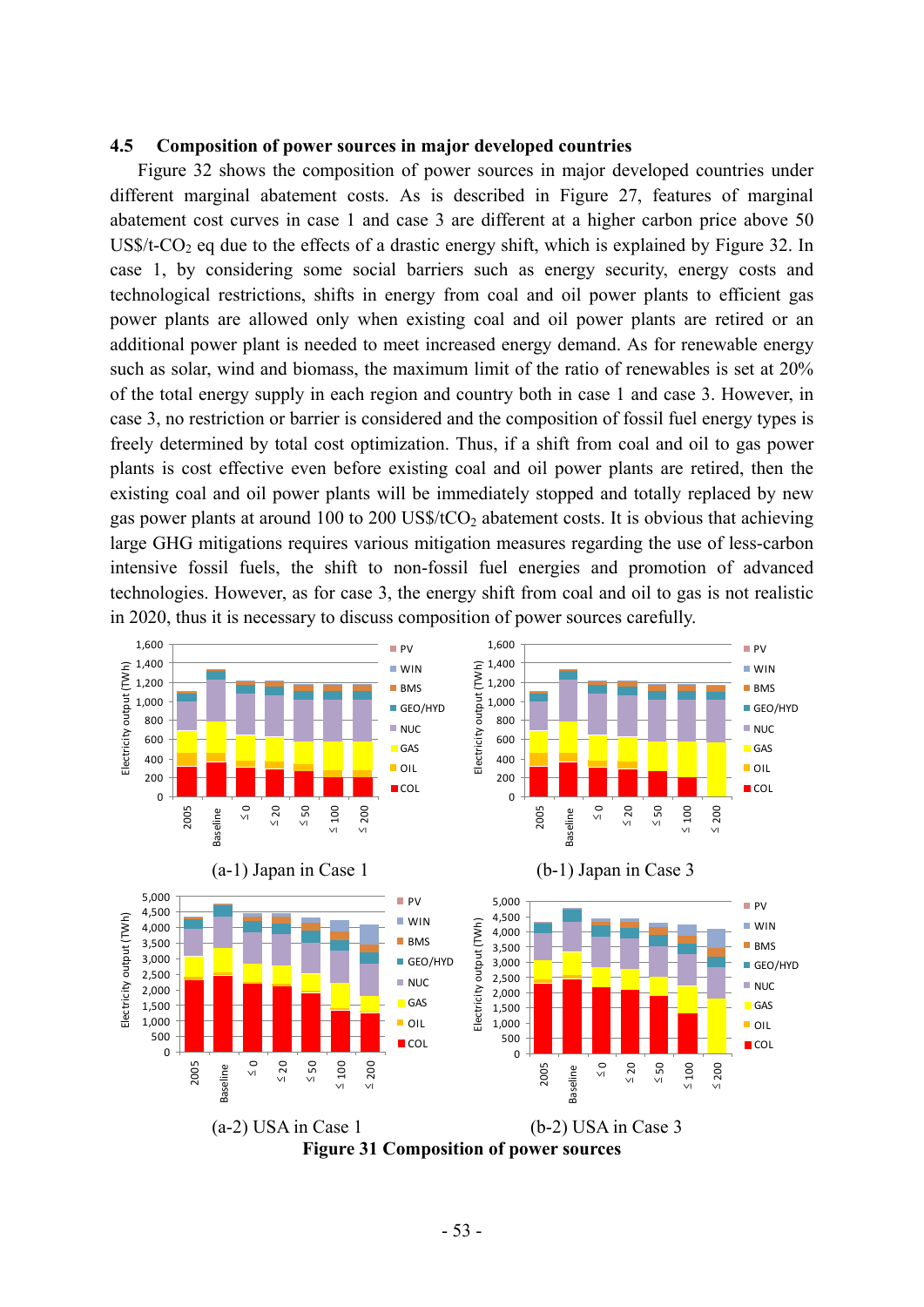

**Figure 32 Composition of power sources (continued)**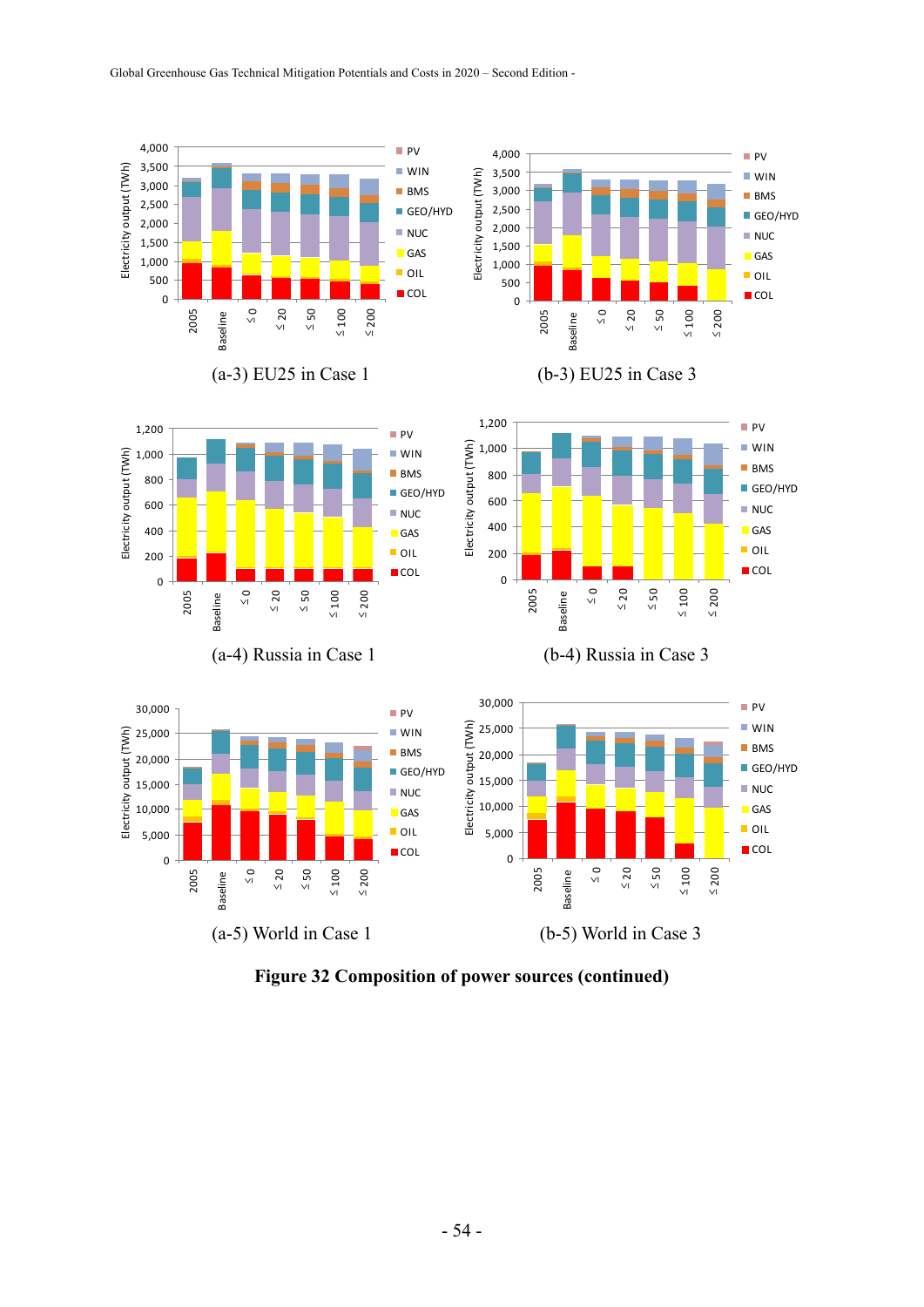## **4.6 Emission estimates and reduction potentials**

Table 15 and Figure 33 show the comparison of estimated emissions and reduction potentials in major GHG emitting countries and the world. This result shows GHG emissions from all anthropogenic GHGs from all sectors in each region.

|                |                     |                   | 1990  | 2005  |        |                 | 2020            |                 |
|----------------|---------------------|-------------------|-------|-------|--------|-----------------|-----------------|-----------------|
|                |                     |                   |       |       | Frozen | < 0 US\$/tCO2   | < 100 US\$/tCO2 | < 200 US\$/tCO2 |
| Japan          | CO <sub>2</sub>     | GtCO <sub>2</sub> | 1.11  | 1.26  | 1.35   | $1.07 - 1.20$   | $1.00 - 1.11$   | $0.97 - 1.10$   |
|                | non CO <sub>2</sub> | GtCO2eq           | 0.14  | 0.15  | 0.18   | $0.18 - 0.18$   | $0.13 - 0.13$   | $0.12 - 0.12$   |
|                | GHG                 | GtCO2eq           | 1.24  | 1.40  | 1.54   | $1.25 - 1.38$   | $1.13 - 1.23$   | $1.09 - 1.22$   |
|                |                     | vs 1990           |       |       | 24%    | 0% - 11%        | $-9\% -1\%$     | $-13\% - 2\%$   |
|                |                     | vs 2005           |       |       | 9%     | $-11\% - 2\%$   | $-20\% - 12\%$  | $-22\% - 13\%$  |
|                |                     | vs Frozen         |       |       |        | $-19\% - 10\%$  | -27% - -20%     | -29% - -21%     |
| <b>USA</b>     | CO <sub>2</sub>     | GtCO2             | 4.91  | 5.89  | 6.60   | $4.82 - 5.60$   | $4.04 - 4.86$   | $3.61 - 4.45$   |
|                | non CO <sub>2</sub> | GtCO2eq           | 1.40  | 1.37  | 1.74   | $1.51 - 1.54$   | $1.27 - 1.29$   | $1.24 - 1.25$   |
|                | GHG                 | GtCO2eq           | 6.30  | 7.26  | 8.34   | $6.33 - 7.14$   | $5.31 - 6.16$   | $4.86 - 5.70$   |
|                |                     | vs 1990           |       |       | 32%    | 0% - 13%        | $-16\% - 2\%$   | -23% - -9%      |
|                |                     | vs 2005           |       |       | 15%    | $-13\% - 2\%$   | -27% - -15%     | $-33\% -21\%$   |
|                |                     | vs Frozen         |       |       |        | $-24\% -14\%$   | $-36\% - 26\%$  | -42% - -32%     |
| EU25           | CO <sub>2</sub>     | GtCO <sub>2</sub> | 4.00  | 3.99  | 4.34   | $3.20 - 3.62$   | $2.97 - 3.31$   | $2.85 - 3.12$   |
|                | non CO <sub>2</sub> | GtCO2eq           | 1.07  | 0.97  | 1.16   | $1.09 - 1.10$   | $0.88 - 0.89$   | $0.86 - 0.86$   |
|                | GHG                 | GtCO2eq           | 5.08  | 4.96  | 5.50   | $4.29 - 4.72$   | $3.85 - 4.19$   | $3.71 - 3.99$   |
|                |                     | vs 1990           |       |       | 8%     | -16% - -7%      | -24% - -17%     | -27% - -21%     |
|                |                     | vs 2005           |       |       | 11%    | $-14\% - 5\%$   | $-22\% - 16\%$  | -25% - -20%     |
|                |                     | vs Frozen         |       |       |        | $-22\% - 14\%$  | $-30\% - 24\%$  | $-33\% -27\%$   |
| China          | CO <sub>2</sub>     | GtCO <sub>2</sub> | 2.42  | 5.73  | 10.79  | $8.42 - 9.02$   | $6.35 - 7.32$   | $5.82 - 6.79$   |
|                | non CO <sub>2</sub> | GtCO2eq           | 1.37  | 1.68  | 2.21   | $1.80 - 1.82$   | $1.27 - 1.29$   | $1.18 - 1.22$   |
|                | GHG                 | GtCO2eq           | 3.79  | 7.41  | 13.00  | $10.21 - 10.84$ | $7.62 - 8.61$   | $7.00 - 8.01$   |
|                |                     | vs 1990           |       |       | 243%   | 169% - 186%     | 101% - 127%     | 85% - 111%      |
|                |                     | vs 2005           |       |       | 75%    | 38% - 46%       | 3% - 16%        | -6% - 8%        |
|                |                     | vs Frozen         |       |       |        | $-21\% -17\%$   | $-41\% - 34\%$  | -46% - -38%     |
| India          | CO <sub>2</sub>     | GtCO <sub>2</sub> | 0.62  | 1.22  | 2.58   | $1.84 - 1.92$   | $1.30 - 1.60$   | $1.22 - 1.53$   |
|                | non CO <sub>2</sub> | GtCO2eq           | 0.86  | 1.02  | 1.21   | $1.09 - 1.09$   | $0.79 - 0.80$   | $0.78 - 0.79$   |
|                | GHG                 | GtCO2eq           | 1.48  | 2.24  | 3.79   | $2.92 - 3.01$   | $2.09 - 2.40$   | $2.00 - 2.32$   |
|                |                     | vs 1990           |       |       | 156%   | 98% - 104%      | 42% - 62%       | 36% - 57%       |
|                |                     | vs 2005           |       |       | 69%    | 30% - 34%       | -7% - 7%        | $-11\% - 3\%$   |
|                |                     | vs Frozen         |       |       |        | -23% - -20%     | -45% - -37%     | -47% - -39%     |
| Russia         | CO <sub>2</sub>     | GtCO <sub>2</sub> | 2.26  | 1.60  | 2.00   | $1.57 - 1.66$   | $1.44 - 1.53$   | $1.31 - 1.50$   |
|                | non CO <sub>2</sub> | GtCO2eq           | 0.79  | 0.60  | 0.85   | $0.52 - 0.54$   | $0.34 - 0.37$   | $0.33 - 0.37$   |
|                | GHG                 | GtCO2eq           | 3.06  | 2.20  | 2.85   | $2.08 - 2.20$   | 1.79 - 1.89     | $1.65 - 1.85$   |
|                |                     | vs 1990           |       |       | $-7%$  | -32% - -28%     | -42% - -38%     | -46% - -40%     |
|                |                     | vs 2005           |       |       | 30%    | -5% - 0%        | $-19\% - 14\%$  | $-25\% - 16\%$  |
|                |                     | vs Frozen         |       |       |        | -27% - -23%     | -37% - -34%     | -42% - -35%     |
| Developed      | CO <sub>2</sub>     | GtCO <sub>2</sub> | 14.31 | 17.07 | 16.07  | $12.01 - 13.58$ | $10.68 - 12.15$ | $9.97 - 11.43$  |
|                | non CO <sub>2</sub> | GtCO2eq           | 4.28  | 5.33  | 4.88   | $4.06 - 4.13$   | $3.25 - 3.32$   | $3.16 - 3.22$   |
|                | GHG                 | GtCO2eq           | 18.59 | 22.39 | 20.95  | 16.07 - 17.71   | 13.92 - 15.46   | 13.19 - 14.64   |
|                |                     | vs 1990           |       |       | 13%    | $-14\% - 5\%$   | $-25\% - 17\%$  | -29% - -21%     |
|                |                     | vs 2005           |       |       | $-6%$  | $-28\% - 21\%$  | $-38\% - 31\%$  | -41% - -35%     |
|                |                     | vs Frozen         |       |       |        | $-23\% - 15\%$  | -34% - -26%     | -37% - -30%     |
| Developing CO2 |                     | GtCO2             | 8.07  | 21.08 | 25.33  | 19.28 - 20.69   | $16.40 - 17.90$ | 14.95 - 16.80   |
| & EIT          | non CO <sub>2</sub> | GtCO2eq           | 6.70  | 9.83  | 10.04  | $8.62 - 8.73$   | $6.75 - 6.82$   | $6.52 - 6.57$   |
|                | GHG                 | GtCO2eq           | 14.77 | 30.91 | 35.38  | 27.90 - 29.42   | 23.20 - 24.72   | 21.48 - 23.37   |
|                |                     | vs 1990           |       |       | 140%   | 89% - 99%       | 57% - 67%       | 45% - 58%       |
|                |                     | vs 2005           |       |       | 14%    | $-10\% - 5\%$   | -25% - -20%     | $-31\% - 24\%$  |
|                |                     | vs Frozen         |       |       |        | $-21\% -17\%$   | $-34\% - 30\%$  | $-39\% - 34\%$  |
| World          | CO <sub>2</sub>     | GtCO <sub>2</sub> | 21.30 | 28.65 | 40.63  | 30.83 - 33.63   | 27.17 - 29.55   | 24.66 - 27.82   |
|                | non CO <sub>2</sub> | GtCO2eq           | 10.16 | 11.33 | 14.17  | $12.11 - 12.28$ | $9.53 - 9.66$   | $9.23 - 9.31$   |
|                | GHG                 | GtCO2eq           | 31.46 | 39.98 | 54.80  | 42.94 - 45.90   | 36.70 - 39.20   | 33.95 - 37.13   |
|                |                     | vs 1990           |       |       | 74%    | 36% - 46%       | 17% - 25%       | 8% - 18%        |
|                |                     | vs 2005           |       |       | 37%    | 7% - 15%        | $-8\% - 2\%$    | $-15\% - 7\%$   |
|                |                     | vs Frozen         |       |       |        | $-22\% - 16\%$  | -33% - -28%     | -38% - -32%     |

**Table 15 Emissions in major countries and regions (range of case 1 to case 3)**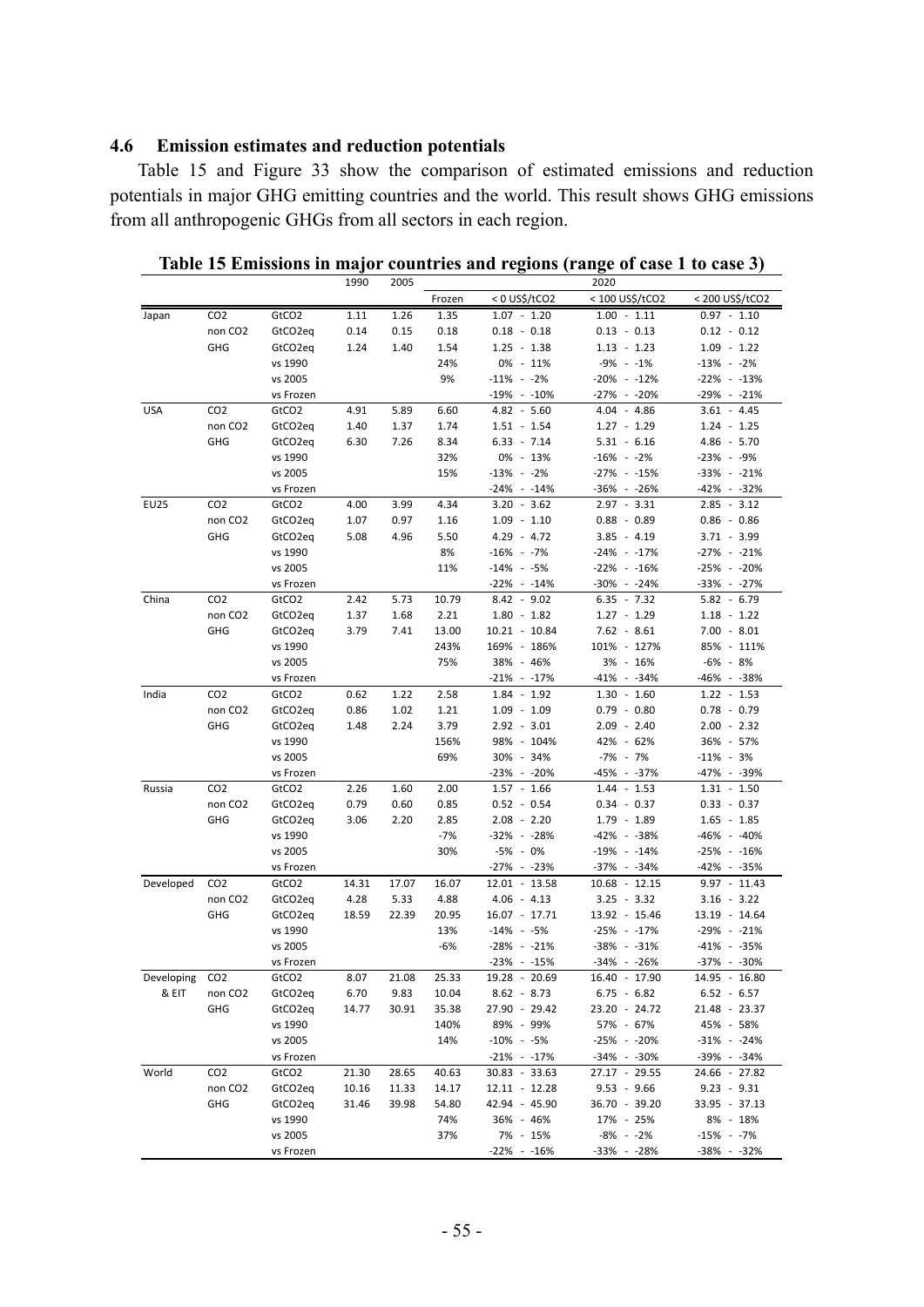

**Figure 33 Comparison among developed countries at the same level of marginal abatement costs** 

It was found that, by introducing mitigation technologies under  $100 \text{ US}$ \$/tCO<sub>2</sub> marginal abatement cost, a large amount of reduction potential can be achieved as compared to the baseline (i.e. technology frozen case) in 2020. However, the emissions in 2020 still exceed the level of emissions in 1990 in the world due to the effects of increase of the future service demands. The same feature can be seen in developing/EIT regions including China and India. Moreover, in China and India, mitigation measures under  $200$  US\$/tCO<sub>2</sub> marginal abatement cost are not yet enough to reduce emissions lower than the level in 1990. For example, In China, high increase of the future service demands in power generation, industry, and transport sectors is expected. It implies that, in China, mitigation measures based on realistic and currently existing technologies are not enough to reduce GHG emissions, and changes in the industrial structure and service demands are also required to achieve the Low Carbon Society.

In Japan and the USA, by introducing mitigation technologies under  $100 \text{ US}$ \$/tCO<sub>2</sub> marginal abatement cost, a certain amount of reduction potential can be achieved to reduce emissions lower than the level in 1990, around -9 to -1 % and -16 to -2 % in Japan and the USA respectively, In Russia and EU25 (including Western EU and Eastern EU), there are more available capacity to reduce emissions compared to Japan and USA. In order to achieve a 25% reduction target from the level in 1990 in developed countries under the equal abatement cost (i.e. 200 US\$/ $tCO<sub>2</sub>$  abatement cost in this study), Japan, USA, EU25 and Russia are required to reduce GHG emissions around -11  $\sim$  -13%, -21  $\sim$  -23%, -27%, -42  $\sim$ -46 % respectively from the level in 1990.

It is important to note that the baseline GHG emissions in 2020 are estimated under the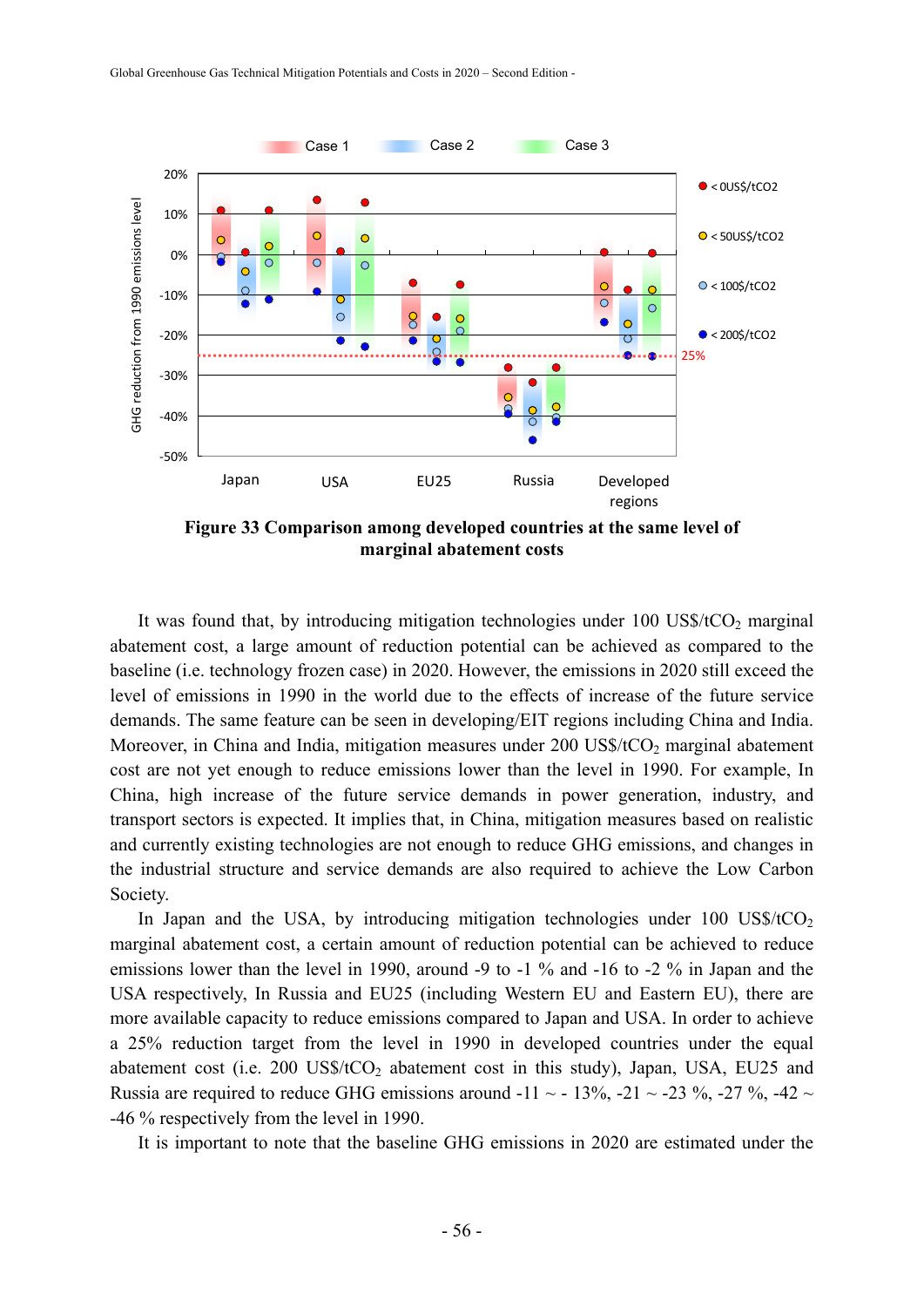technology-frozen case (i.e. when future share and energy efficiency of technologies are fixed at the same level as in the base year) which does not take into account changes in the industrial structure. Moreover, future service demands are exogenous parameters in this study, so that changes in the industrial structure and service demands due to introducing mitigation measures such as compact city, modal shift, and public-awareness actions are not taken into account. Thus baseline emissions and reduction potentials may be overestimated as compared to the technology-frozen case.

Another important point to note is that this study is based on realistic and currently existing technologies, and future innovative technologies expected in 2020 are not taken into account. Therefore, by including future innovation technologies in this analysis, it is expected that the emission would be reduced more than the amount shown in Table 15 and Figure 33. Moreover, due to the lack of data availability of technologies, some mitigation options in some target sectors were not considered in this study. Therefore, by enlarging the coverage of mitigation options by collecting more comprehensive international data, the emissions are expected to be reduced further.

Therefore, while the assumptions of technology-frozen case and non-accounting of possible changes in industrial structure and service demands have led to an overestimation of the baseline and reduction potential, on the other hand, the non-consideration of future innovations and wider set of mitigation options has contributed to an underestimation of reduction potential. Though the direction of net effect of these two opposing deviations is not certain, it is crucial to be aware of these caveats. However, in order to promote drastic GHG reductions, it is important to think of not only efficiency improvement of current technologies but also the future innovations and changes of social structure towards the Low Carbon Society.

It is also necessary to note that this study estimated reduction potentials compared to the technology-frozen case under the definition of reduction potentials described in Section 2.4. Hence reduction potentials under the no regret case would be large as shown in Figure 29. However, such mitigation options under the no regret case cannot be introduced without imposing initial costs. As there would be certain mitigation technologies existing in developed countries but not in developing countries, international cooperation towards technology transfers and financial assistance to developing countries may play an important role.

## **4.7 Sector-wise comparison of this study with the IPCC AR4**

The IPCC Fourth Assessment Report Working Group III**3)** (AR4 WG3) provides an in-depth analysis of mitigation options, GHG reduction potentials and costs by reviewing various literature, and reports the mitigation measures by sector in seven chapters on energy supply, transport, buildings, industry, agriculture, forestry, and waste management. In addition, the IPCC AR4 WG3 provides one additional chapter (Chapter 11) dealing with the cross-sectoral issues that combine information from bottom-up technological studies with results of top-down modeling exercises in the various sectors. Figure 34 shows the comparison of this study in case 2 with the results shown in Table 11.3, page 632, Chapter 11 of the IPCC AR4 WG3 (which summarizes economic potentials for GHG mitigation for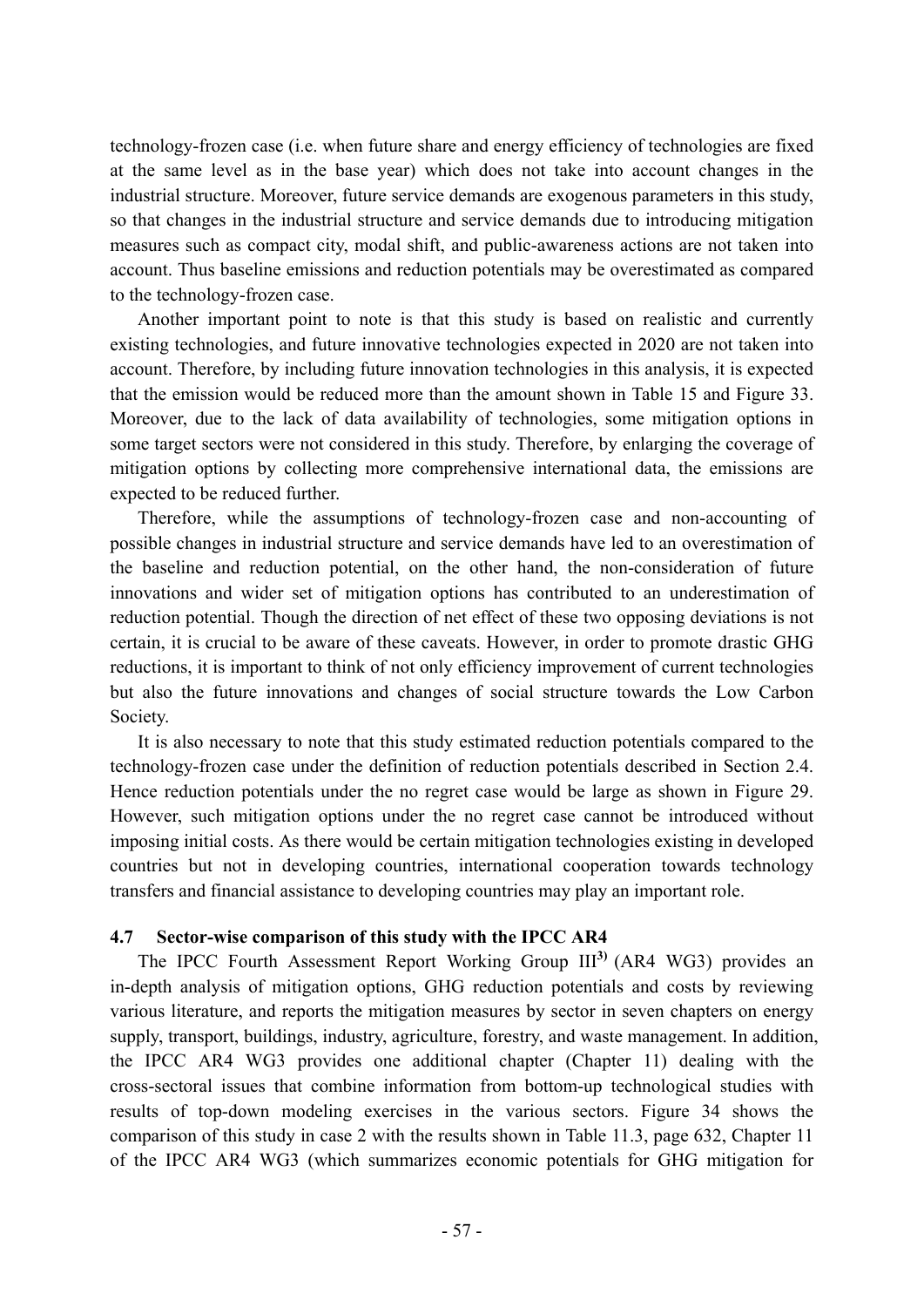different cost categories in each sector under  $100 \text{ US$/tCO$}_2$  eq marginal abatement cost). However, it must be noted that the temporal horizon is different between this study and the results in Table 11.3 in the IPCC AR4 WG3 which shows mitigation potentials in 2030.

The results of reduction potentials in this study are on the whole lower than those in the IPCC AR4 WG3, partly because assumptions of activity levels are different due to the difference in temporal horizons. Moreover, the IPCC AR4 WG3 covers a larger variety of mitigation options so that the amount of mitigation potential is much larger in the IPCC AR4 than in this study. For example, the following mitigation options are taken into account in the IPCC AR4 but not in this study: transport technologies such as fuel-cell electric vehicles, residential and commercial technologies such as building energy management systems, and industrial technologies such as in the petrochemical sectors. Moreover, the potential in the agriculture sector includes  $CO<sub>2</sub>$  emissions arising from agricultural activities that are taken into account in the IPCC AR4 but not in this study. Another reason for the difference is the level of the annual discount rate. Economic potentials for GHG mitigation vary widely according to annual discount rate and target sectors. Thus it is important to take into account the differences of annual discount rate and target sectors before comparing the results between different reports.



**Figure 34 Comparison of this study in case 2 with the IPCC AR4 WG3**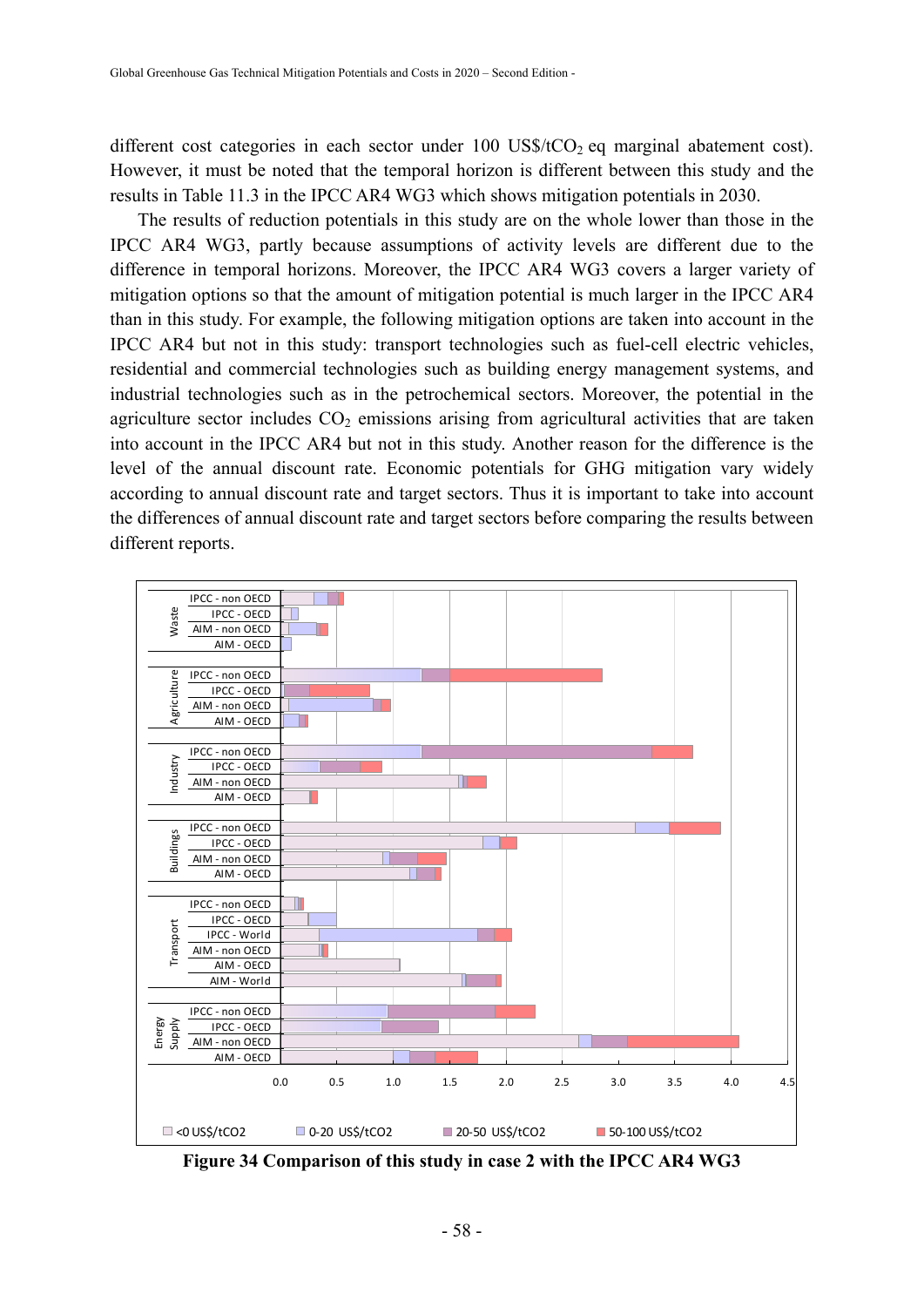## **5 Conclusion**

Based on the detailed technology database, emission reduction potentials and mitigation costs in world regions in 2020 were evaluated. It can be concluded that:

- 1) Comparing different settings of payback period for technology selections and composition of power sources, mitigation potentials in 2020 are estimated in the range between 15.2 to 17.9 GtCO<sub>2</sub> eq in global under  $100$  US\$/tCO<sub>2</sub> marginal abatement cost.
- 2) China, the United States, India, Western Europe and Russia are five major regions with large reduction potentials, accounting for 66 -68% of the total reduction potential in the world.
- 3) In order to achieve a 25% reduction target from the level in 1990 in developed countries under the equal abatement cost (i.e.  $200$  US\$/tCO<sub>2</sub> marginal abatement cost in this study), Japan, USA, EU25 and Russia are required to reduce GHG emissions around  $-11 \sim -13\%$ ,  $-21 \sim -23 \%$ ,  $-27 \%$ ,  $-42 \sim -46 \%$  respectively from the level in 1990
- 4) The major sectors which have large reduction potentials vary depending on the socio-economic characteristics of each region. In general, large reduction potentials exist in power generation and industry due to the use of low energy-efficient technologies especially in developing/EIT countries, and these sectors account for approximately 45~55% of the total global reduction potential.
- 5) There is a much larger potential for cost-effective measures in developing countries, therefore international cooperation such as technology transfer and financial assistance to developing countries will play an important role towards achieving GHG emissions reductions.
- 6) Although a large amount of reduction potential is estimated in 2020, it is not enough compared to the emissions in 1990 in the world, especially in developing countries due to the rapid increase of economic growth and realistic and currently existing technologies are not enough to reduce GHG emissions. In order to promote drastic GHG reductions, it is important to think of not only efficiency improvement of current technologies but also the future innovations and changes of social structure towards the Low Carbon Society.

However, this study has certain caveats. The following points must be kept in mind while interpreting the results.

- a) The implementation of no-regret mitigation options in both developed and developing countries may require initial costs to overcome various barriers.
- b) This study is based on realistic and currently existing technologies, and future innovative technologies expected in 2020 are not taken into account. Moreover, the coverage of some realistic and currently existing technology options for this mitigation analysis is limited due to the lack of data availability. Therefore, this study may underestimate mitigation potentials as compared to IPCC AR4, and it may be possible to reduce more if innovative technologies become available in the future.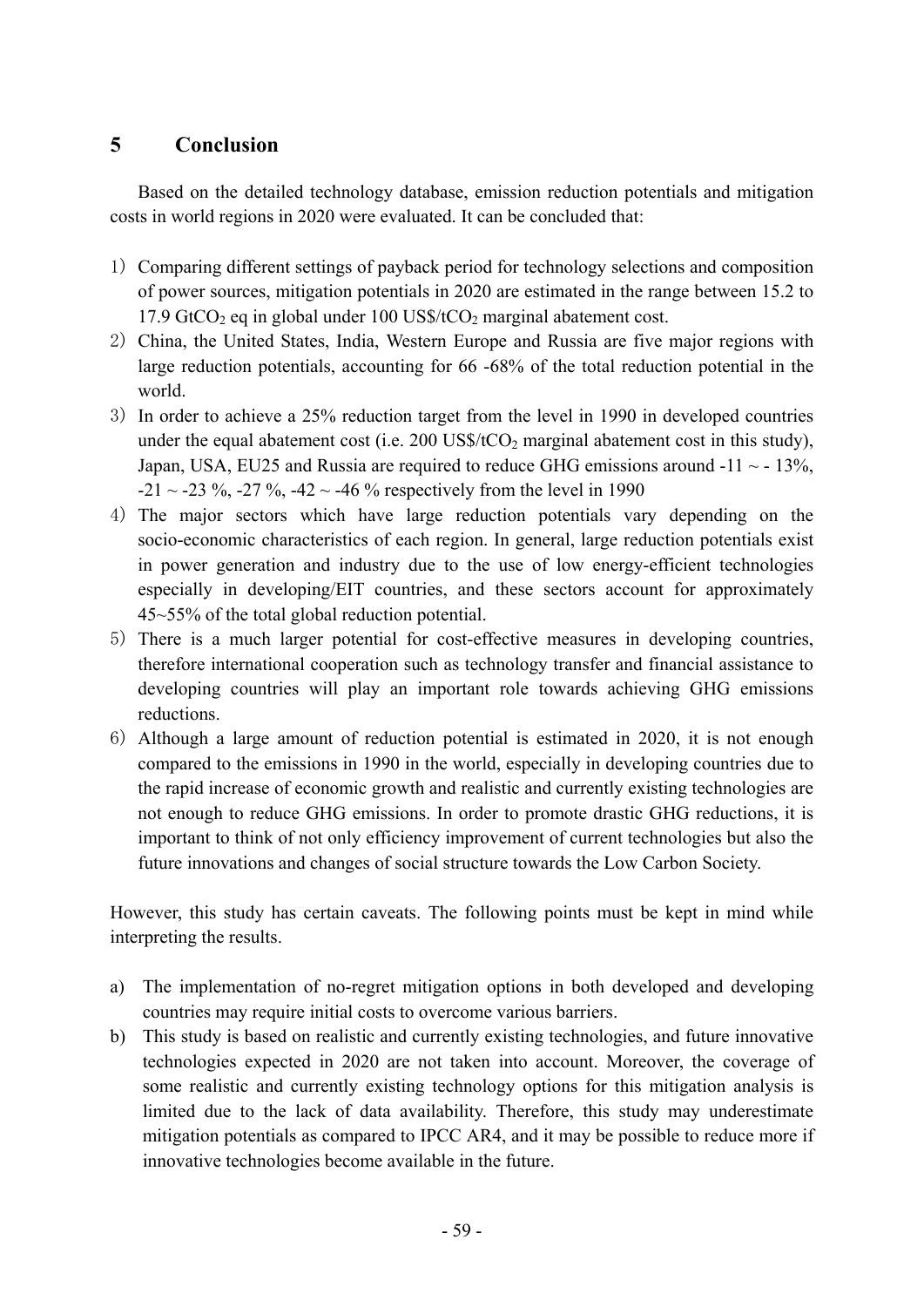- c) On the other hand, the assumptions of technology-frozen case and non-accounting of possible changes in industrial structure and service demands have led to an overestimation of the baseline and reduction potential. Though the direction of net effect of these two opposing deviations is not certain, it is crucial to be aware of these caveats.
- d) Economic potentials for GHG mitigation in this study are different as compared to the IPCC AR4. It is important to take into account the differences of the annual discount rate, target GHGs and target sectors before comparing the results between different reports.

It is necessary to enlarge the coverage of target sectors, target GHGs and mitigation options by collecting international data, to continue to develop the database, and to evaluate GHG mitigation potentials and costs more comprehensively for various sectors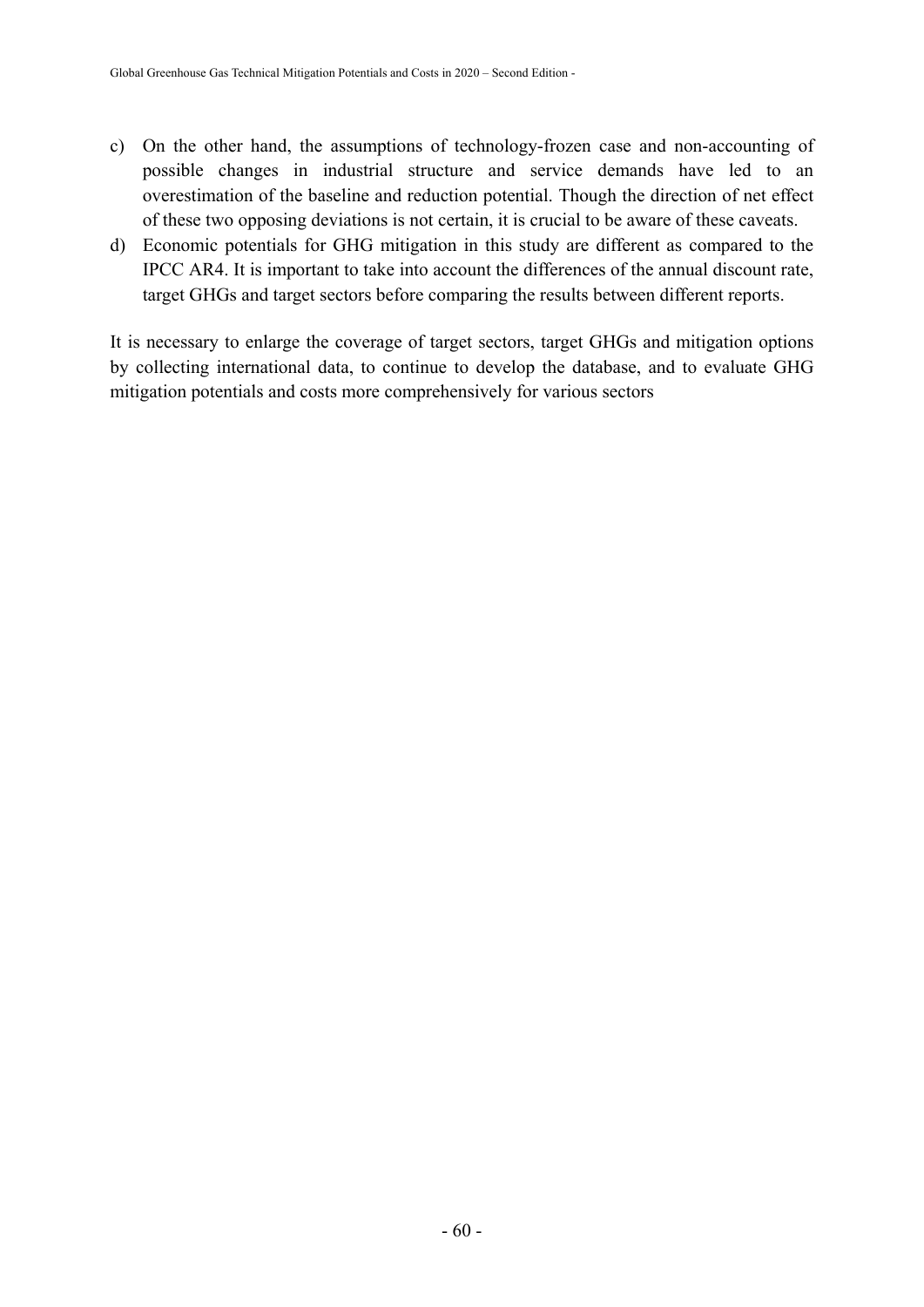**REFERENCES** 

- Abler, D. (2007): Partial Equilibrium Agricultural Trade Simulation website, URL: http://trade.aers.psu.edu/index.cfm
- Alternative Fluorocarbons Environmental Acceptability Study (2008); Production Sales and Atmospheric Release of Fluorocarbons. URL: http://www.afeas.org./
- Council for Economic Planning and Development (2007a); Taiwan statistical data book,URL:http://www.cepd.gov.tw/encontent/m1.aspx?sNo=0010685&key=&ex=%2 0&ic=&cd
- Council for Economic Planning and Development (2007b); Population projections for Taiwan Areas: 2008-2056, URL: http://www.cepd.gov.tw/encontent/m1.aspx?sNo=0

001457&key=&ex=%20&ic=&cd=

- EEA(2005); State of Environment report No 1/2005The European environment State and outlook 2005.
- Food and Agriculture Organization of the United Nation (2002); World Agriculture: Towards 2015/ 2030.
- Food and Agriculture Organization of the United Nation (2005); FAOSTAT 2005: ProdSTAT, live animals,
- Hanaoka, T., Matsuhashi, R., Yoshida, Y.; A Quantitative Evaluation of Fluorocarbon Emissions and a Study of Multilateral Environmental Policies, Proceedings of the 7th International Conference on Greenhouse Gas Control Technologies (Peer Reviewed Papers and Overviews), (2004), 861-869
- Hanaoka, T., Akashi, O., Kanamori, Y., Hasegawa, T., Hibino, G., Fujiwara, K., Matsuoka, Y., and Kainuma, M. (2008); Global Greenhouse Gas Emissions Reduction Potentials and Mitigation Costs in 2020 - Methodology and Results -, *CGER Research Report* (CGER-D081-2008), Center for Global Environmental Research, National Institute for Environmental Studies
- Intergovernmental Panel on Climate Change (1995); Climate change 1995: The Science of Climate Chang. Contribution of Working Group I to the Second Assessment Report of the Intergovernmental Panel on Climate Change. Cambridge University Press, Cambridge, U.K
- Intergovernmental Panel on Climate Change (2000); Special Report on Emissions Scenarios, Cambridge University Press, Cambridge, U.K
- Intergovernmental Panel on Climate Change (2001); Climate change 2001: The Scientific Basis. Contribution of Working Group I to the Third Assessment Report of the Intergovernmental Panel on Climate Change, Cambridge University Press, Cambridge, U.K
- Intergovernmental Panel on Climate Change (2005); Safeguarding the Ozone Layer and the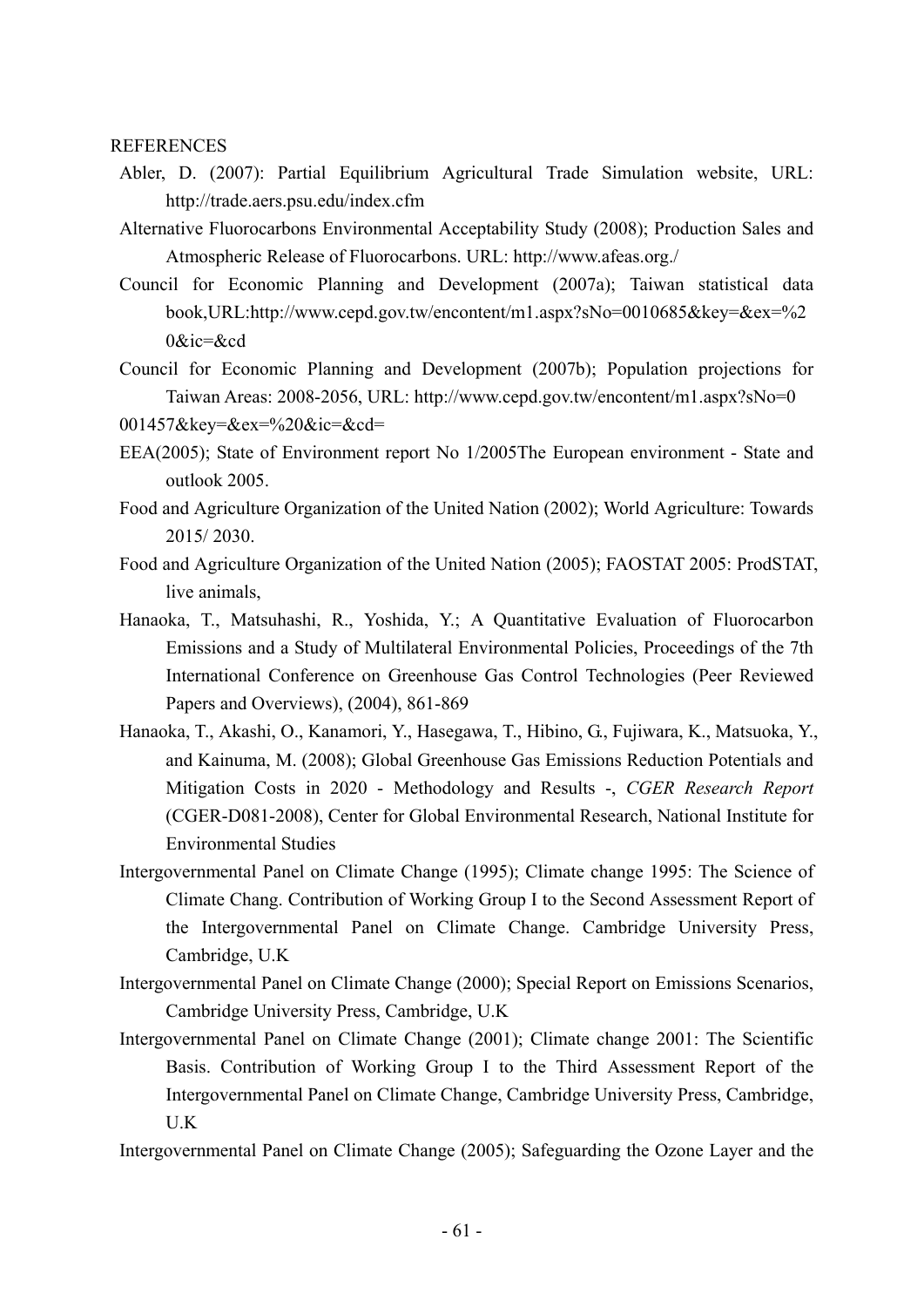Global Climate System: Issues Related to Hydrofluorocarbons and Perfluorocarbons, IPCC/TEAP Special Report, Cambridge University Press, Cambridge, U.K

- Intergovernmental Panel on Climate Change (2006a); 2006 IPCC Guidelines for National Greenhouse Gas Inventories, IGES, Japan
- Intergovernmental Panel on Climate Change (2006b); Special Report on Carbon Dioxide Capture and Storage, Cambridge University Press, Cambridge, U.K
- Intergovernmental Panel on Climate Change (2007a); Climate Change 2007: The Physical Science Basis, Contribution of Working Group I to the Fourth Assessment Report of the Intergovernmental Panel on Climate Change, Cambridge University Press, Cambridge, U.K
- Intergovernmental Panel on Climate Change (2007b); Climate Change 2007: Mitigation of Climate Change, Contribution of Working Group Ⅲ to the Fourth Assessment Report of the Intergovernmental Panel on Climate Change, Cambridge University Press, Cambridge, U.K
- International Energy Agency (2007a); World Energy Outlook 2007, OECD
- International Energy Agency (2007b): Energy Prices and Taxes 2007, OECD
- International Energy Agency (2007c); Energy Balances of OECD countries 1960-2005, OECD
- International Energy Agency (2007d); Energy Balances of Non-OECD countries 1971-2005, **OECD**
- International Energy Agency (2007e);  $CO<sub>2</sub>$  Emissions from Fuel Combustion 1971-2005, **OECD**
- International Energy Agency (2008); World Energy Outlook 2008, OECD
- McCulloch, A. and Midgley, M.P. (1998) Estimated Historic Emissions of Fluorocarbons from The European Union. *Atmospheric Environment* Vol.32, No.9: 1571-1580.
- Ministry of the Environment of Japan, Central Environment Council, Global Environment Committee; An interim report on scenarios of achieving the Kyoto Target in Japan [in Japanese] (2001) URL: http://www.env.go.jp/council/06earth/r062-01/index.html
- OECD Development Centre (1998): Construction of an Energy Database for GTAP V4: Concordance with IEA Energy Statistics The United Nation (2007a); World Population Prospects: The 2006 Revision
- Rosegrant, M. W., M. S. Paisner, S. Meijer and J. Witcover (2001); Global Food Projections to 2020, IFPRI
- Rosegrant, M. W., X. Cai and S. A. Cline (2002); World water and food to 2025 dealing with scarcity, IFPRI
- Schaefer, D.O., D. Godwin, and J. Harnisch; Estimating Future Emissions and Potential Reductions of HFCs, PFCs, and SF6, The Energy Journal, Multi-Greenhouse Gas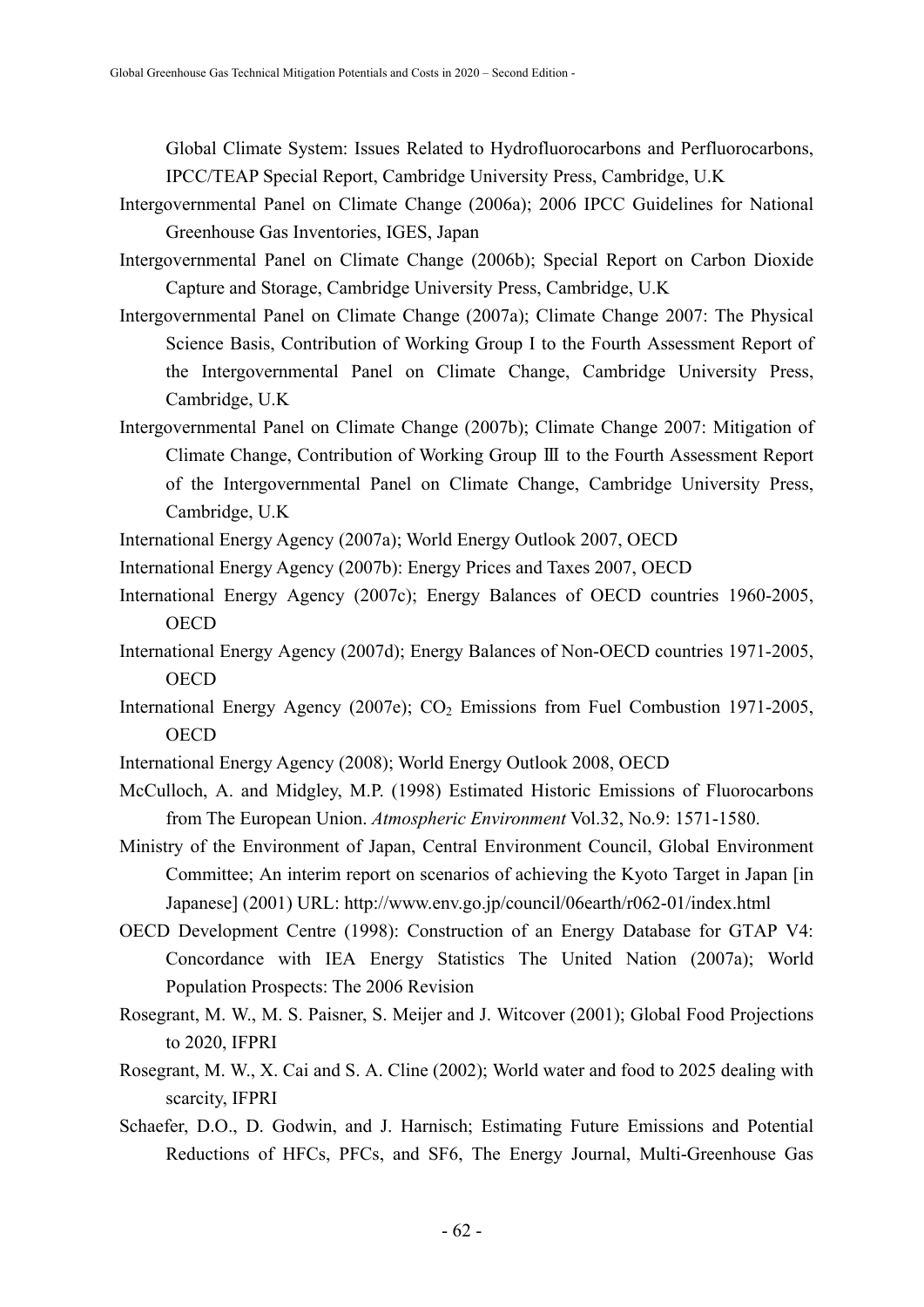Mitigation and Climate Policy, Special Issue #3, (2006), 63-88

- The Energy Conservation Center, Japan; Report on ESCO project in Japan [in Japanese] (1998) URL: http://www.eccj.or.jp/esco/report01/index.html
- The United Nation (2005a): World Urbanization Prospects, The 2005 Revision Population Database.
- The United Nation (2005b); Industrial Commodity Production Statistics Database 1950-2001: Industrial Commodity Production 2003
- UNEP Ozone Secretariat (2005); Production and Consumption of Ozone Depleting Substances under the Montreal Protocol 1986-2004.
- UNFCCC (2008); Greenhouse Gas Inventory Data, URL: http://unfccc.int/di/DetailedByParty/Setup.do
- U.S. Department of Energy (2003); Model Documentation Report: System for the Analysis of Global Energy Markets (SAGE)
- United States Environmental Protection Agency (2006); Global Mitigation of Non-CO<sub>2</sub> Greenhouse Gases, EPA 430-R-06-005

World Energy Council (2007); WEC Survey of Energy Resources 2007

WMO/UNEP; Scientific Assessment of Ozone Depletion: 1998, Global Ozone research and Monitoring Project- Report No.44, Geneva, (1999)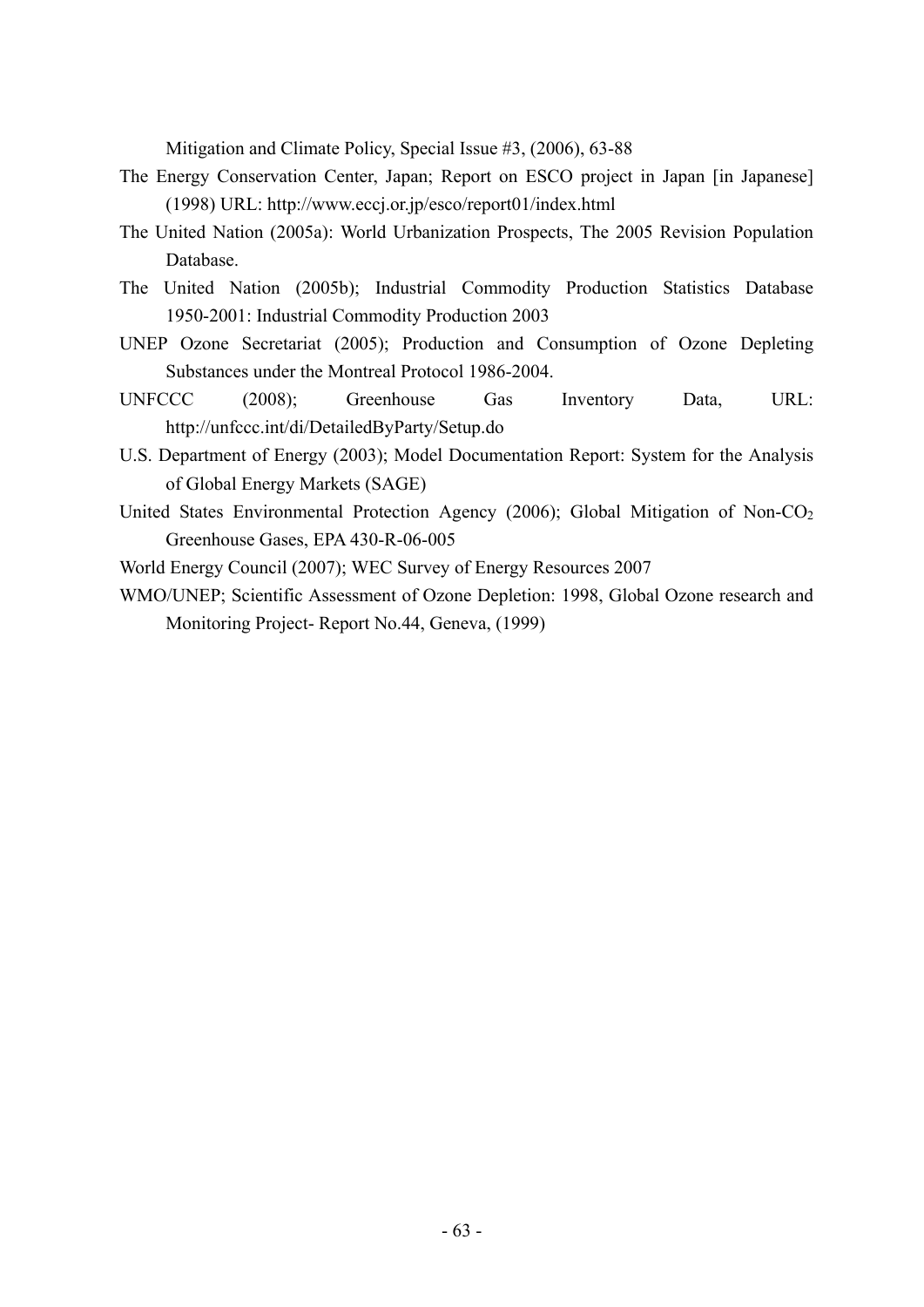| <b>JPN</b><br>Japan<br>China<br><b>CHN</b><br><b>IND</b><br>India<br><b>IDN</b><br>Indonesia<br><b>KOR</b><br>Korea<br>THA<br>Thailand<br><b>XSE</b><br>Brunei Darussalam, Myanmar, Cambodia, Lao People's Democratic Republic, Malaysia,<br>Philippines, Timor-Leste, Singapore, Viet Nam<br><b>XSA</b><br>Bangladesh, Bhutan, Sri Lanka, Maldives, Nepal, Pakistan<br><b>XME</b><br>Republic, United Arab Emirates, Yemen<br><b>AUS</b><br>Australia<br>New Zealand<br><b>NZL</b><br>CAN<br>Canada<br><b>USA</b><br><b>United States</b><br><b>XE15</b><br>Austria, Belgium, Denmark, Finland, France, Germany, Greece, Ireland, Italy, Luxembourg,<br>Netherlands, Portugal, Spain, Sweden, United Kingdom<br>Cyprus, Czech Republic, Estonia, Hungary, Latvia, Lithuania, Malta, Poland, Slovakia, Slovenia<br><b>XE10</b><br>Russia<br><b>RUS</b><br>ARG<br>Argentina<br><b>Brazil</b><br><b>BRA</b><br><b>MEX</b><br>Mexico<br><b>XLM</b><br>Virgin Islands(U.S.), Uruguay, Venezuela<br>South Africa<br>ZAF<br><b>XAF</b><br>Zambia<br><b>XRW</b> | Code | Details                                                                                                                                                                                                                                                                                                                                                                                                                                                                                                                                                                                                                                                                                                                                                                                                                                                                                                                                                                                                                                                                  |
|----------------------------------------------------------------------------------------------------------------------------------------------------------------------------------------------------------------------------------------------------------------------------------------------------------------------------------------------------------------------------------------------------------------------------------------------------------------------------------------------------------------------------------------------------------------------------------------------------------------------------------------------------------------------------------------------------------------------------------------------------------------------------------------------------------------------------------------------------------------------------------------------------------------------------------------------------------------------------------------------------------------------------------------------------------|------|--------------------------------------------------------------------------------------------------------------------------------------------------------------------------------------------------------------------------------------------------------------------------------------------------------------------------------------------------------------------------------------------------------------------------------------------------------------------------------------------------------------------------------------------------------------------------------------------------------------------------------------------------------------------------------------------------------------------------------------------------------------------------------------------------------------------------------------------------------------------------------------------------------------------------------------------------------------------------------------------------------------------------------------------------------------------------|
|                                                                                                                                                                                                                                                                                                                                                                                                                                                                                                                                                                                                                                                                                                                                                                                                                                                                                                                                                                                                                                                          |      |                                                                                                                                                                                                                                                                                                                                                                                                                                                                                                                                                                                                                                                                                                                                                                                                                                                                                                                                                                                                                                                                          |
|                                                                                                                                                                                                                                                                                                                                                                                                                                                                                                                                                                                                                                                                                                                                                                                                                                                                                                                                                                                                                                                          |      |                                                                                                                                                                                                                                                                                                                                                                                                                                                                                                                                                                                                                                                                                                                                                                                                                                                                                                                                                                                                                                                                          |
|                                                                                                                                                                                                                                                                                                                                                                                                                                                                                                                                                                                                                                                                                                                                                                                                                                                                                                                                                                                                                                                          |      |                                                                                                                                                                                                                                                                                                                                                                                                                                                                                                                                                                                                                                                                                                                                                                                                                                                                                                                                                                                                                                                                          |
|                                                                                                                                                                                                                                                                                                                                                                                                                                                                                                                                                                                                                                                                                                                                                                                                                                                                                                                                                                                                                                                          |      |                                                                                                                                                                                                                                                                                                                                                                                                                                                                                                                                                                                                                                                                                                                                                                                                                                                                                                                                                                                                                                                                          |
|                                                                                                                                                                                                                                                                                                                                                                                                                                                                                                                                                                                                                                                                                                                                                                                                                                                                                                                                                                                                                                                          |      |                                                                                                                                                                                                                                                                                                                                                                                                                                                                                                                                                                                                                                                                                                                                                                                                                                                                                                                                                                                                                                                                          |
|                                                                                                                                                                                                                                                                                                                                                                                                                                                                                                                                                                                                                                                                                                                                                                                                                                                                                                                                                                                                                                                          |      |                                                                                                                                                                                                                                                                                                                                                                                                                                                                                                                                                                                                                                                                                                                                                                                                                                                                                                                                                                                                                                                                          |
|                                                                                                                                                                                                                                                                                                                                                                                                                                                                                                                                                                                                                                                                                                                                                                                                                                                                                                                                                                                                                                                          |      |                                                                                                                                                                                                                                                                                                                                                                                                                                                                                                                                                                                                                                                                                                                                                                                                                                                                                                                                                                                                                                                                          |
|                                                                                                                                                                                                                                                                                                                                                                                                                                                                                                                                                                                                                                                                                                                                                                                                                                                                                                                                                                                                                                                          |      |                                                                                                                                                                                                                                                                                                                                                                                                                                                                                                                                                                                                                                                                                                                                                                                                                                                                                                                                                                                                                                                                          |
|                                                                                                                                                                                                                                                                                                                                                                                                                                                                                                                                                                                                                                                                                                                                                                                                                                                                                                                                                                                                                                                          |      |                                                                                                                                                                                                                                                                                                                                                                                                                                                                                                                                                                                                                                                                                                                                                                                                                                                                                                                                                                                                                                                                          |
|                                                                                                                                                                                                                                                                                                                                                                                                                                                                                                                                                                                                                                                                                                                                                                                                                                                                                                                                                                                                                                                          |      | Bahrain, Iran, Iraq, Israel, Jordan, Kuwait, Lebanon, Oman, Qatar, Saudi Arabia, Syrian Arab                                                                                                                                                                                                                                                                                                                                                                                                                                                                                                                                                                                                                                                                                                                                                                                                                                                                                                                                                                             |
|                                                                                                                                                                                                                                                                                                                                                                                                                                                                                                                                                                                                                                                                                                                                                                                                                                                                                                                                                                                                                                                          |      |                                                                                                                                                                                                                                                                                                                                                                                                                                                                                                                                                                                                                                                                                                                                                                                                                                                                                                                                                                                                                                                                          |
|                                                                                                                                                                                                                                                                                                                                                                                                                                                                                                                                                                                                                                                                                                                                                                                                                                                                                                                                                                                                                                                          |      |                                                                                                                                                                                                                                                                                                                                                                                                                                                                                                                                                                                                                                                                                                                                                                                                                                                                                                                                                                                                                                                                          |
|                                                                                                                                                                                                                                                                                                                                                                                                                                                                                                                                                                                                                                                                                                                                                                                                                                                                                                                                                                                                                                                          |      |                                                                                                                                                                                                                                                                                                                                                                                                                                                                                                                                                                                                                                                                                                                                                                                                                                                                                                                                                                                                                                                                          |
|                                                                                                                                                                                                                                                                                                                                                                                                                                                                                                                                                                                                                                                                                                                                                                                                                                                                                                                                                                                                                                                          |      |                                                                                                                                                                                                                                                                                                                                                                                                                                                                                                                                                                                                                                                                                                                                                                                                                                                                                                                                                                                                                                                                          |
|                                                                                                                                                                                                                                                                                                                                                                                                                                                                                                                                                                                                                                                                                                                                                                                                                                                                                                                                                                                                                                                          |      |                                                                                                                                                                                                                                                                                                                                                                                                                                                                                                                                                                                                                                                                                                                                                                                                                                                                                                                                                                                                                                                                          |
|                                                                                                                                                                                                                                                                                                                                                                                                                                                                                                                                                                                                                                                                                                                                                                                                                                                                                                                                                                                                                                                          |      |                                                                                                                                                                                                                                                                                                                                                                                                                                                                                                                                                                                                                                                                                                                                                                                                                                                                                                                                                                                                                                                                          |
|                                                                                                                                                                                                                                                                                                                                                                                                                                                                                                                                                                                                                                                                                                                                                                                                                                                                                                                                                                                                                                                          |      |                                                                                                                                                                                                                                                                                                                                                                                                                                                                                                                                                                                                                                                                                                                                                                                                                                                                                                                                                                                                                                                                          |
|                                                                                                                                                                                                                                                                                                                                                                                                                                                                                                                                                                                                                                                                                                                                                                                                                                                                                                                                                                                                                                                          |      |                                                                                                                                                                                                                                                                                                                                                                                                                                                                                                                                                                                                                                                                                                                                                                                                                                                                                                                                                                                                                                                                          |
|                                                                                                                                                                                                                                                                                                                                                                                                                                                                                                                                                                                                                                                                                                                                                                                                                                                                                                                                                                                                                                                          |      |                                                                                                                                                                                                                                                                                                                                                                                                                                                                                                                                                                                                                                                                                                                                                                                                                                                                                                                                                                                                                                                                          |
|                                                                                                                                                                                                                                                                                                                                                                                                                                                                                                                                                                                                                                                                                                                                                                                                                                                                                                                                                                                                                                                          |      |                                                                                                                                                                                                                                                                                                                                                                                                                                                                                                                                                                                                                                                                                                                                                                                                                                                                                                                                                                                                                                                                          |
|                                                                                                                                                                                                                                                                                                                                                                                                                                                                                                                                                                                                                                                                                                                                                                                                                                                                                                                                                                                                                                                          |      |                                                                                                                                                                                                                                                                                                                                                                                                                                                                                                                                                                                                                                                                                                                                                                                                                                                                                                                                                                                                                                                                          |
|                                                                                                                                                                                                                                                                                                                                                                                                                                                                                                                                                                                                                                                                                                                                                                                                                                                                                                                                                                                                                                                          |      | Antigua and Barbuda, Bahamas, Barbados, Bolivia, Belize, Virgin Islands(British), Cayman<br>Islands, Chile, Colombia, Costa Rica, Cuba, Dominica, Dominican Republic, Ecuador, El<br>Salvador, Falkland Islands (Malvinas), French Guiana, Grenada, Guadeloupe, Guatemala,<br>Guyana, Haiti, Honduras, Jamaica, Martinique, Montserrat, Netherlands Antilles, Aruba,<br>Nicaragua, Panama, Paraguay, Peru, Puerto Rico, Saint Kitts And Nevis, Anguilla, Saint Lucia,<br>Saint Vincent and The Grenadines, Suriname, Trinidad And Tobago, Turks and Caicos Islands,                                                                                                                                                                                                                                                                                                                                                                                                                                                                                                      |
|                                                                                                                                                                                                                                                                                                                                                                                                                                                                                                                                                                                                                                                                                                                                                                                                                                                                                                                                                                                                                                                          |      |                                                                                                                                                                                                                                                                                                                                                                                                                                                                                                                                                                                                                                                                                                                                                                                                                                                                                                                                                                                                                                                                          |
|                                                                                                                                                                                                                                                                                                                                                                                                                                                                                                                                                                                                                                                                                                                                                                                                                                                                                                                                                                                                                                                          |      | Algeria, Angola, Botswana, Burundi, Cameroon, Cape Verde, Central African Republic, Chad,<br>Comoros, Mayotte, Congo, The Democratic Republic Of The Congo, Benin, Equatorial Guinea,<br>Ethiopia, Eritrea, Djibouti, Gabon, Gambia, Ghana, Guinea, Côte D'Ivoire, Kenya, Lesotho,<br>Liberia, Libyan Arab Jamahiriya, Madagascar, Malawi, Mali, Mauritania, Mauritius, Morocco,<br>Mozambique, Namibia, Niger, Nigeria, Guinea-Bissau, Réunion, Rwanda, Saint Helena, Sao<br>Tome and Principe, Senegal, Seychelles, Sierra Leone, Somalia, Zimbabwe, Western Sahara,<br>Sudan, Swaziland, Togo, Tunisia, Uganda, Egypt, United Republic of Tanzania, Burkina Faso,                                                                                                                                                                                                                                                                                                                                                                                                     |
| Former Yugoslav Republic of Macedonia, Uzbekistan, Wallis And Futuna, Samoa                                                                                                                                                                                                                                                                                                                                                                                                                                                                                                                                                                                                                                                                                                                                                                                                                                                                                                                                                                              |      | Afghanistan, Åland Islands, Albania, American Samoa, Andorra, Antarctica, Azerbaijan,<br>Armenia, Bermuda, Bosnia and Herzegovina, Bouvet Island, British Indian Ocean Territory,<br>Solomon Islands, Bulgaria, Belarus, Christmas Island, Cocos (Keeling) Islands, Cook Islands,<br>Croatia, Faroe Islands, Fiji, French Polynesia, French Southern Territories, Georgia, Palestinian<br>Territory, Gibraltar, Kiribati, Greenland, Guam, Heard Island And Mcdonald Islands, Holy See<br>(Vatican City State), Iceland, Kazakhstan, Democratic People's Republic of Korea, Kyrgyzstan,<br>Liechtenstein, Macao, Monaco, Mongolia, Republic of Moldova, Nauru, New Caledonia,<br>Vanuatu, Niue, Norfolk Island, Norway, Northern Mariana Islands, United States Minor Outlying<br>Islands, Federated States of Micronesia, Marshall Islands, Palau, Papua New Guinea, Pitcairn,<br>Romania, Saint Pierre And Miquelon, San Marino, Serbia and Montenegro, Svalbard And Jan<br>Mayen, Switzerland, Tajikistan, Tokelau, Tonga, Turkey, Turkmenistan, Tuvalu, Ukraine, The |

# **Appendix 1 Definition of geographical coverage**